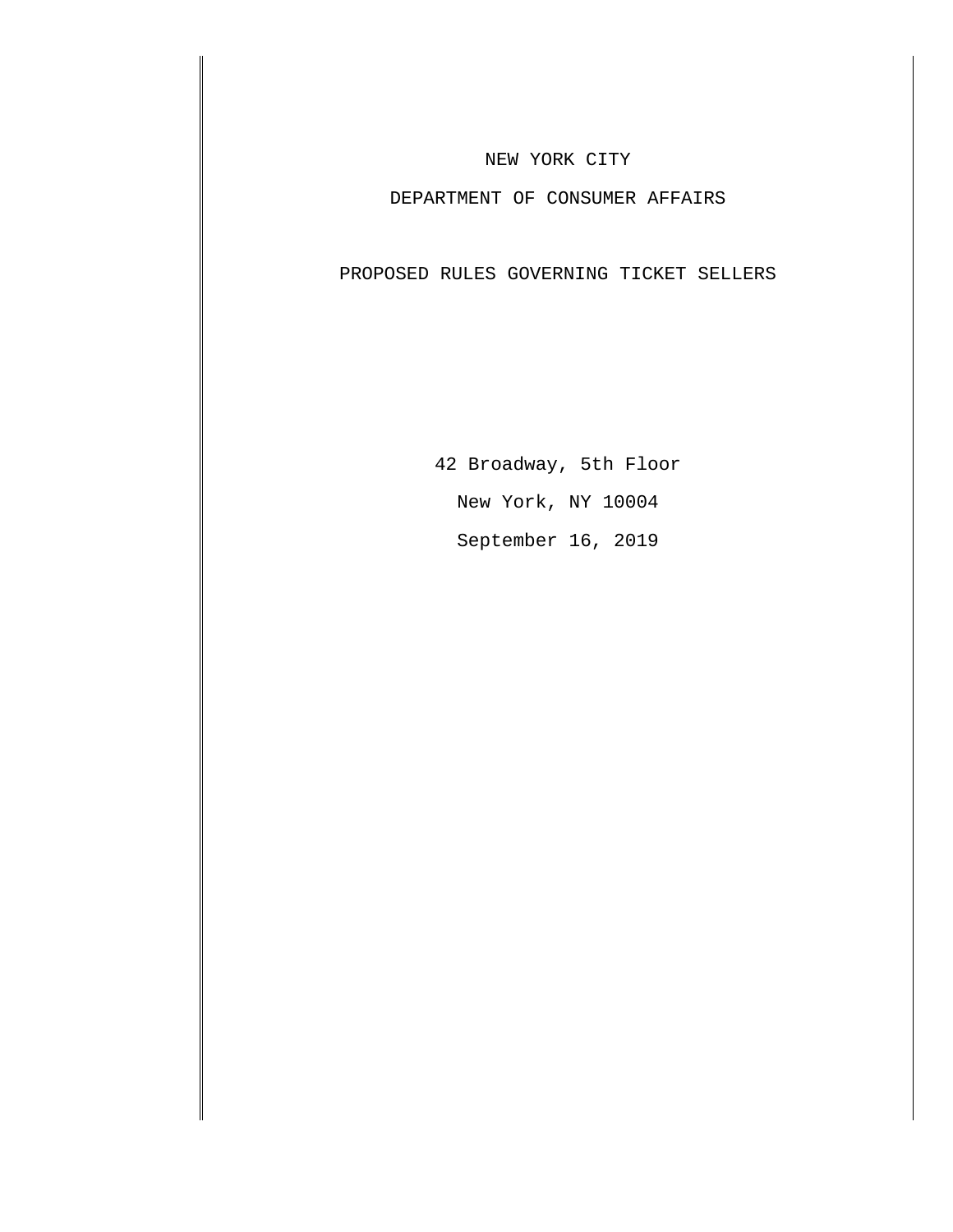### INDEX

[All names are listed in order in which they speak]

Carlos Ortiz, Hearing Officer<br>Eva Lee, Majestic Harbor Sightseeing Cruises 5 Eva Lee, Majestic Harbor Sightseeing Cruises 5 Ted Fields, Consultant, Big City Tourism 6 Kareem Holmes 9 Tom Kovacic, Direct of Marketing, Empire Outlets 10 Opeyemi Jegede, Ticket Agent 11 Olwabamise Jegede 14 John Gore, Manufacturer of motor coaches 17 Joshua Knoller, Statue Cruises 21 Carl Accettola, Battery Park resident 23 Felix Vicioso 25 Li Zhen Wan 26 Corey Lashley 28 Anthony Malone, Director of Operations, Peir A 28 Malik Bey, Ticket Agent 30 Tim Berton, Boat Operator 32 Travis Noyes, Chairman, Destination St. George 33 Matthew Washington, Deputy Manhattan Borough President 37 James Crawford, Ticket Seller 40 Gregory Reddick 43 Ibrahima Konate 44 Alimame Suwareh, Ticket Agent 46 Raji Mhamadu 49 Ilham Salbat, Ticket Agent 50 Yang Gao, Boat Operator 61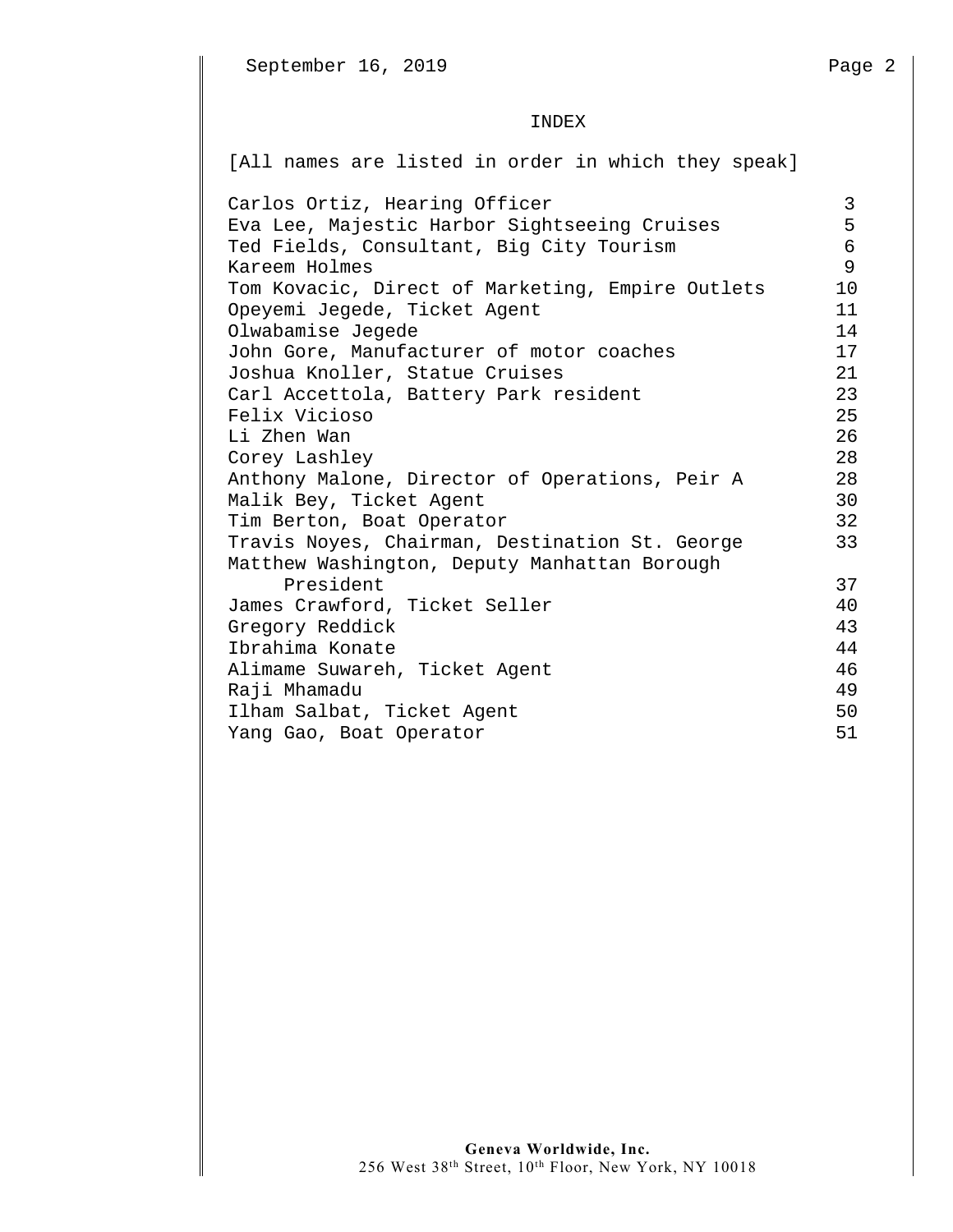$\mathbb I$ 

| $\mathbf 1$    | MR. CARLOS ORTIZ: Good morning. My name is             |
|----------------|--------------------------------------------------------|
| 2              | Carlos Ortiz. I'm designated as the hearing officer    |
| 3              | for the public hearing of department of consumer       |
| $\overline{4}$ | affairs proposed rules regarding ticket sellers. This  |
| 5              | hearing is being held in the 5th floor conference room |
| 6              | of the department's offices at 42 Broadway in Lower    |
| 7              | Manhattan. It is now 10:30 on Monday September 16,     |
| 8              | 2019, and I'm hereby convening the public hearing on   |
| 9              | this proposed rule.                                    |
| 10             | The proposed rule was published in the city            |
| 11             | record on August 15, 2019. Copies of the published     |
| 12             | notice and rules are available on the table to my left |
| 13             | as well as online. The department has proposed these   |
| 14             | rules pursuant to the authority vested in the          |
| 15             | commissioner of the department of consumer affairs     |
| 16             | such as one of 432203 f of the New York City Charter   |
| 17             | at sections 104-3 and 2203F of the New York City       |
| 18             | Charter, section 20-104B, 20-558, and 20-702 of the    |
| 19             | New York City Administrative Code.                     |
| 20             | This hearing affords the public the                    |
| 21             | opportunity to comment on all aspects of the rules the |
| 22             | department has proposed. The department will           |
| 23             | carefully review all testimony and written comments    |
| 24             | received at this hearing and will give due weight and  |
| 25             | consideration to all adequately substantiated          |
|                |                                                        |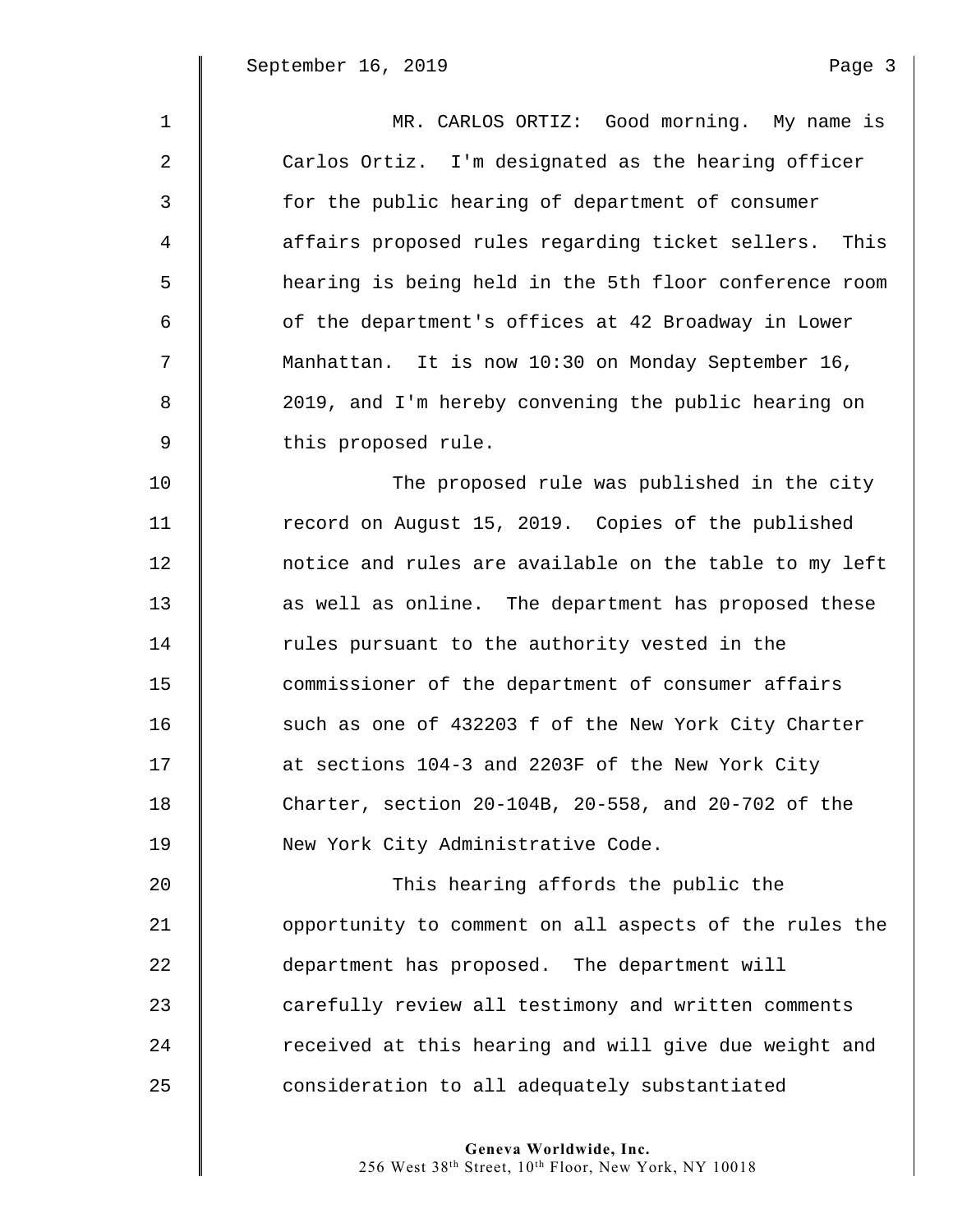1 **proposals and recommendations that are submitted for** 2  $\parallel$  the record at this hearing.

3 To ensure that everyone is seeking to 4 testify will have the opportunity to do so, I will 5 | strictly follow these ground rules. Signing in and 6 || order of appearance. Anyone seeking to testify must 7  $\parallel$  complete a registration card so you can be correctly 8 || identified in the hearing record. Witnesses will be  $9 \parallel$  called to testify in the order that they have signed 10 in. Anyone who does not appear when his or her name 11 is called will be deemed to have passed over the 12 | opportunity to testify. Persons, persons who are 13 | passed over will be called at the end of the hour. 14 **Persons who still do not appear must then sign in** 15 **again if they still wish to testify.** 

16 | Time limits on testimony. Each witness will 17 have a maximum of three minutes to testify. To be 18 **fair to everyone seeking to testify, I will strictly** 19 apply the three-minute rule to every speaker. If your 20 **comments are longer than three minutes, please** 21 Synthesize your oral testimony and have a written copy 22 **for the record.** 

23 Written testimony. Unlike the limit on the 24 time for testimony, there's no limit on the number of 25 pages you submit as written comments or as documents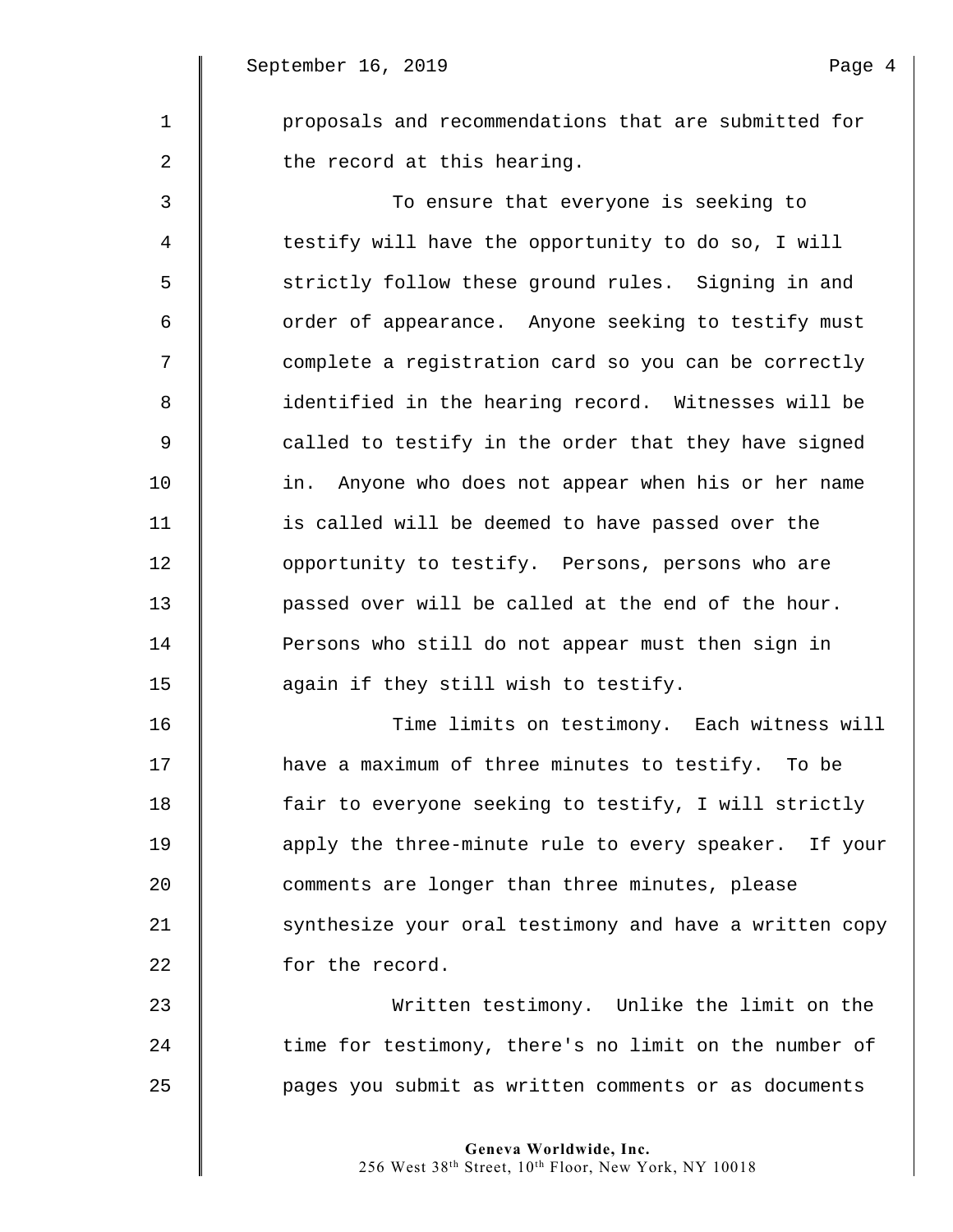$\parallel$ 

| $\mathbf 1$ | for the record. The written submission will be made   |
|-------------|-------------------------------------------------------|
| 2           | part of the record as exhibits presented with your    |
| 3           | testimony. For a few housekeeping announcements,      |
| 4           | emergency exit, emergency exits are located out the   |
| 5           | door and to your right. Bathroom is out the door and  |
| 6           | to your left. Please turn off all your cell phones or |
| 7           | set them to vibrate if you can. Thank you very much.  |
| 8           | I will now call the first witness, Eva Lee.           |
| 9           | MS. EVA LEE: Hi. My name is Eva Lee. I                |
| 10          | represent the boat owner of the Majestic Harbor       |
| 11          | Sightseeing Cruises. We, we operate out of Pier 36,   |
| 12          | which is currently the only pier that is not allowed  |
| 13          | to take street sales customers. Our business is based |
| 14          | on -- it's a sightseeing business. We have groups,    |
| 15          | and we also do online sales, such as Groupon,         |
| 16          | FareHarbor, et cetera, but a big part of our business |
| 17          | model is street sellers.                              |
| 18          | Our operator had already imposed many of the          |
| 19          | suggestions that are here on this, on this proposal   |
| 20          | that's out for the hearing. The tickets all did state |
| 21          | that we do not land at the Statue of Liberty. Our     |
| 22          | licensed Department of Consumer Affairs tour guides   |
| 23          | would make such announcements on the, on the          |
| 24          | loudspeakers during the tour. We further propose as a |
| 25          | company, if we're allowed as a, as a boat owner, if   |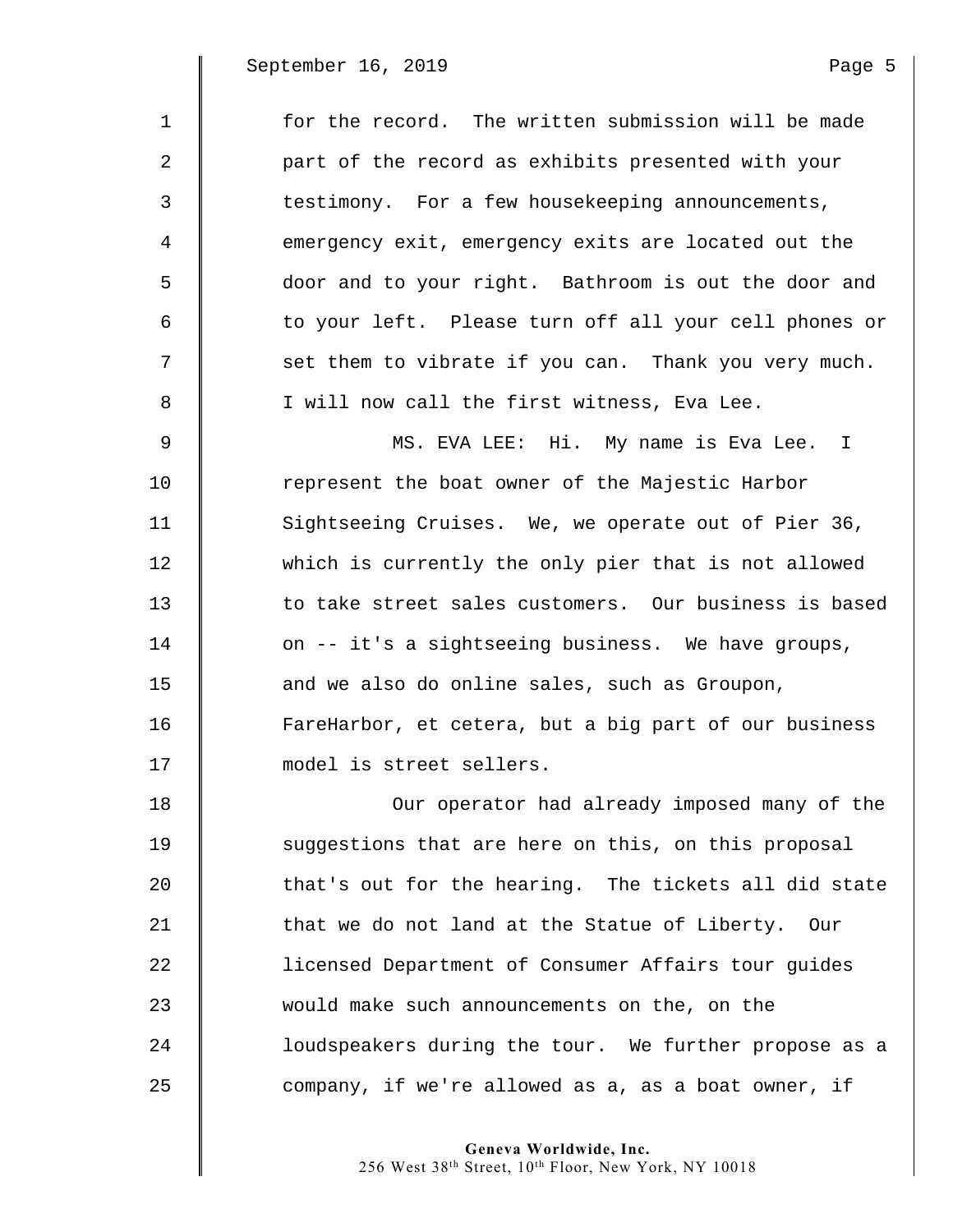$\parallel$ 

| 1  | we're allowed to continue to take street sales         |
|----|--------------------------------------------------------|
| 2  | operate -- customers, to put additional signage in     |
| 3  | various languages throughout the boat, and to employ   |
| 4  | one of the deckhands to, again, speak to the customers |
| 5  | to ensure that all these regulations are actually      |
| 6  | followed.                                              |
| 7  | We think that Pier 36 is the only pier                 |
| 8  | that's prohibited to take the street sales agents'     |
| 9  | tickets, and this has been detrimental to our          |
| 10 | business. And we would like this ban lifted so that    |
| 11 | we can have the same rights and opportunities of all   |
| 12 | the other sightseeing boat owners. That's it.          |
| 13 | MR. ORTIZ: Thank you. And please feel free             |
| 14 | to make your way to the front so you can -- we can     |
| 15 | make sure these recording devices capture your         |
| 16 | testimony. Next witness, Ted Fields.                   |
| 17 | MR. TED FIELDS: Yes. Good morning,                     |
| 18 | everyone. Ted Fields, I'm a industry consultant as     |
| 19 | well a representative of a new company out there, Big  |
| 20 | City Tourism. What I want to focus on is we as well    |
| 21 | have been operating out of, out of Pier 36, and while, |
| 22 | as a company, we're in full support of what the DCA is |
| 23 | proposing, from a penalty phase standpoint, in         |
| 24 | general, to make this work, and to get as close to a   |
| 25 | cure as possible, there has to be a true symbiotic     |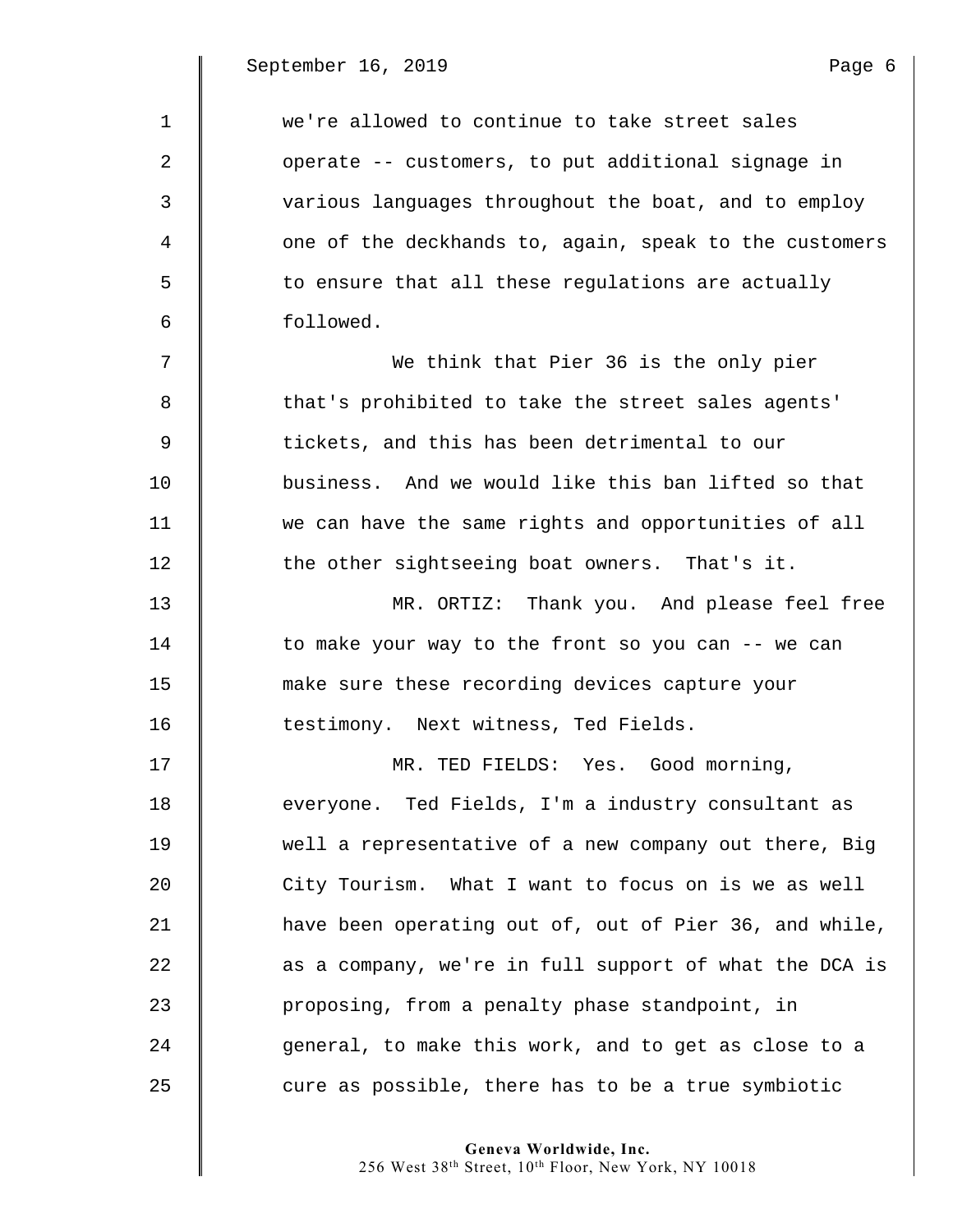$\mathsf{l}$ 

| $\mathbf 1$ | relationship that's established between DCA, NYPD,     |
|-------------|--------------------------------------------------------|
| 2           | City Hall, the ticket-selling businesses, as well as   |
| 3           | the ticket agents and vessel ow-, vessel owners and    |
| 4           | operators. To approach this from, from one             |
| 5           | standpoint, and to place the responsibility solely on  |
| 6           | the agents, we'll find ourselves here again six months |
| 7           | to a year from now.                                    |
| 8           | I understand that where DCA is concerned and           |
| 9           | the City is concerned, there may be parameters where   |
| 10          | costs are concerned where compliance and regulatory    |
| 11          | enforcement is concerned, and currently we're leaving  |
| 12          | that in the hands of NYPD. NYPD isn't always versed    |
| 13          | on what the particular codes are. As well, with the    |
| 14          | sheer volume of tourists that move through this area,  |
| 15          | it's impossible for NPYD to regulate this cohesively.  |
| 16          | As the previous speaker said, at least                 |
| 17          | within the last two years, it has been listed on every |
| 18          | ticket that the boats will not dock at Liberty Island. |
| 19          | But now we're dealing with an issue of being           |
| 20          | conspicuous versus inconspicuous. So as a company,     |
| 21          | Big City Tourism proposes to go the more conspicuous   |
| 22          | route, where not only largescale signage but as well   |
| 23          | vouchers that detail out each and every element of     |
| 24          | what you're going to receive and not going to receive  |
| 25          | will be available per tourist in 25 different          |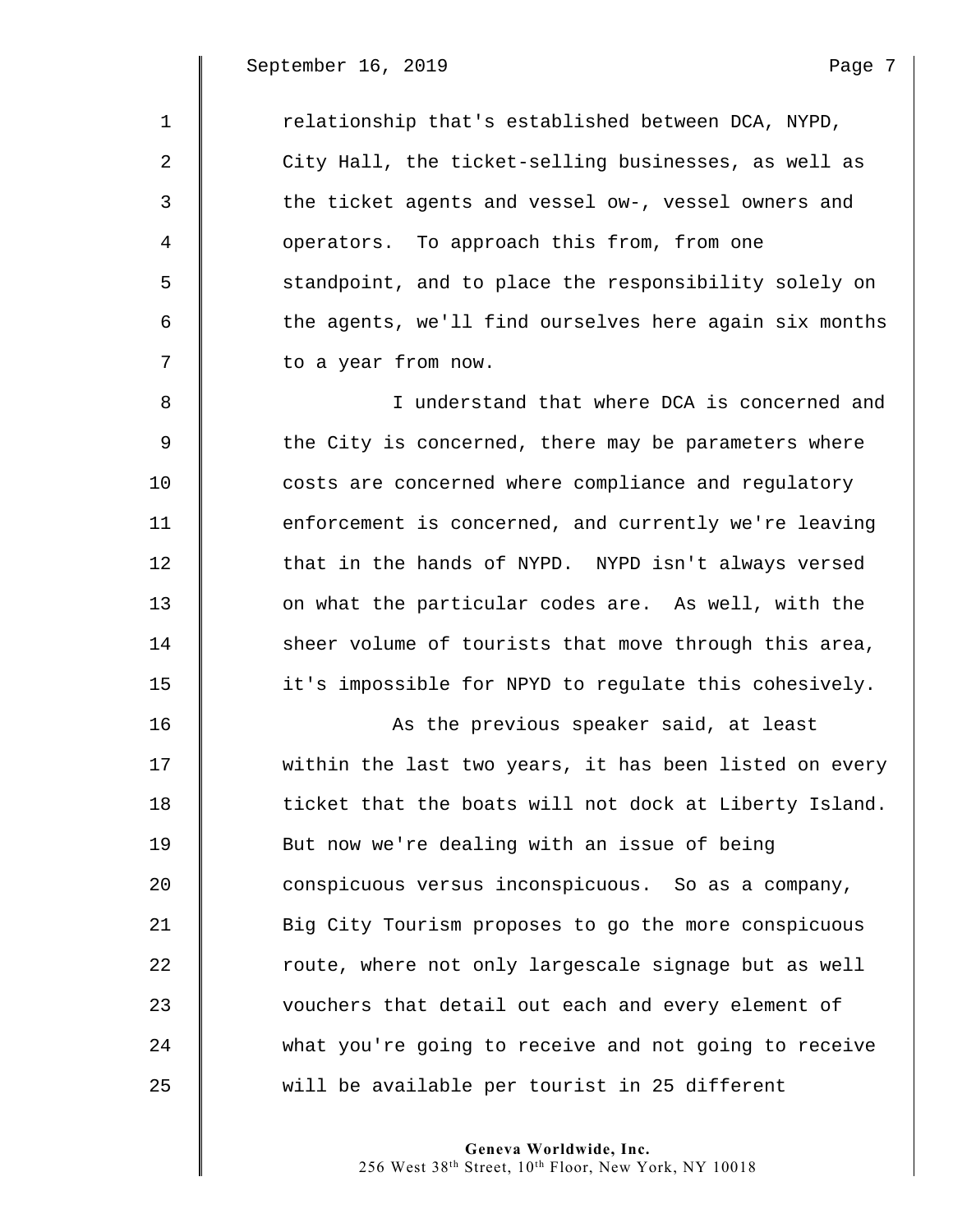| $\mathbf{1}$     | languages.                                             |
|------------------|--------------------------------------------------------|
| $\boldsymbol{2}$ | The issue we're dealing with here is, is an            |
| 3                | issue of checkers and not chess. It's an issue of      |
| $\overline{4}$   | transparency and disclosure, and the responsibility    |
| 5                | has to be taken by the ticket selling agents as well,  |
| 6                | but the ticket selling businesses, the owners, the     |
| 7                | operators, we all need to be active participants in    |
| 8                | that. Again, otherwise we're going to find ourselves   |
| $\overline{9}$   | in the same boat where no cure is allowed.             |
| 10               | Regarding the, the law itself, I think with            |
| 11               | most administrative code, legislative code, that the   |
| 12               | definition section, I think that's necessary. You      |
| 13               | know, things like aggressive vending. We all have an   |
| 14               | idea of what aggressive vending and aggressive selling |
| 15               | is, but if it's not clearly defined, it becomes        |
| 16               | extremely interpretive. And we could have a big        |
| 17               | legal, legal issue on your hand from either side, from |
| 18               | all sides participating.                               |
| 19               | And last but not least, we can look into the           |
| 20               | future of creating some sort of training program where |
| 21               | we work hand in hand to create a curriculum so these,  |
| 22               | these agents aren't just filling out a application,    |
| 23               | leaving it to them to read and understand all the code |
| 24               | that's listed within there because the average ticket  |

**Geneva Worldwide, Inc.**  256 West 38th Street, 10th Floor, New York, NY 10018

25 **a** agent is not an attorney. So some sort of training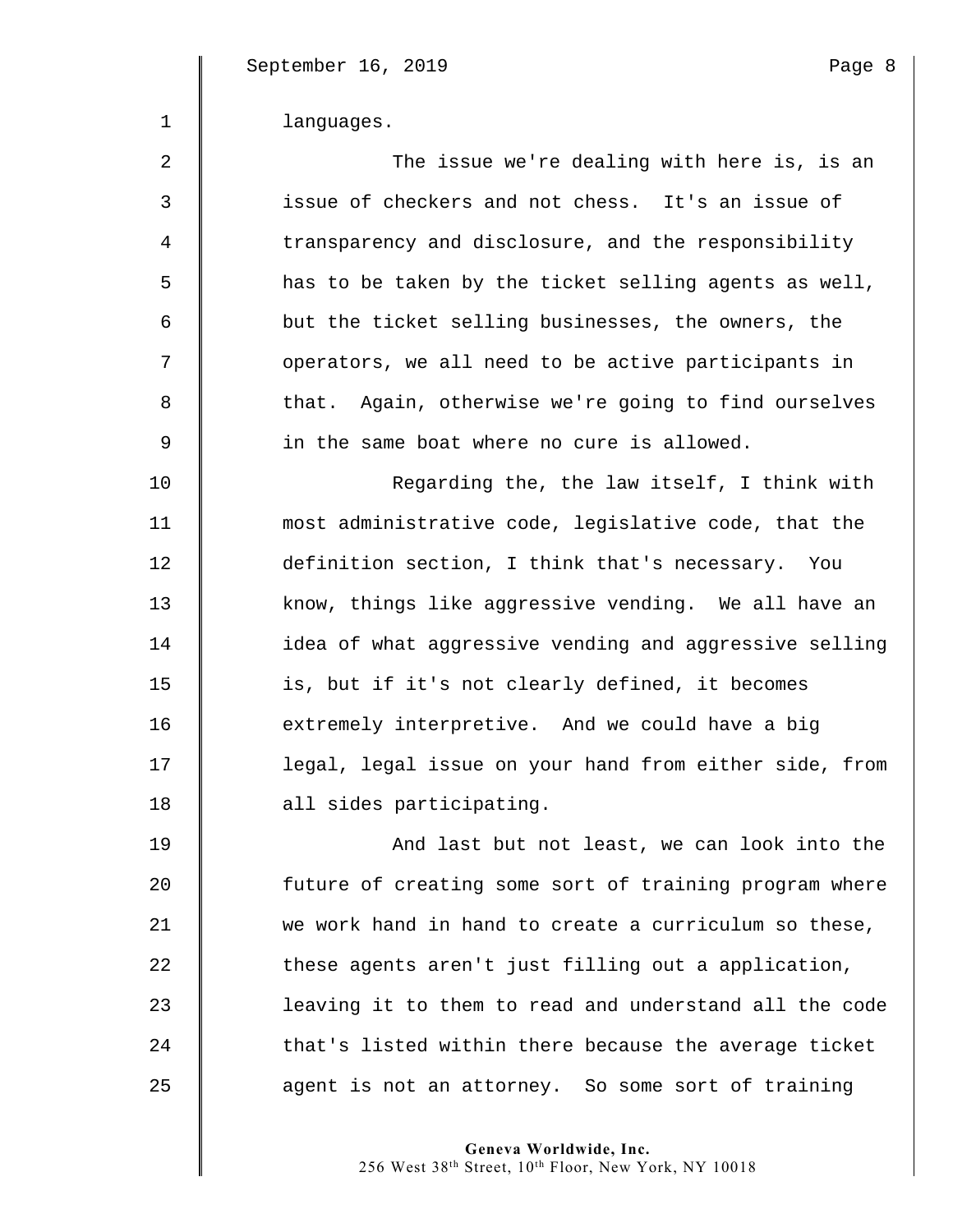1 | program that they'll participate in timely or at the 2  $\parallel$  time of licensing going forward further insurancing --3 insuring the protection of the tourists, the City and 4 the politicians, the NYPD, the ticket selling 5 || businesses, and the ticket agents. All right, thank  $6 \parallel$  you. 7  $\parallel$  MR. ORTIZ: Thank you. Kareem Holmes. 8 | Please take a seat. 9 MR. KAREEM HOLMES: I'll be short. I 10 **Submitted most of my information in, in a** 11 [unintelligible] [00:08:03] via e-mail 'cause it's 12 | pretty long, but pretty much, it's piggybacking off of 13 what Teddy was saying. I think one of the most 14 important things here is the training, the 15 | transparency, and accountability. We've already -- up 16 | until this point, most of the companies already have 17 **put the disclosure that you guys are proposing on** 18 their tickets. I've seen most of the tickets that, 19 **that are available, and they, they do say that.** We do 20  $\parallel$  as well, and we also provide signage as well. 21 In my proposal via e-mail, you'll see also 22 pictures as well as of what I'm talking about. 23 There's -- will be a, a lot more information clear.  $24$  Thank you. 25 MR. ORTIZ: Thank you. Tom Kovacic. Do you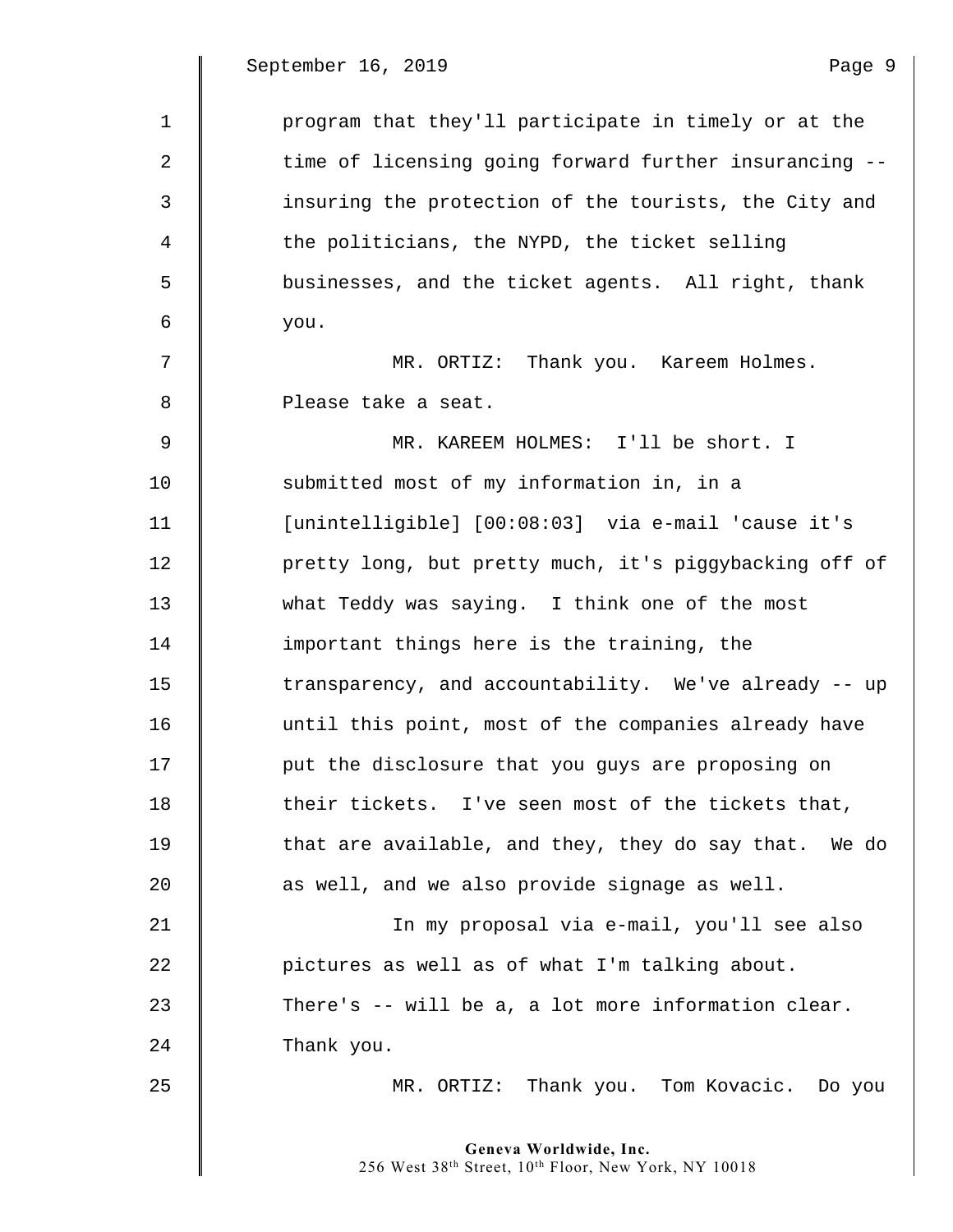| $\mathbf{1}$ | mind making your way closer?                           |
|--------------|--------------------------------------------------------|
| 2            | MR. TOM KOVACIC: Sure. Hello, I'm Tom                  |
| 3            | Kovacic. I'm the director of marketing at Empire       |
| 4            | Outlets of Staten Island. I'm here today speaking in   |
| 5            | support of the proposed DCA rule changes regarding     |
| 6            | ticket sellers. Empire Outlets is a new \$550 million  |
| 7            | retail center located in the neighborhood of St.       |
| 8            | George, Staten Island. It supports 1,200 jobs and is   |
| $\mathsf 9$  | the anchor of the renaissance of the North Shore of    |
| 10           | Staten Island. Empire Outlets is the first and only    |
| 11           | outlet center. Its primary customers are               |
| 12           | international tourists, and the transportation method  |
| 13           | that they use to get there is the Staten Island Ferry. |
| 14           | When we opened up our outlet center in May,            |
| 15           | our dep-, our deployed promotional marketing teams at  |
| 16           | the ferry terminal promote the opening of the center.  |
| 17           | Our marketing agents were physically threatened by the |
| 18           | ticket agents illegally stationed outside the ferry    |
| 19           | terminal, and we had to withdraw the program for their |
| 20           | safety. Every day our customers have to fight their    |
| 21           | way through 50 to 60 ticket agents in front of the     |
| 22           | Staten Island ferry. These visitors are regularly      |
| 23           | told falsehoods about the ferry to encourage them not  |
| 24           | to take the ferry and visit Staten Island. Many are    |
| 25           | told that the Outlets cannot be accessed by the ferry. |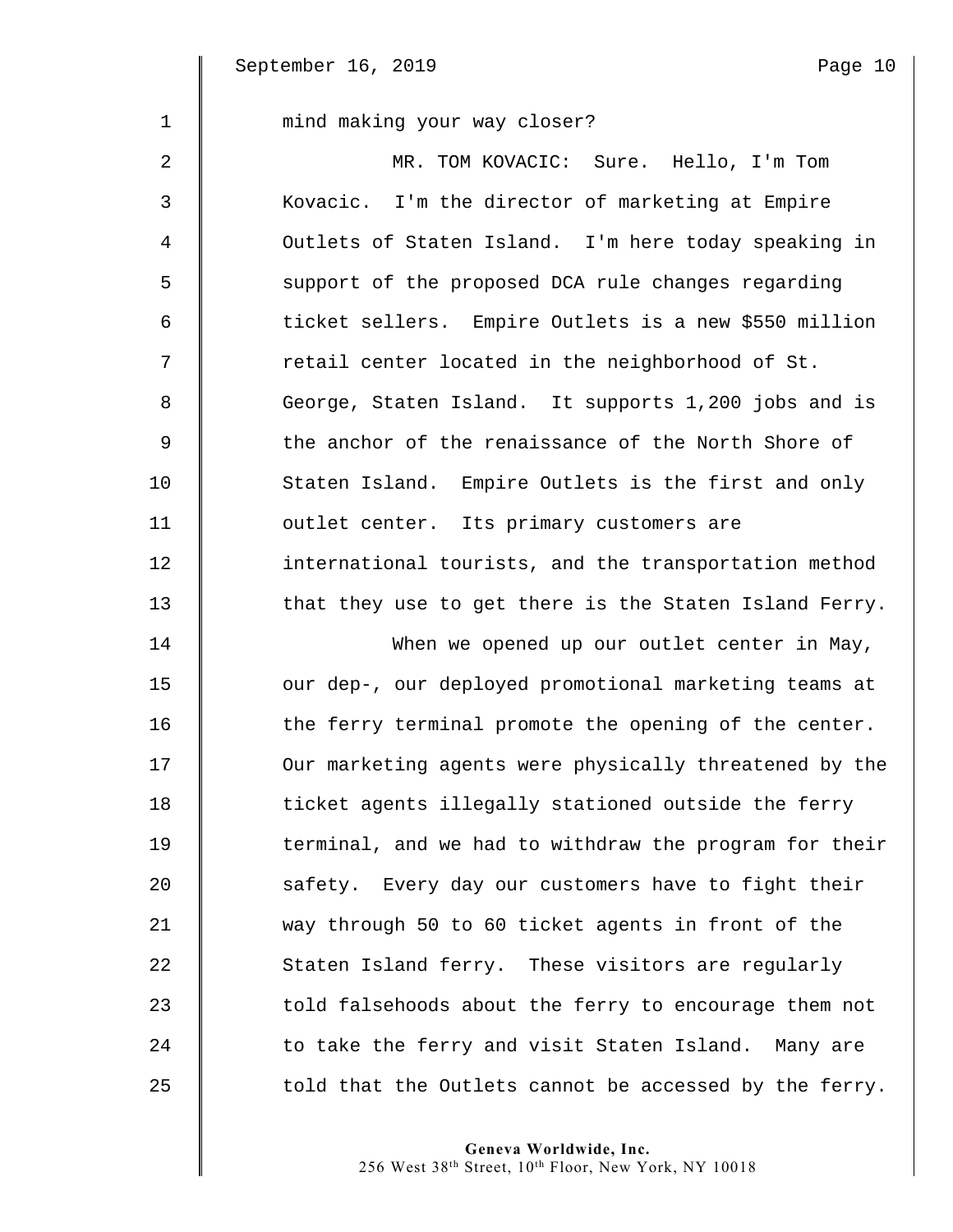| r<br>┓. |  |
|---------|--|
|         |  |

| $\mathbf{1}$ | The Staten Island Ferry is a doorstep to               |
|--------------|--------------------------------------------------------|
| 2            | Staten Island. It is the vehicle in which most of the  |
| 3            | visitors to our shops, restaurants, and cultural       |
| 4            | institutions travel. Staten Island will never reach    |
| 5            | its full potential as a visitor destination with the   |
| 6            | hordes of illegal ticket selling blocking the entrance |
| 7            | to our borough. We ask that the DCA protect the        |
| 8            | entrance to Staten Island and increase penalties to    |
| 9            | the companies illegally selling tickets to Battery     |
| 10           | Park. Thank you.                                       |
| 11           | MR. ORTIZ: Thank you. Ope Jegede.                      |
| 12           | MS. OPEYEMI JEGEDE: Thank you very much.               |
| 13           | Thank you for this meeting, this area of opportunity.  |
| 14           | My name is Opeyemi Jegede. I'm a, I'm a ticket agent,  |
| 15           | and I have a master's degree in pharmacology and       |
| 16           | therapeutics. The summary of what is happening in      |
| 17           | Battery Park is hypocrisy, favoritism, monopoly at the |
| 18           | expense of ticket agents. Big companies are            |
| 19           | hypocrites, and the likes of Hornblower, TopView,      |
| 20           | Circle Line, they sell tickets in Battery Park using   |
| 21           | unlicensed ticket agents and agents of growing         |
| 22           | companies.                                             |
| 23           | They use agents in disguise by not putting             |
| 24           | their uniforms on, on them in order to conceal their   |
| 25           | presence but sell their tickets through them.<br>This  |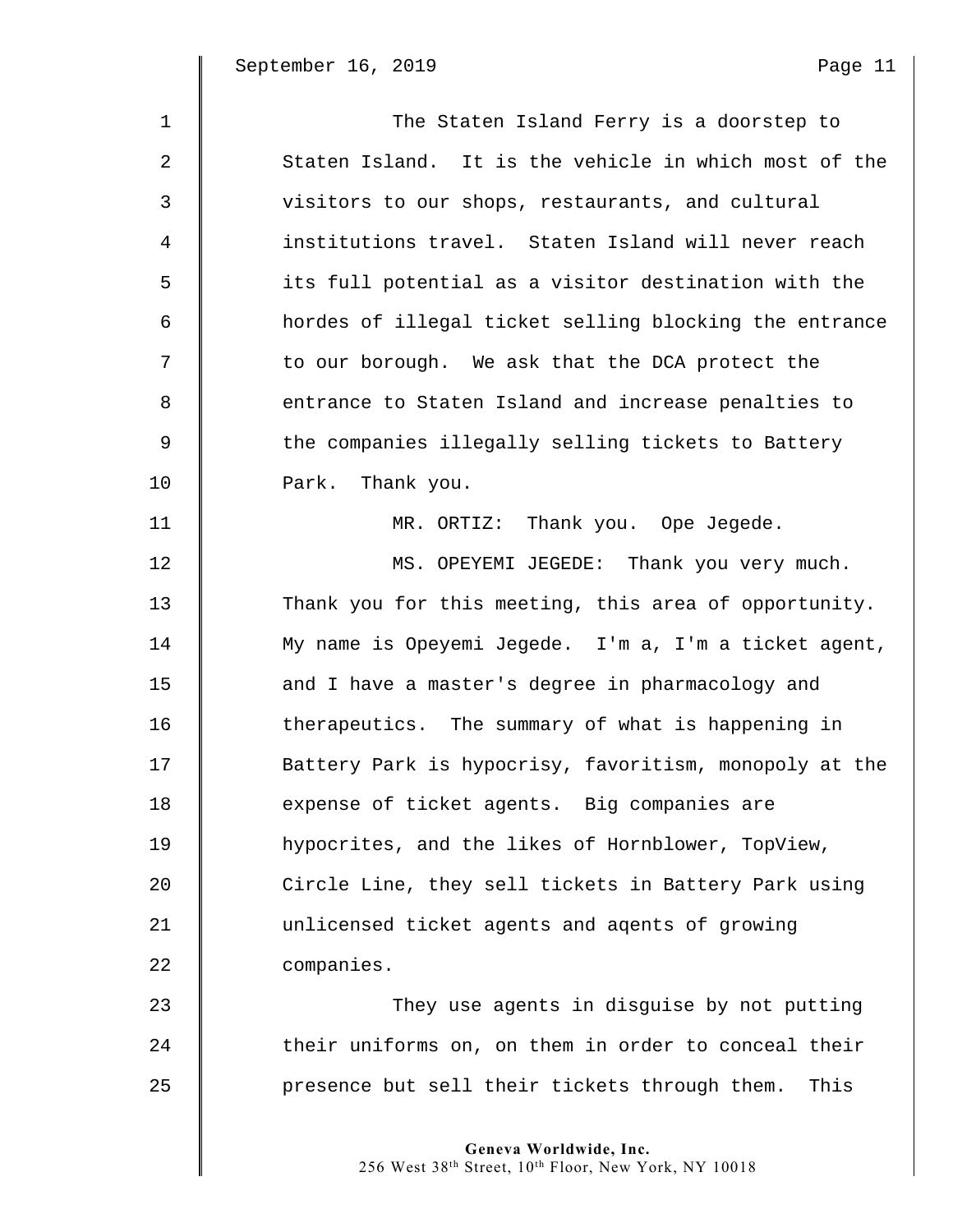1 means one agent can sell for four different companies 2 | competing, thereby ferment indiscipline in the sector. 3 Example, you can see [unintelligible] [00:11:22]. 4 | Police have natural hatred for ticket agents in 5 | Battery Park due to the persistent, untrue bias 6 || reported by newspapers. Ticket agents in Battery Park 7  $\parallel$  are treated in isolation, different from all other 8 || agents in New York City. Arrests are made on baseless 9  $\parallel$  allegations which are use not -- usually dismissed by 10 **court, but they keep arresting agents to keep** 11 **I** exaggerating their arrest statistics. 12 | The product we sell is essential. We sell 13 **tickets to view the harbor and take pictures of the** 

14 **I** iconic sites, such as Manhattan and Brooklyn Bridge, 15 | Statue of Liberty, Ellis Island, skyline of the World 16 Trade Center. A lot of tourists love this. There 17 Should be freedom of enterprise, freedom of choice, 18 **d** and fair trade.

19 Hornblower, who owns [unintelligible] 20 | [00:12:10] cruises, sell this product in both Pier 15 21 **and Vesey Street Pier.** In fact, the ticket were sold 22 | in place of their product during government shutdown. 23 Right now from ca-, I mean, during government shutdown 24 from [unintelligible] [00:12:23]. But the media  $25$  | report as if we sell tour that do not exist, or we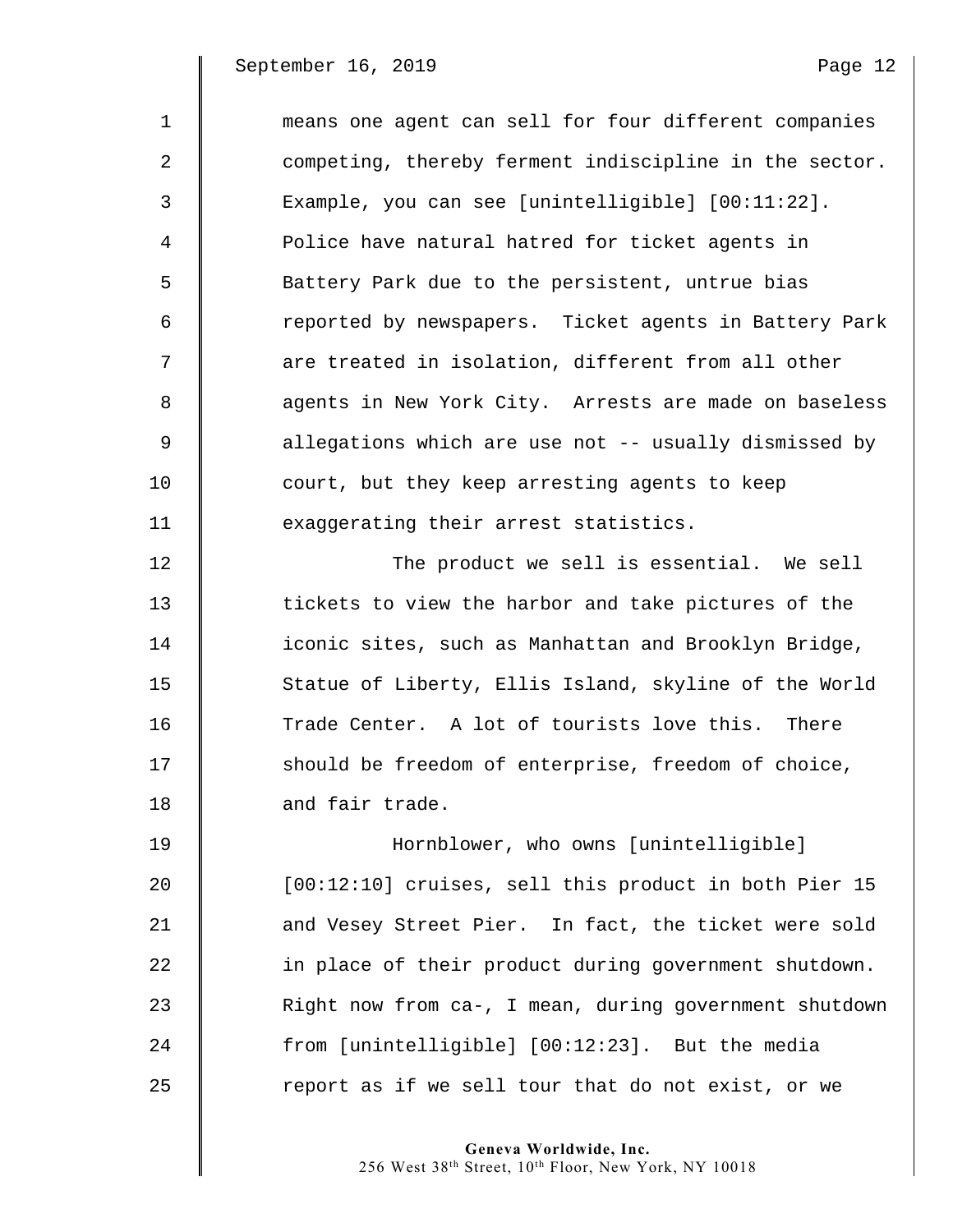| $\mathbf{1}$   | defraud people to sell Staten Island Ferry. Daily      |
|----------------|--------------------------------------------------------|
| 2              | News especially is a media outfit that Hornblower uses |
| 3              | as front page for advert. On the other hand, they      |
| $\overline{4}$ | write biased, one-sided report, unprofessional,        |
| 5              | unethical imbalances against ticket agents. They in    |
| 6              | fact call us names like rogues, scammers, illegals,    |
| 7              | and so on.                                             |
| 8              | This I regard as injustice, unfairness. The            |
| $\overline{9}$ | city should ensure that the big companies must not     |
| 10             | have the power to monopolize this sector by poisoning  |
| 11             | it with biased reports, which affect juvenile          |
| 12             | companies and ticket agents.                           |
| 13             | As I am speaking, Pier 36 has been shut down           |
| 14             | for almost a month now, thereby killing the growing    |
| 15             | companies, but the giant companies are still on the    |
| 16             | street doing the same thing. This approach will only   |
| 17             | succeed in killing young dreams and as injustice or    |
| 18             | favoritism. We need to face the reality that big       |
| 19             | companies have an agenda to eliminate the smaller      |
| 20             | growing companies.                                     |
| 21             | Now I have the conclusion. The conclusion              |
| 22             | is leaving this sector in the hands of greedy          |
| 23             | monopolists and failure of the city authorities to     |
| 24             | oversee this all-important sector consequently bring   |
| 25             | enormous instability and frustration to the lives of   |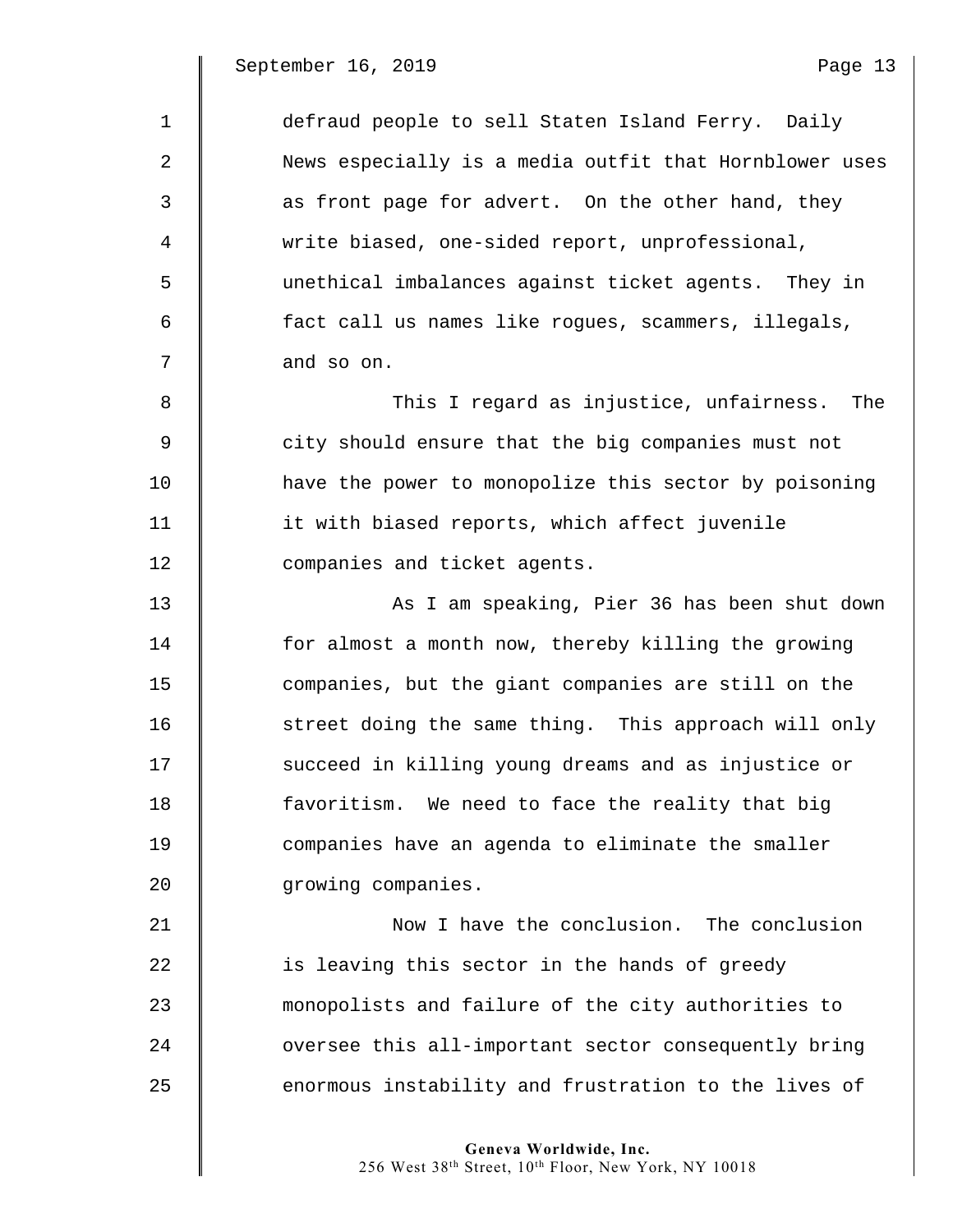1 **ticket agents, families, and dependents.** For 2 | instance, sales of ticket agent have been stopped for 3 | over half a dozen times recently with no tangible 4 Solution afterward. It is time that the city 5 | authorities take the bull by the horn by addressing 6 **these three cogent issues.** 7 || Implementing a framework that is legitimate, 8 Sustainable, and verifiable as reprimand for erring 9  $\parallel$  ticket agent; designing a system of accountability for 10 **deg is all operating companies and monitoring the progress,** 11 which would include feedback and sanctions; most 12  $\parallel$  importantly, creating a level playing ground for all 13 **Juber 12** operators without fear of favor. Thank you. 14 MR. ORTIZ: Thank you. Oluwabamise Jegede. 15 MR. OLUWABAMISE JEGEDE**:** Yeah, thank you for 16 The opportunity of this hearing. My name is 17 Oluwabamise Jegede. Most of what we [unintelligible] 18 **I** [00:14:40] has been said by Kareem and my colleague 19 here. While in summary, I'll go to this. I have a 20 background. I begin with while I -- we were growing 21 up in Nigeria, the only country that we wanted to set 22  $\parallel$  our feet on was the United State of America. We even 23 **H** had a kindergarten song for this. 24 As we grew older, we would have left behind  $25$   $\parallel$  this child -- as a child fantasy, but no, even in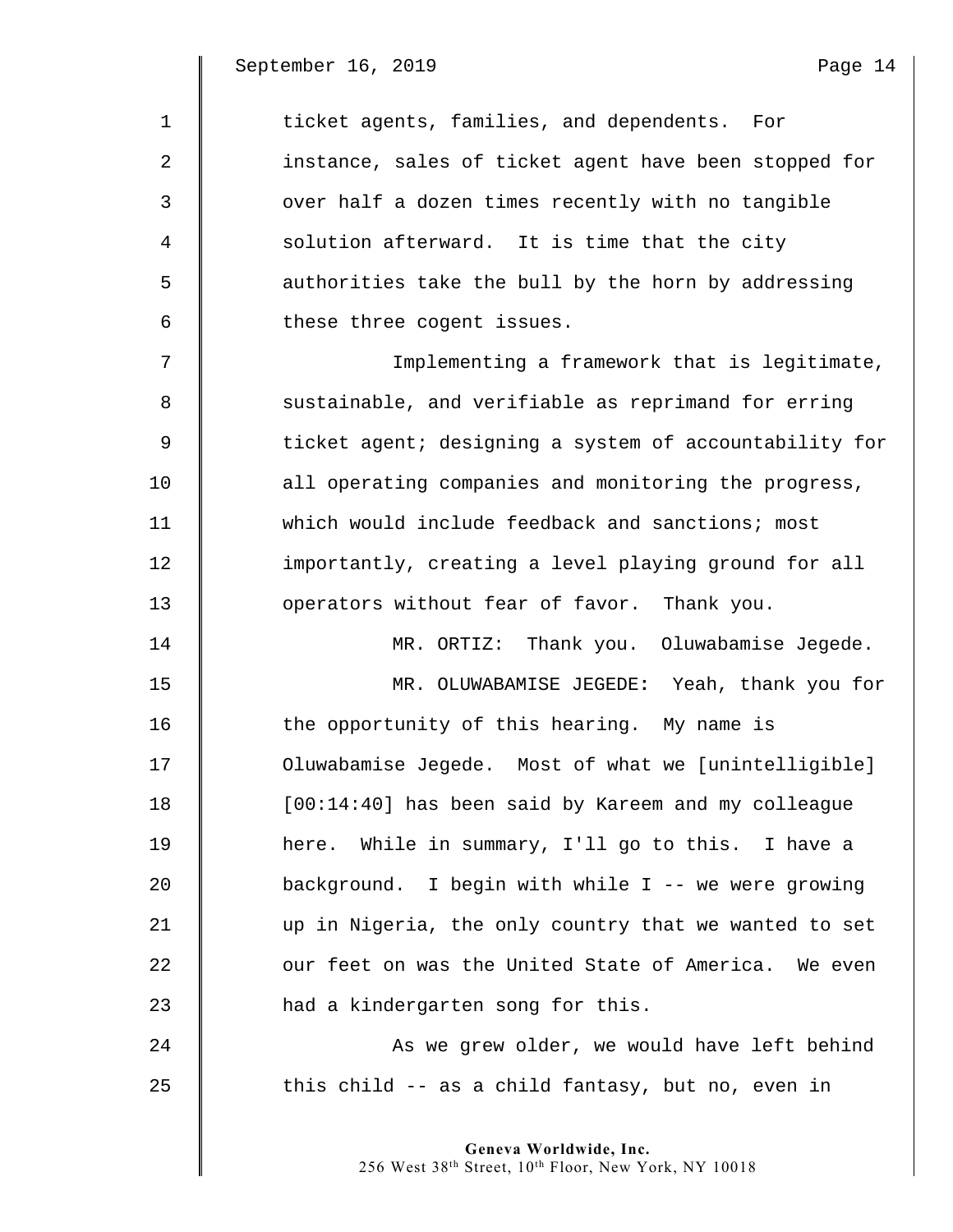$\parallel$ 

| $\mathbf{1}$ | adulthood, when I held onto the dream of America while |
|--------------|--------------------------------------------------------|
| 2            | we studied at the prestigious University of Ibadan.    |
| 3            | Friends who went to the US on academic exchange        |
| 4            | programs returned with ebullient stories of the        |
| 5            | greatness of America. It was upon this notion --       |
| 6            | nation's notion of fairness and freedom that our       |
| 7            | pursuit of the American dream is built.                |
| 8            | In 2016, I started as a ticket agent. Soon             |
| 9            | after, I founded a company name Aurora Tourism         |
| 10           | Services, LLC, New York Iconic Cruises, which was      |
| 11           | nurtured into a sightseeing company. Through this      |
| 12           | company we were able to bring reforms to the business  |
| 13           | of ticket selling in Battery Park.                     |
| 14           | Prior to my effort and my eff-, and the                |
| 15           | effort of my ticket sellers' employees, ticket selling |
| 16           | in Battery Park was stigmatized as a rogue business.   |
| 17           | Other seller sold and dealt with competitors in        |
| 18           | unethical manner. As much as we cannot claim to have   |
| 19           | reached perfection, we would -- we have sold honorably |
| 20           | during our time at Battery Park. This is why we were   |
| 21           | granted the right to sell with Majestic Princess over  |
| 22           | a year ago.                                            |
| 23           | Then this year, certain parties would be bad           |
| 24           | actors who had been previously banned from Battery     |
| 25           | Park for constant violations of ticket seller's law    |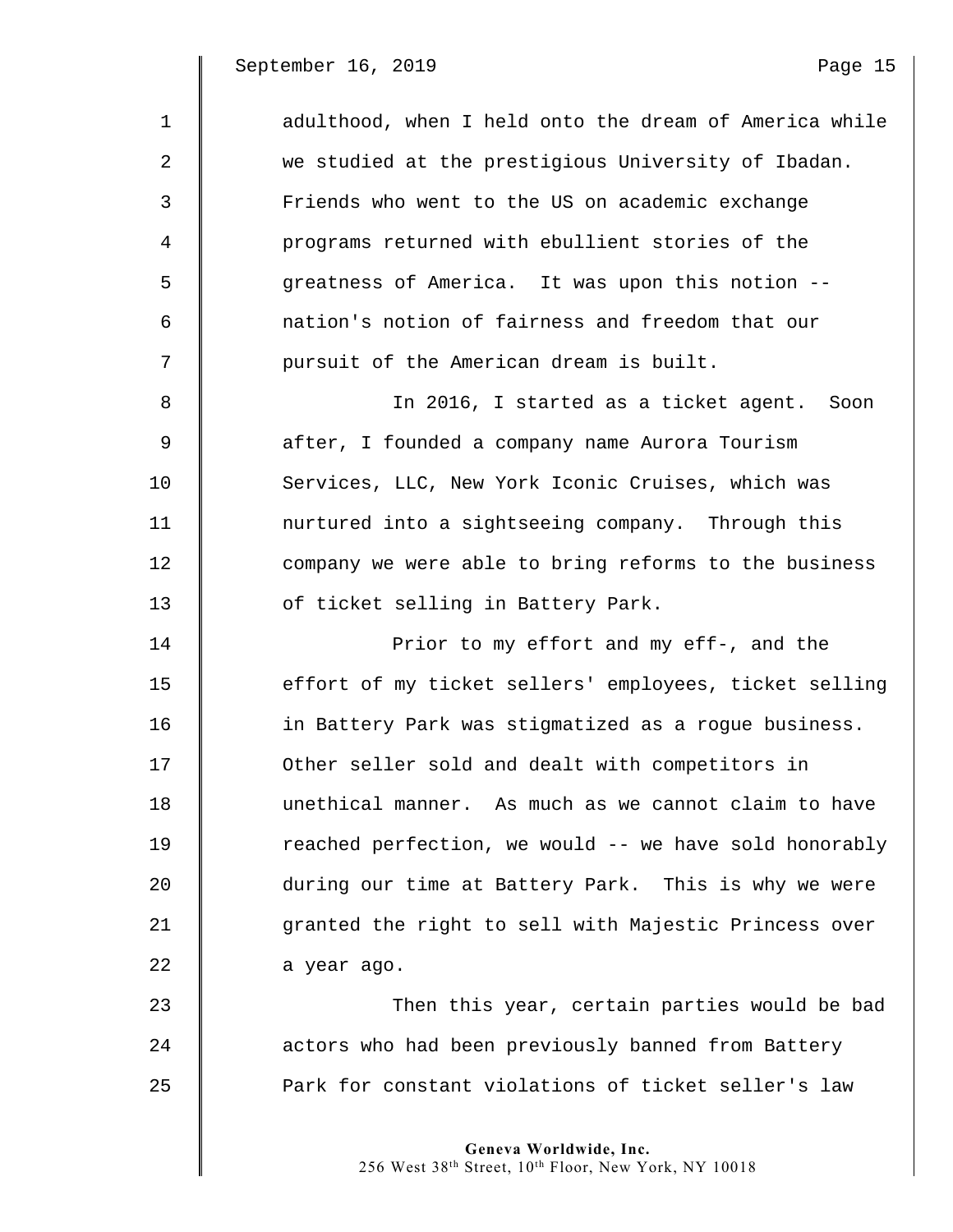| $\mathbf{1}$ | return to Battery Park. I warned those parties that    |
|--------------|--------------------------------------------------------|
| 2            | the troubles would start up again, but I was ignored.  |
| 3            | And just as I said, the troubles started again. It is  |
| 4            | not irrelevant to mention at this point that we have   |
| 5            | written over a dozen correspondences to the city       |
| 6            | agency, its personnel, contractor over a period        |
| 7            | spanning ten months on these issues without a single   |
| 8            | reply up till this moment. This refusal to respond to  |
| $\mathsf 9$  | me clearly demonstrate that the city and its agents    |
| 10           | are not acting fairly towards the true stakeholder in  |
| 11           | Battery Park.                                          |
| 12           | Despite the fact that we are law abiding,              |
| 13           | tax paying, and responsible company providing          |
| 14           | livelihood for hundreds of families, a letter was      |
| 15           | issued to def-, to the effective of ceasing to operate |
| 16           | from Pier 36 on the 21st of August 2019 for people who |
| 17           | were selling in Batter Park. There was never a prior   |
| 18           | warning nor a single response to any of the numerous   |
| 19           | correspondent we had written months earlier attempt to |
| 20           | get the City to deal with this wrongdoing--            |
| 21           | MR. ORTIZ: Time.                                       |
| 22           | MR. JEGEDE: -- at Battery Park. I have this            |
| 23           | written down. Everybody could have this. I will        |
| 24           | provide the copies on their website. Thank you.        |
| 25           | MR. ORTIZ: Thank you, sir.                             |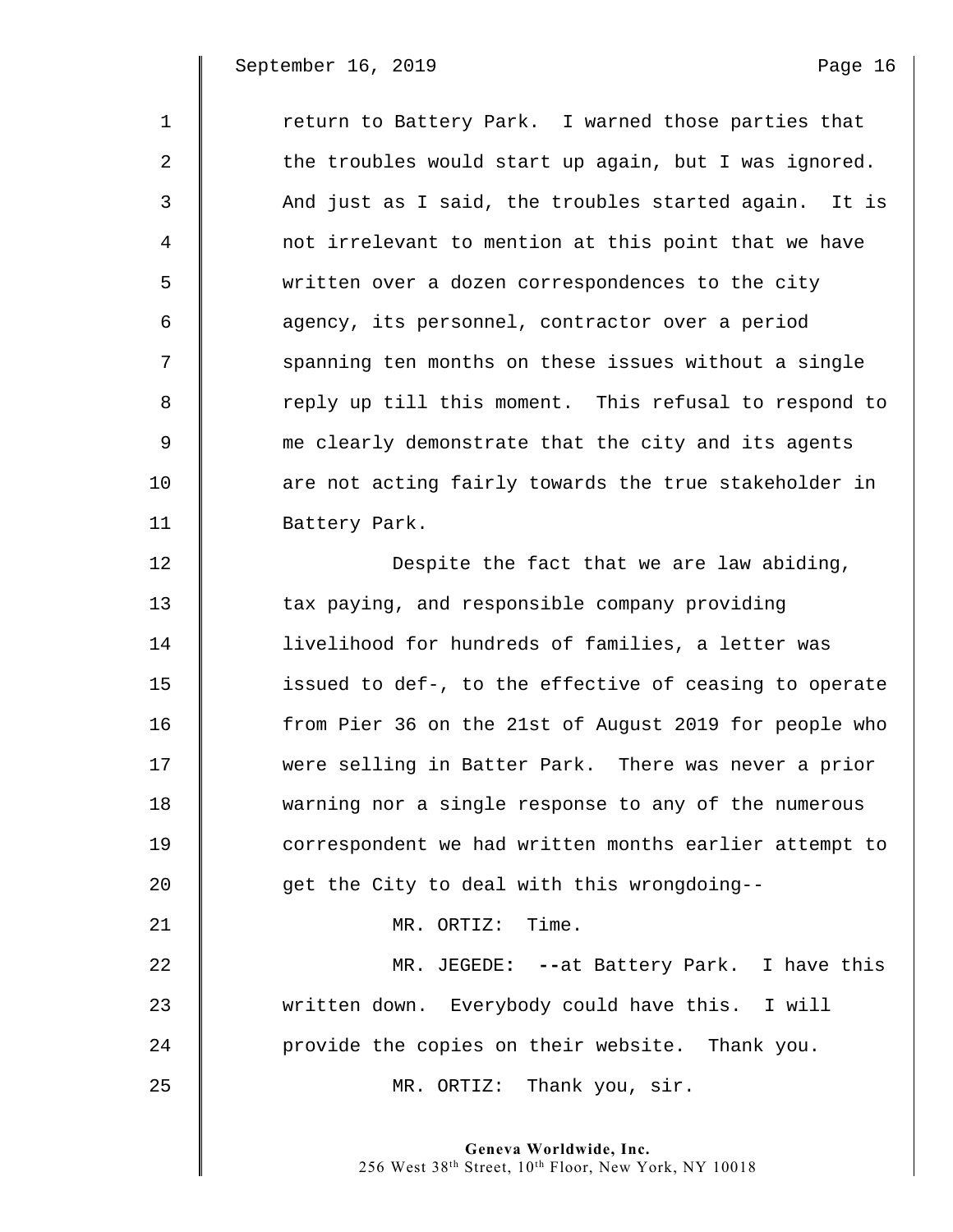| $\mathbf 1$ | MR. JEGEDE: Yes, sir, you're welcome, sir.             |
|-------------|--------------------------------------------------------|
| 2           | MR. ORTIZ: Just a reminder if anybody who              |
| 3           | walked in after we started. If you want to testify,    |
| 4           | make sure you signed in and you fill out a             |
| 5           | registration card and leave the card up here at the    |
| 6           | front with me. It should be right there on that table  |
| 7           | on the left. Corey Lashley. Corey Lashley? Okay.       |
| 8           | Office of Manhattan Borough President Gale Brewer.     |
| 9           | James Crawford. James Crawford? John Gore.             |
| 10          | MR. JOHN GORE: Good morning. I'm John                  |
| 11          | Gore.                                                  |
| 12          | MR. ORTIZ: Yes, sir, I would suggest                   |
| 13          | that -- if you can come to the front--                 |
| 14          | MR. GORE:<br>Sure.                                     |
| 15          | MR. ORTIZ: -- we want to make sure your                |
| 16          | testimony is captured over here. Thank you.            |
| 17          | MR. GORE: Good morning. I'm John Gore.                 |
| 18          | I'm involved in the transportation industry. I'm a     |
| 19          | manufacturer of motor coaches, custom made, but double |
| 20          | decker buses. I work with probably every federal       |
| 21          | government agency [unintelligible] [00:18:43] command  |
| 22          | posts, and I've been in this business for 35 years.    |
| 23          | And I'm really woven into the fabric of New York City  |
| 24          | commercial transportation. I work with all three       |
| 25          | airports. And I've met a lot of people in this         |

**Geneva Worldwide, Inc.** 

256 West 38th Street, 10th Floor, New York, NY 10018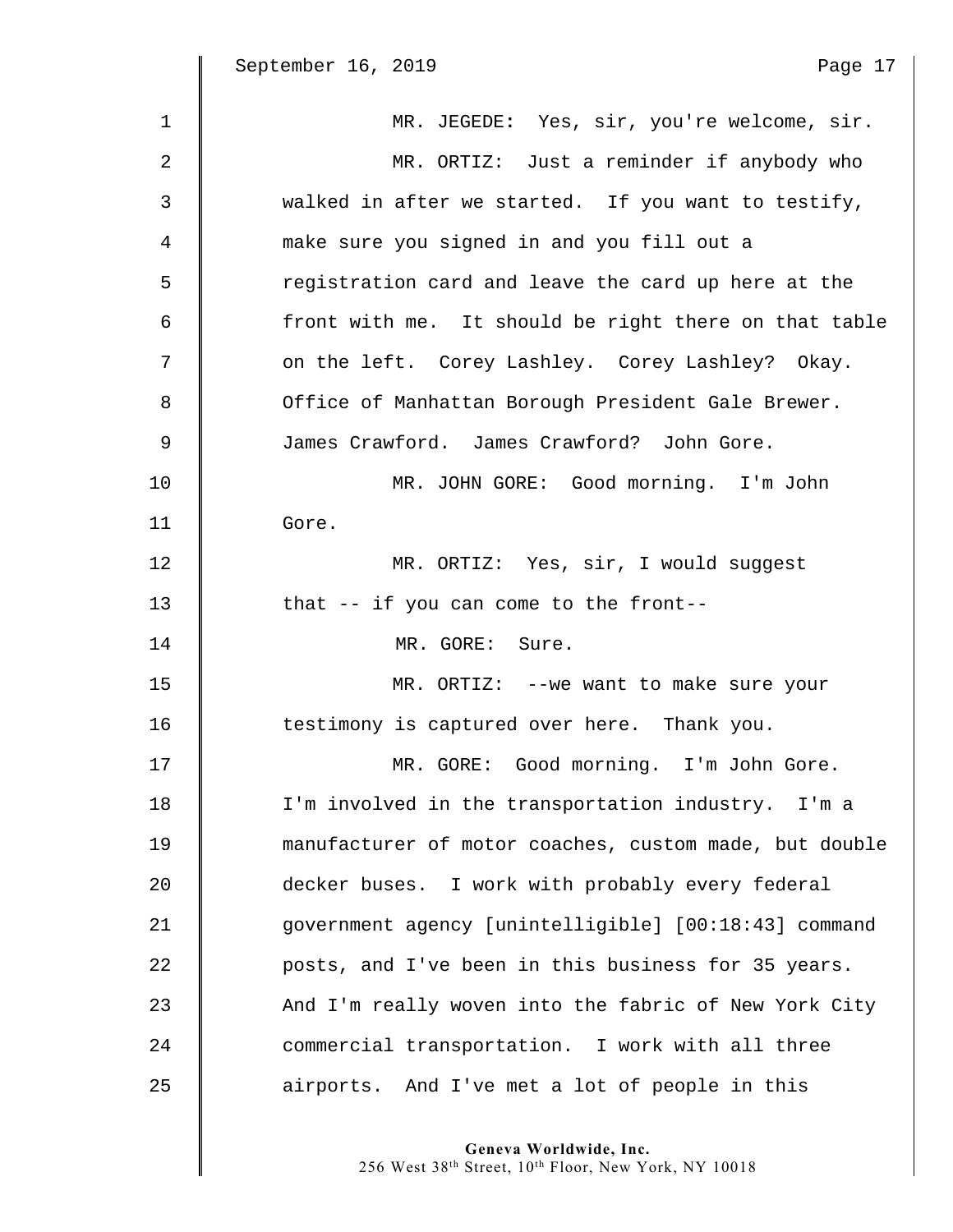$\parallel$ 

| $\mathbf{1}$ | industry, and I think there are good operators and     |
|--------------|--------------------------------------------------------|
| 2            | there are operators. I'm a-, and I'm able to spot      |
| 3            | 'em.                                                   |
| 4            | I'm here today to talk about Mr. Jegede and            |
| 5            | his company, Iconic Tours, and, and the boat Majestic  |
| 6            | boat. I've known Mr. Jegede to be honest,              |
| 7            | hardworking, and law abiding. The gentleman came from  |
| 8            | Nigeria, has a master's degree. His wife's a           |
| $\mathsf 9$  | pharmacist. Really decent people.                      |
| 10           | For three years, Mr. Jegede has been working           |
| 11           | at Battery Park with his ticket vendors selling        |
| 12           | tickets for a boat that takes tourists out to the      |
| 13           | Statue of Liberty. That boat is the Majestic           |
| 14           | Princess. The boat does not stop at the Statue of      |
| 15           | Liberty Island. It tours around the island so that     |
| 16           | people can see the statue up close, take pictures.     |
| 17           | The tickets they sell says that the boat does not stop |
| 18           | at the island. Many tourists do not want to get off    |
| 19           | at the island and climb the Statue, me being one of    |
| 20           | them, and are wanting only to take a close look. They  |
| 21           | do not want to take the time to do more.               |
| 22           | All of Mej-, Mr. Jegede's ticket sellers are           |
| 23           | legally licensed to sell tickets by the DCA. All of    |
| 24           | Mr. Jegede's sellers wear logo shirts with the name    |
| 25           | New York Iconic Tours on them. All ticket sellers      |
|              |                                                        |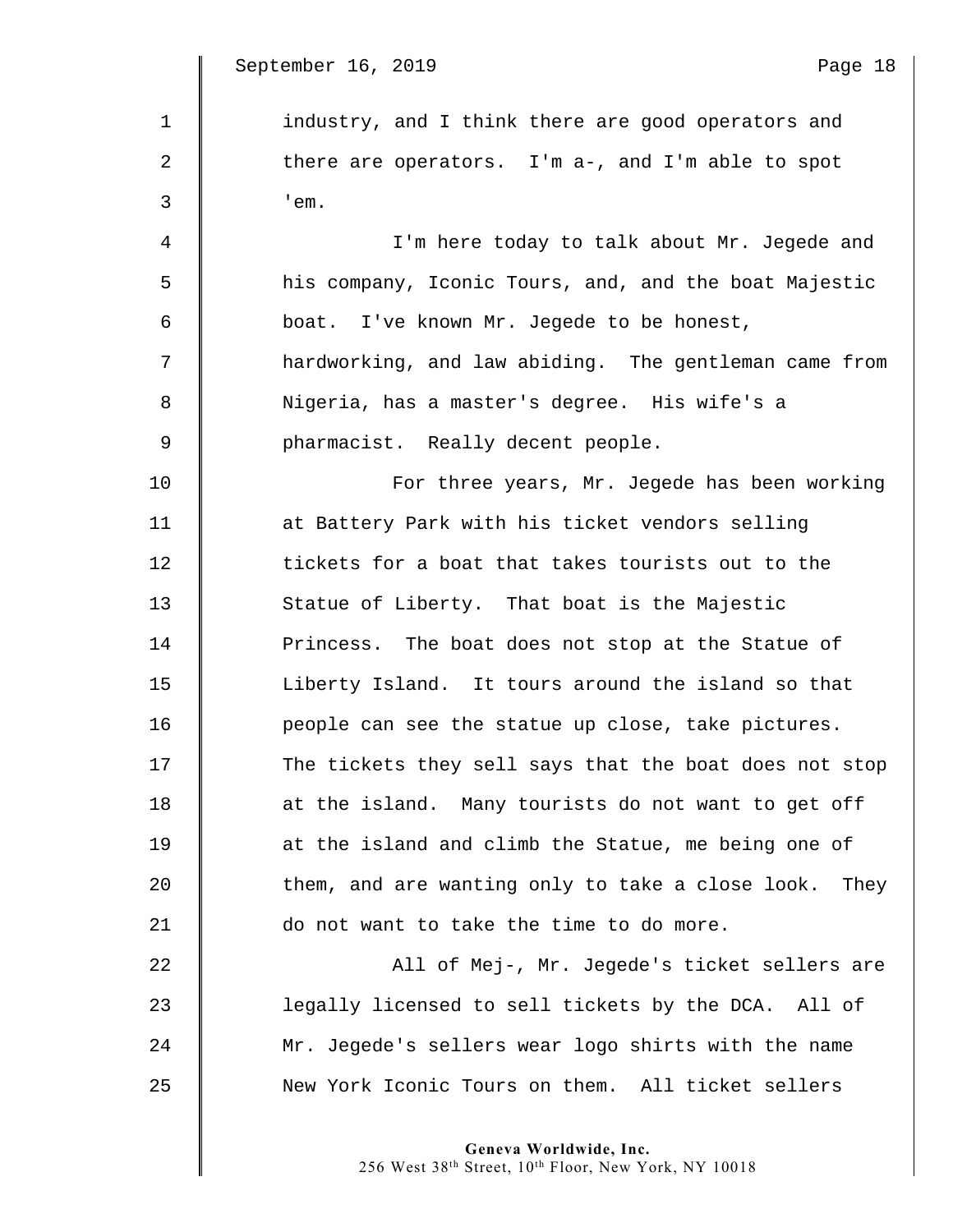| $\mathbf{1}$ | wear the DCA license around their neck at all times.   |
|--------------|--------------------------------------------------------|
| 2            | If there are problems with unethical behavior from     |
| 3            | ticket sellers at Battery Park, it is not due to Mr.   |
| 4            | Jegede's employees. In fact, whatever changes the DCA  |
| 5            | wishes to make to the rules governing the ticket       |
| 6            | sellers, Mr. Jegede welcomes. He's a -- he's -- his    |
| 7            | employees follow the rules, and it's others that       |
| 8            | don't.                                                 |
| 9            | If anyone questions this, I ask that you               |
| 10           | research how many tickets you've been issued to his    |
| 11           | employees. It will pre-, be a precious few. Mr.        |
| 12           | Jegede's ticket sellers are the only company currently |
| 13           | not permitted to sell at Battery Park. The only boat   |
| 14           | affected by this is the Majestic Princess. This --     |
| 15           | these two gentlemen are honest businessmen. His boat   |
| 16           | partner and himself are victims of an unfair           |
| 17           | application of the laws of this city. If you make the  |
| 18           | short trip to Battery Park and observe, you will see   |
| 19           | scores of ticket sellers working for other boat        |
| 20           | companies busily selling tour tickets to tourists.     |
| 21           | Some of these sellers will do unscrupulous             |
| 22           | things and some will put heavy pressure on tourists to |
| 23           | buy for them -- buy from them. Some sellers will lie   |
| 24           | and say the boat is going to the island. It's clear    |
| 25           | that the rule imposed by the city economic development |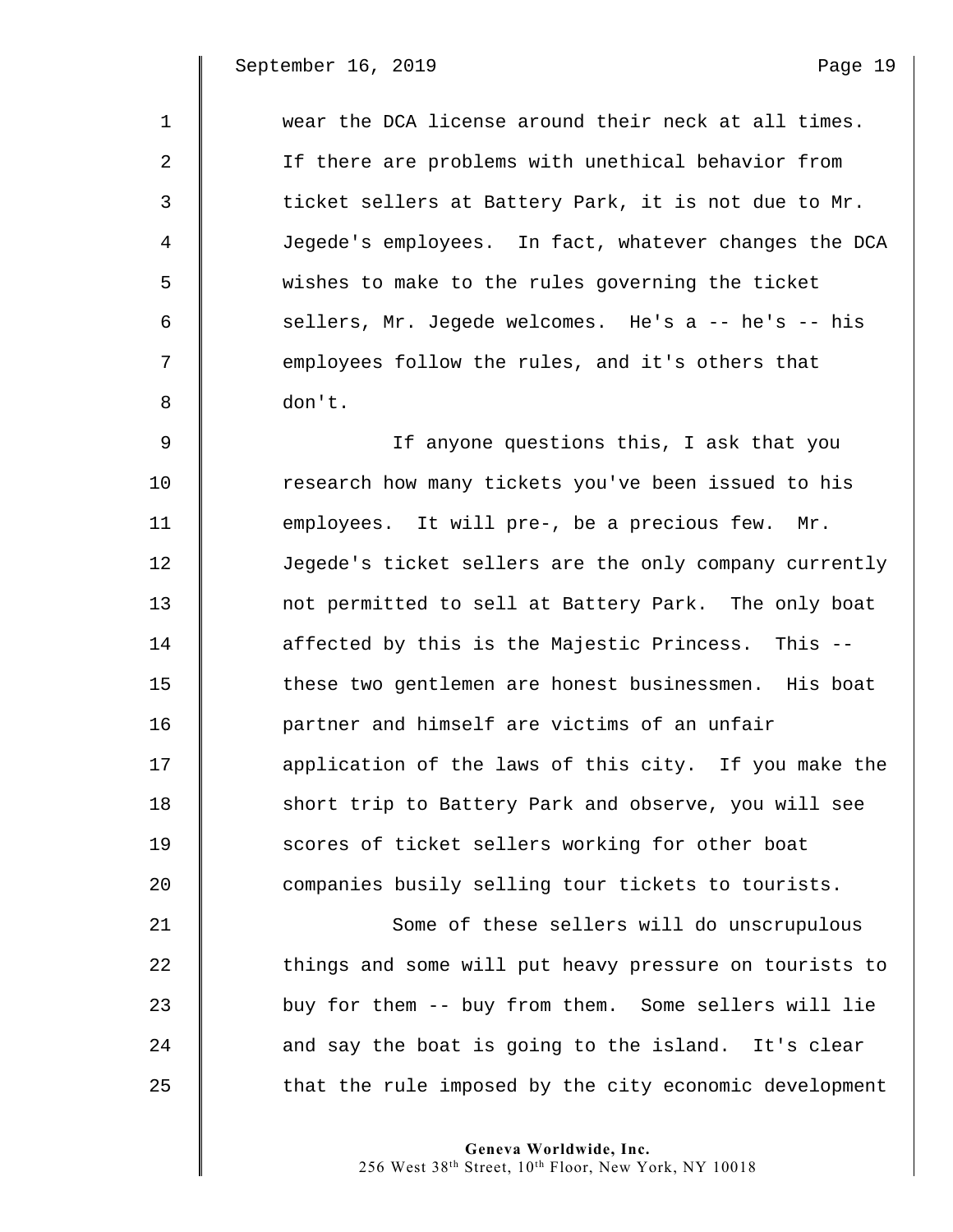$\parallel$ 

| $\mathbf 1$ | EDC has failed to solve or even address this problem   |
|-------------|--------------------------------------------------------|
| 2           | on rogue ticket sellers at Battery Park, so we ask     |
| 3           | here in the public forum with New York City govt       |
| 4           | officials present. Revoke the unfair discriminatory    |
| 5           | EDC policy that prohibits only one ticket seller       |
| 6           | company from working and making a living.              |
| 7           | The EDC claims that boats that leave from              |
| 8           | other New York City piers--                            |
| 9           | MR. ORTIZ: That's time, sir.                           |
| 10          | MR. GORE:<br>Okay, sir.                                |
| 11          | MR. ORTIZ: Thank you very much.                        |
| 12          | MR. GORE: Thank you. Thank you. Here's a               |
| 13          | copy for the record.                                   |
| 14          | MR. ORTIZ: Thank you. Josh Knoller.                    |
| 15          | MR. JOSHUA KNOLLER: Hi, I'm Joshua Knoller,            |
| 16          | and I'm testifying on behalf of Statue Cruises. As     |
| 17          | the official provider of ferry service to the Statue   |
| 18          | of Liberty and Ellis Island, Statue Cruises serves     |
| 19          | almost 4 million visitors each year from Battery Park  |
| 20          | to two of our nation's most prominent landmarks, over  |
| 21          | 4 million visitors. In addition to our concession      |
| 22          | contract with the National Park Service, Statue        |
| 23          | Cruises also has a license agreement with the New York |
| 24          | City Department and Parks and Recreation to operate    |

25 **July 25** out of Battery Park.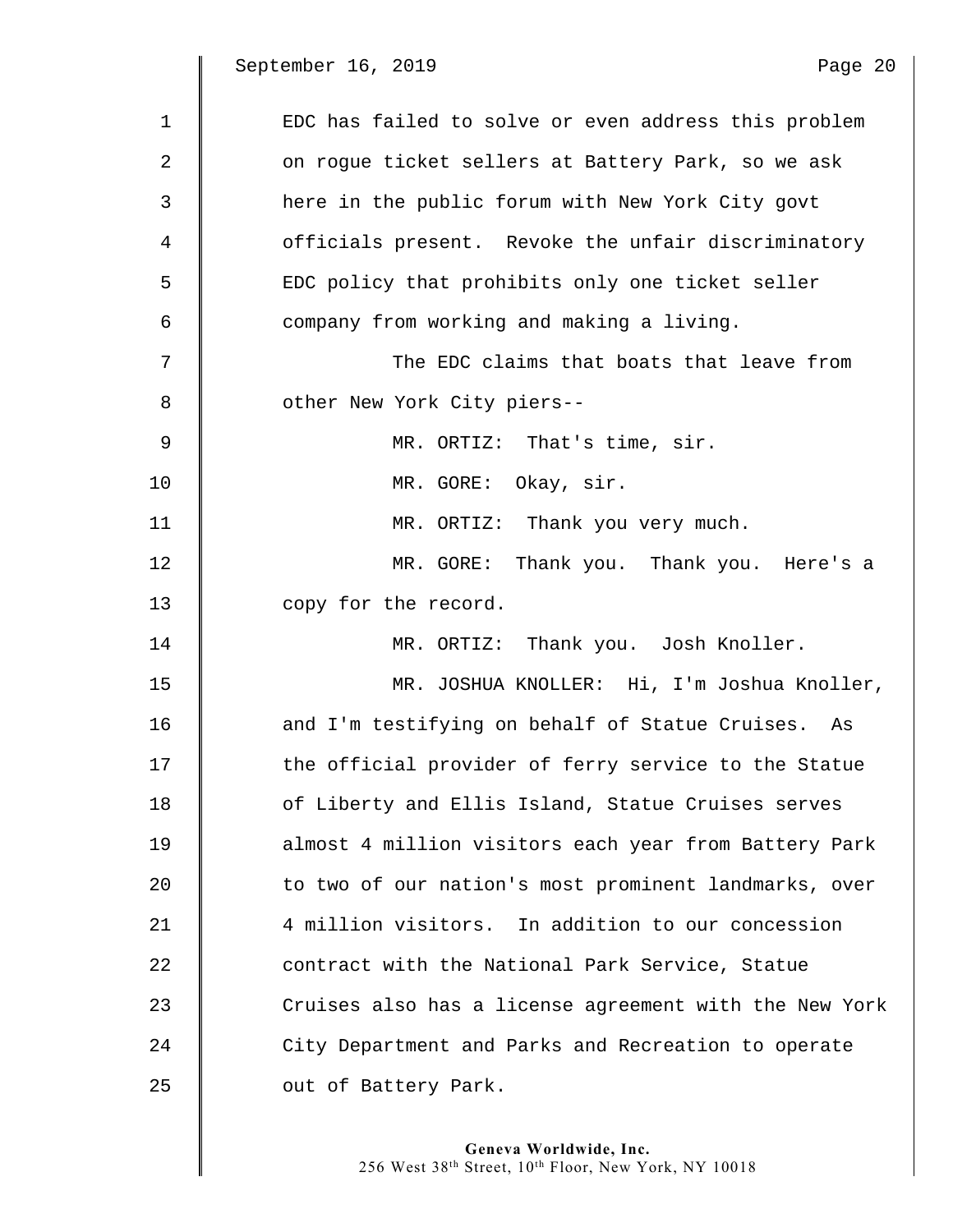| $\mathbf{1}$ | We take great pride in providing this                  |
|--------------|--------------------------------------------------------|
| 2            | memorable and iconic experience to visitors from       |
| 3            | around the globe. Unfortunately, thousands are being   |
| 4            | denied this opportunity as they are pressured into     |
| 5            | overpaying for bogus sightseeing opn-, options that    |
| 6            | are at best misrepresentative. To be clear, Statue     |
| 7            | Cruises does not employ street ticket sellers. A       |
| 8            | visitor may purchase tickets to the Statue of Liberty  |
| 9            | and Ellis Island online at our website,                |
| 10           | StatueCruises.com, over the phone, or in person inside |
| 11           | Castle Clinton.                                        |
| 12           | Unfortunately, on a daily basis, we receive            |
| 13           | feedback from customers who complain that they were    |
| 14           | confronted by aggressive and intimidating ticket       |
| 15           | sellers in Battery Park, who make false verbal         |
| 16           | statements concerning our service. A common            |
| 17           | misrepresentation being communicated is that their     |
| 18           | boats stop at the Statue of Liberty and Ellis Island,  |
| 19           | when in reality, they only sail near the Statue of     |
| 20           | Liberty and Ellis Island. Other false claims being     |
| 21           | used to dupe tourists include the Statue of Liberty is |
| 22           | closed or that there's a five-hour wait to visit.      |
| 23           | Neither are true, and this proposed rule would only    |
| 24           | address the former misrepresentation.                  |

25 These same talkers convince unsuspecting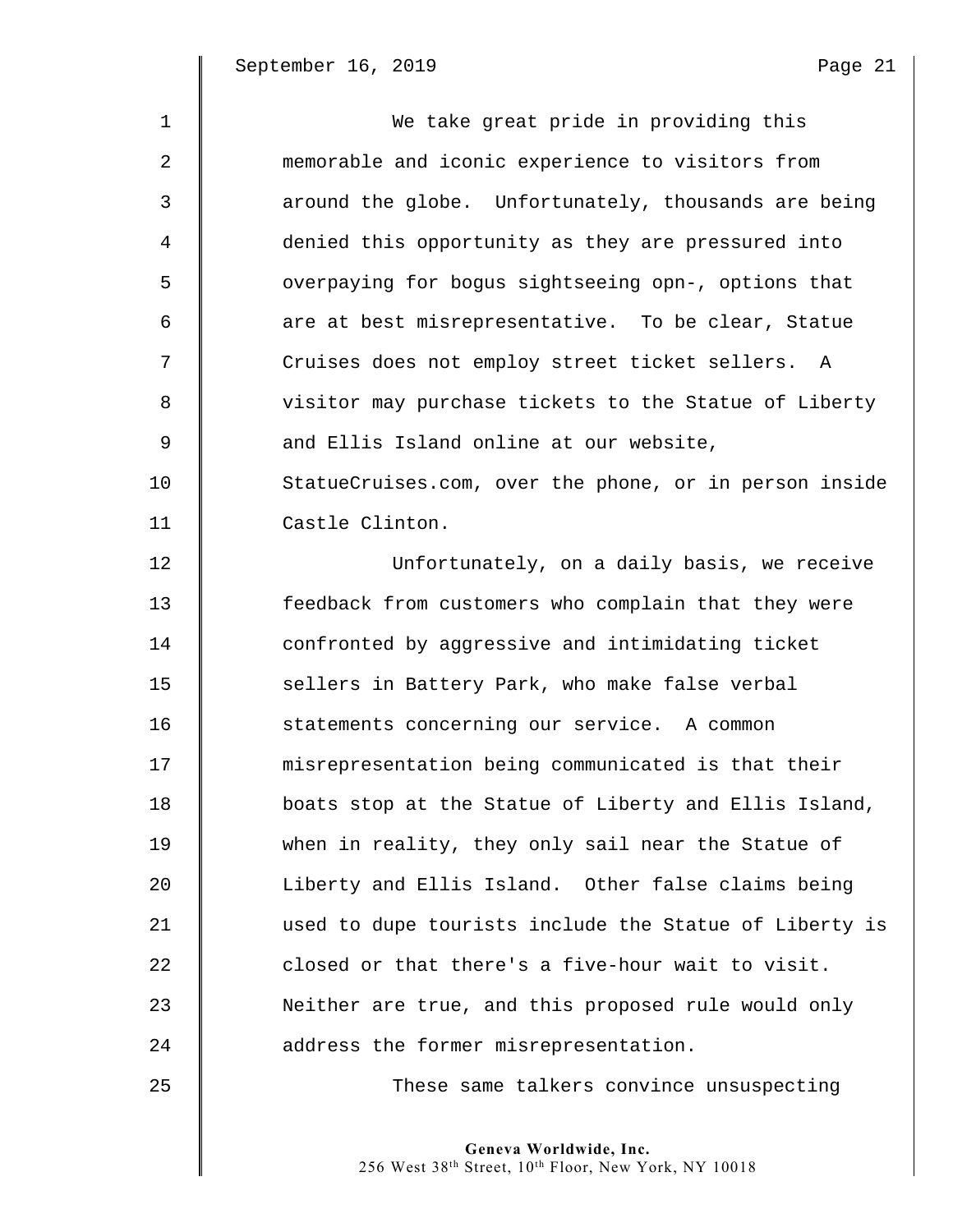1 visitors, many of whom are not proficient in the 2 | English language, to purchase a ticket for a 3 Sightseeing experience that takes them nowhere, 4 purposely deterring them from visiting our national 5 | parks, and leaving a stain on our city's thriving 6 || tourism industry. While we are supportive of this new 7 || proposed rule prohibiting a ticket seller from 8  $\parallel$  implying that a trip or tour includes any destination 9  $\parallel$  that would not be included in the trip or tour, in 10 particular Ellis Island, we also know that this rule  $11$  | is only a small piece of the puzzle. 12 These ticket sellers who are also licensed 13 | by the DCA are in violation of current city rules and 14 Tequlations. The current rules of the City of New 15 York state no person in or on any property under the 16 jurisdiction of the Department shall sell, offer for 17 Sale, hire, lease, or let anything whatsoever 18 including but not limited to goods, services, or 19 **entertainment, or provide -- to offer to provide** 20 Services, items, or entertainment in exchange for a 21 donation. 22 While we commend DCA for their efforts in 23 combating the predatory and sometimes dangerous

25 **J** over six long years and counting, we take this

24 Situation in Battery Park that has been ongoing for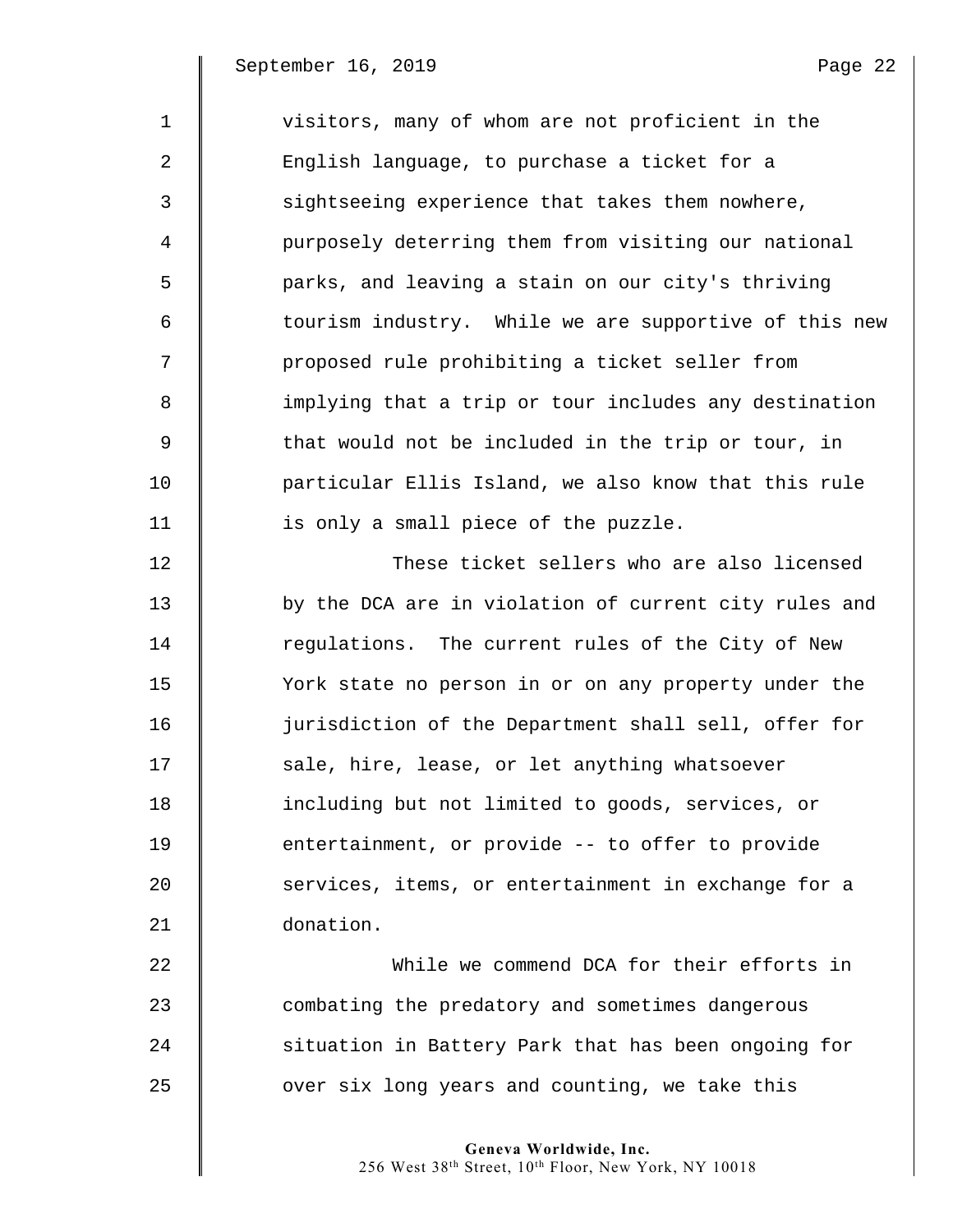September 16, 2019

| ann' |  |
|------|--|

| $\mathbf{1}$ | opportunity to note that these actions of these       |
|--------------|-------------------------------------------------------|
| 2            | vendors are already illegal because they are selling  |
| 3            | in Battery Park. And these same ticket sellers are    |
| 4            | licensed by DCA. We look forward to continuing to     |
| 5            | work with DCA, NYPD, NYC Department of Parks and      |
| 6            | Recreation, City Council, NYC EDC, the Port Authority |
| 7            | of New York and New Jersey, and other stakeholders on |
| 8            | this important public safety issue. Thank you for     |
| 9            | your consideration.                                   |
| 10           | MR. ORTIZ: Thank you.                                 |
| 11           | MR. KNOLLER: Yep, thank you.                          |
| 12           | MR. ORTIZ: Carl Accettola.                            |
| 13           | MR. CARL ACCETTOLA: That's me.                        |
| 14           | MR. ORTIZ: Thank you.                                 |
| 15           | MR. ACCETTOLA: Sir, can I ask you what your           |
| 16           | name was?                                             |
| 17           | MR. FIELDS: Ted Fields.                               |
| 18           | MR. ACCETTOLA: Ted.                                   |
| 19           | MR. FIELDS:<br>Yes.                                   |
| 20           | MR. ACCETTOLA: Thank God you spoke because            |
| 21           | it makes it a lot easier for me. We're in 100 percent |
| 22           | agreement and thank you. It takes a lot off of my     |
| 23           | timeframe, and I'll get off of here quickly. I'm a    |
| 24           | resident in Battery Park at the Ritz Carlton, and I   |
| 25           | often go over there and see an awful lot of criminal  |

**Geneva Worldwide, Inc.** 

256 West 38th Street, 10th Floor, New York, NY 10018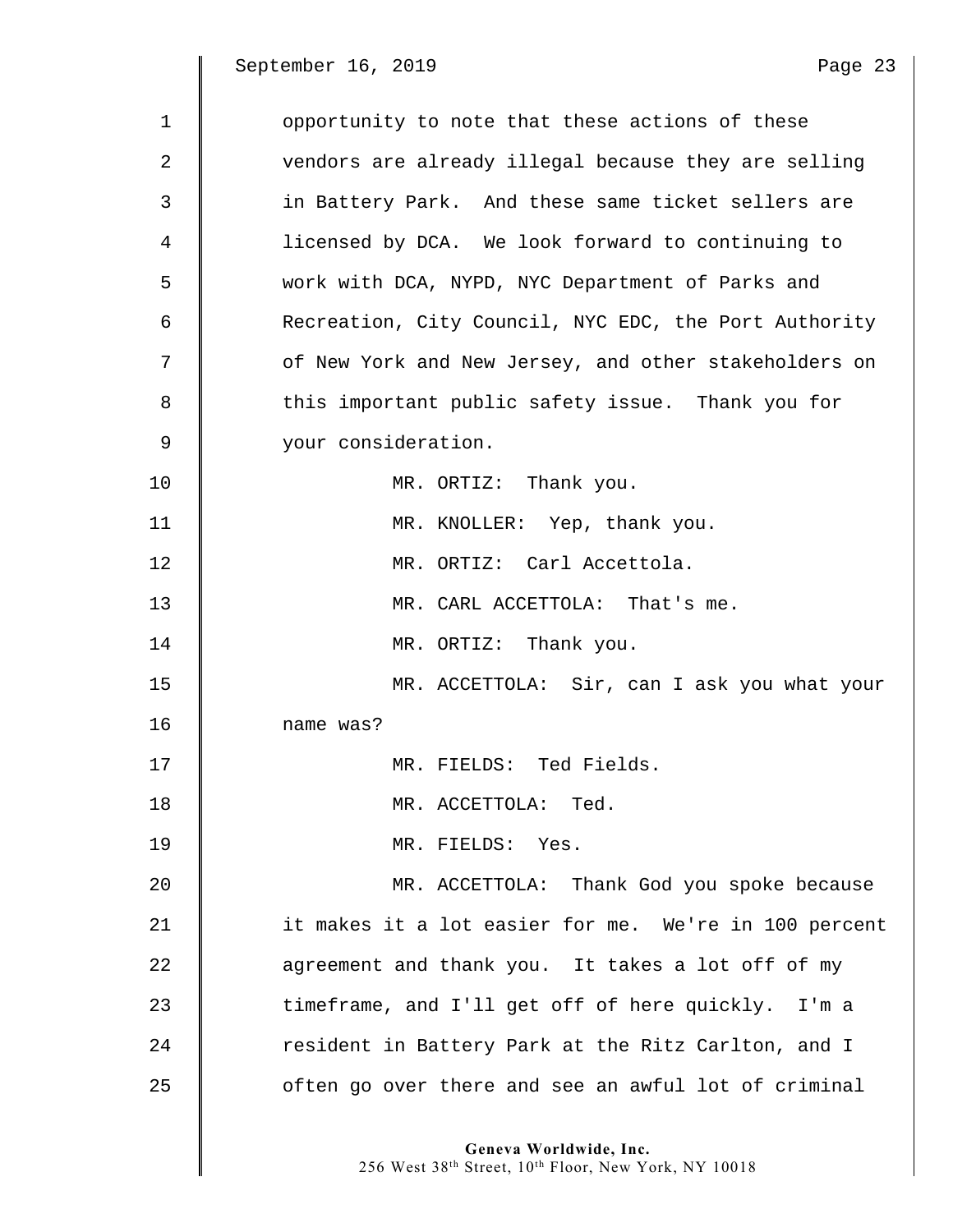| $\mathbf{1}$ | activity via licensed vendors, via unlicensed vendors. |
|--------------|--------------------------------------------------------|
| 2            | There's one character that dresses up in a uniform as  |
| 3            | if he's a parking or some type of official, and he     |
| 4            | pulls over cars on West Street. There's cars being     |
| 5            | pulled over by at least five or six vendors daily on   |
| 6            | West Street, pulled over, and I overhear the           |
| 7            | statements where they make the exact statements        |
| 8            | that -- false statements that the other gentleman from |
| 9            | Statue Cruises has said -- that they do stop at Statue |
| 10           | of Liberty, and then they laugh after they get the     |
| 11           | money from the people. And what happens is they say    |
| 12           | there's no refunds.                                    |
| 13           | And the police actually have spoken to me,             |
| 14           | and they said off the record -- I have a extensive     |
| 15           | police background. I was former chief federal          |
| 16           | administrator in New York City Housing Police          |
| 17           | Department, and the most -- I have a lett here from    |
| 18           | the chief stating that I was the most influential      |
| 19           | person in the City of New York when it came to crime   |
| 20           | and public housing.                                    |
| 21           | I have been trying for the past six months             |
| 22           | to get in contact with the politicians, and I don't    |
| 23           | get responses. I've been trying to get in contact      |
| 24           | with Katherine Phan, who did a story on it. I don't    |
| 25           | get responses, and I've reached out on several         |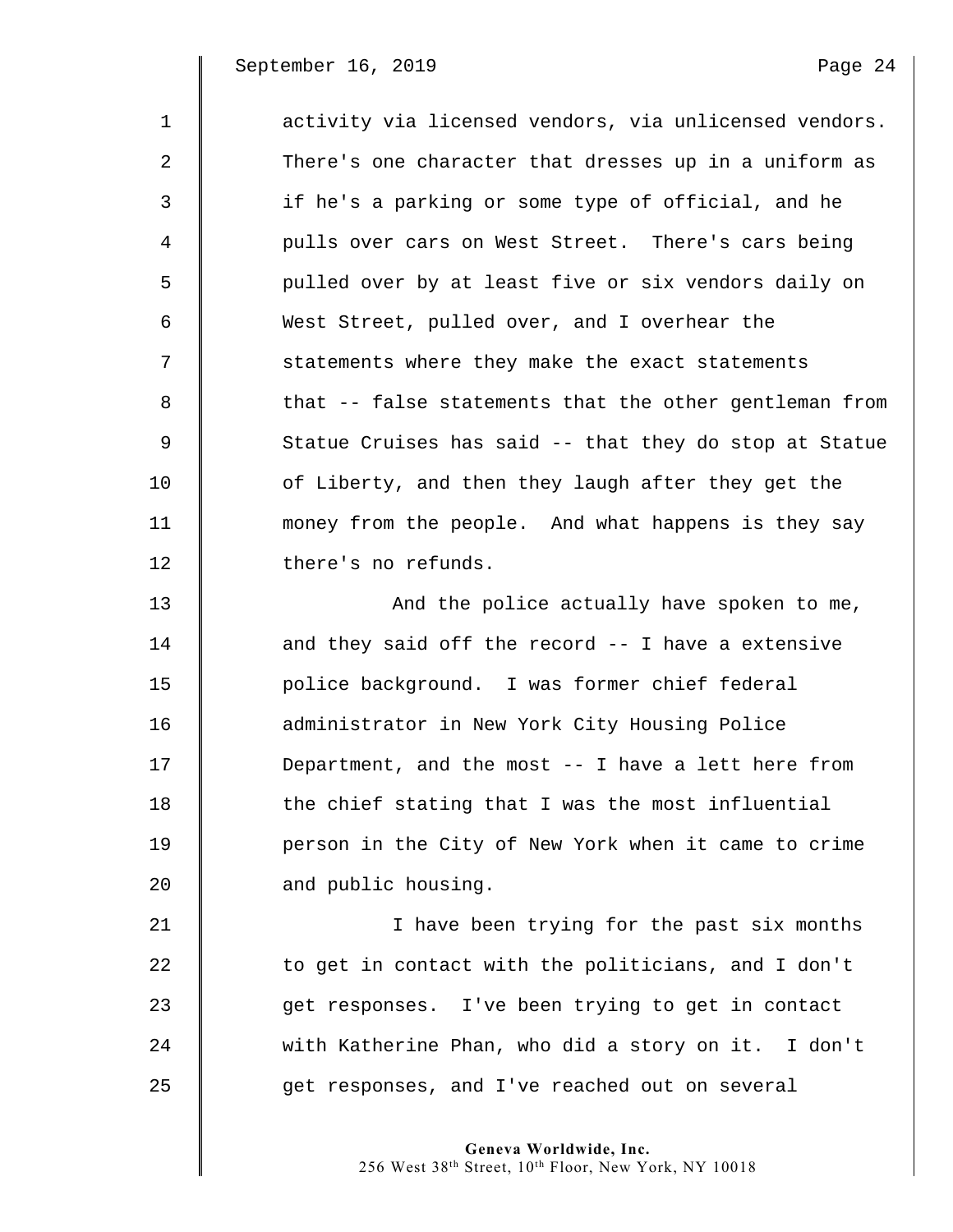September 16, 2019

 $\mathbb I$ 

| aae |  |  |
|-----|--|--|

| $\mathbf 1$ | occasions to the commanding officer of the first                               |
|-------------|--------------------------------------------------------------------------------|
| 2           | precinct, and I don't get phone callbacks.                                     |
| 3           | I think that that's a disgrace. I think                                        |
| 4           | it's, it's something that has to be addressed, and I                           |
| 5           | hope that DCA could reach out for me and say, could                            |
| 6           | you politicians follow the law and respond to                                  |
| 7           | citizens? Thank you.                                                           |
| 8           | MR. ORTIZ: Felix Vicioso.                                                      |
| $\mathsf 9$ | MR. FELIX VICIOSO: Good morning, good                                          |
| 10          | morning.                                                                       |
| 11          | MR. ORTIZ: Good morning.                                                       |
| 12          | MR. VICIOSO: My name is Felix Vicioso. I                                       |
| 13          | have basically been in tourism for about 15 years,                             |
| 14          | since about maybe 2005. I worked for the helicopters.                          |
| 15          | I've worked for the buses. I've been around. I enjoy                           |
| 16          | my job. It's a choice of mine. It help me to                                   |
| 17          | provide -- I'm alone here in New York City. My                                 |
| 18          | parents are retired in Dominican Republic. I live in                           |
| 19          | Queens. It's v-, you know, it's very hard for me to                            |
| 20          | provide every month and, you know, food and                                    |
| 21          | everything.                                                                    |
| 22          | I haven't been working for three weeks due                                     |
| 23          | to the fact that this situation happened.<br>I've                              |
| 24          | worked -- like I said, a lot of people have known me.                          |
| 25          | I've never ever, ever had any issues with the, the,                            |
|             | Geneva Worldwide, Inc.<br>256 West 38th Street, 10th Floor, New York, NY 10018 |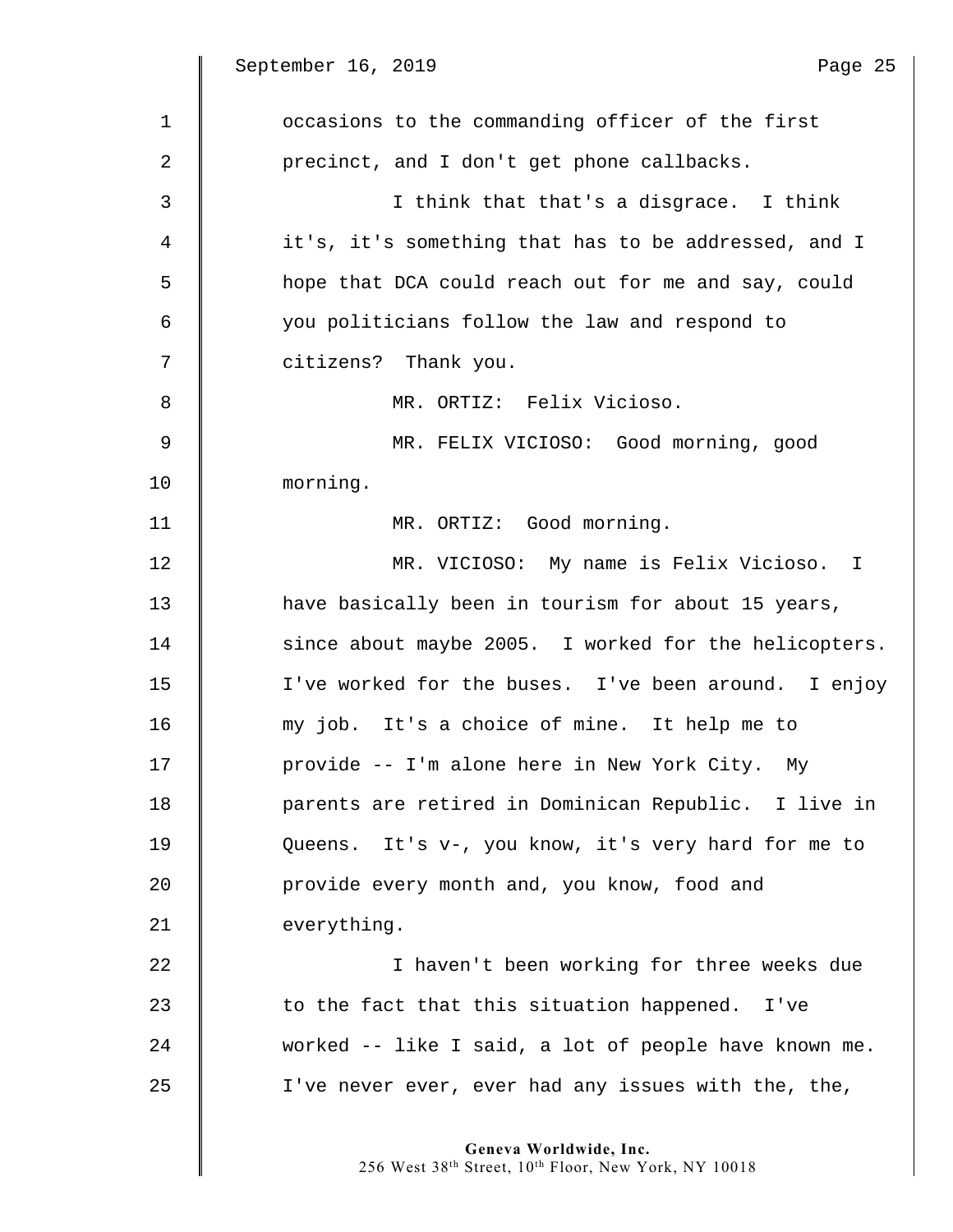$\mathsf I$ 

| 1  | the authorities down there. Everybody that knows me   |
|----|-------------------------------------------------------|
| 2  | knows I'm very hardworking. I'm very straightforward. |
| 3  | I always give two options. Whatever they want to do,  |
| 4  | you know? If they want to come with me, they come     |
| 5  | with me. If they don't, they don't. But due to the    |
| 6  | situation, like I said, I haven't worked in three     |
| 7  | weeks. I just want to go to work. You know? That's    |
| 8  | basically what I want to do.                          |
| 9  | I've known Lester for a long time. I was a            |
| 10 | ticket agent with him, and for him to be where he is  |
| 11 | now, it's a inspiration to me. You know? I want to    |
| 12 | be like that one day. You know? And, and, and it's    |
| 13 | kind of hard to see this, you know, that when we're   |
| 14 | here in a, in a room discussing the future of this    |
| 15 | boat business and basically, I just want to get back  |
| 16 | in track, and I hope everybody, you know, lifts the,  |
| 17 | the, the ban. That's it.                              |
| 18 | MR. ORTIZ: Thank you.                                 |
| 19 | MR. VICIOSO: Thank you.                               |
| 20 | MR. ORTIZ: Li Zhen Wan?                               |
| 21 | MS. LI ZHEN WAN: Hi, how are you? Good                |
| 22 | morning, anybody. I just working for the              |
| 23 | [unintelligible] [00:29:06] ticket, but the others -- |
| 24 | my English is not very good, but I just               |
| 25 | [unintelligible] [00:29:11] anybody can understand. I |
|    |                                                       |

**Geneva Worldwide, Inc.** 

256 West 38th Street, 10th Floor, New York, NY 10018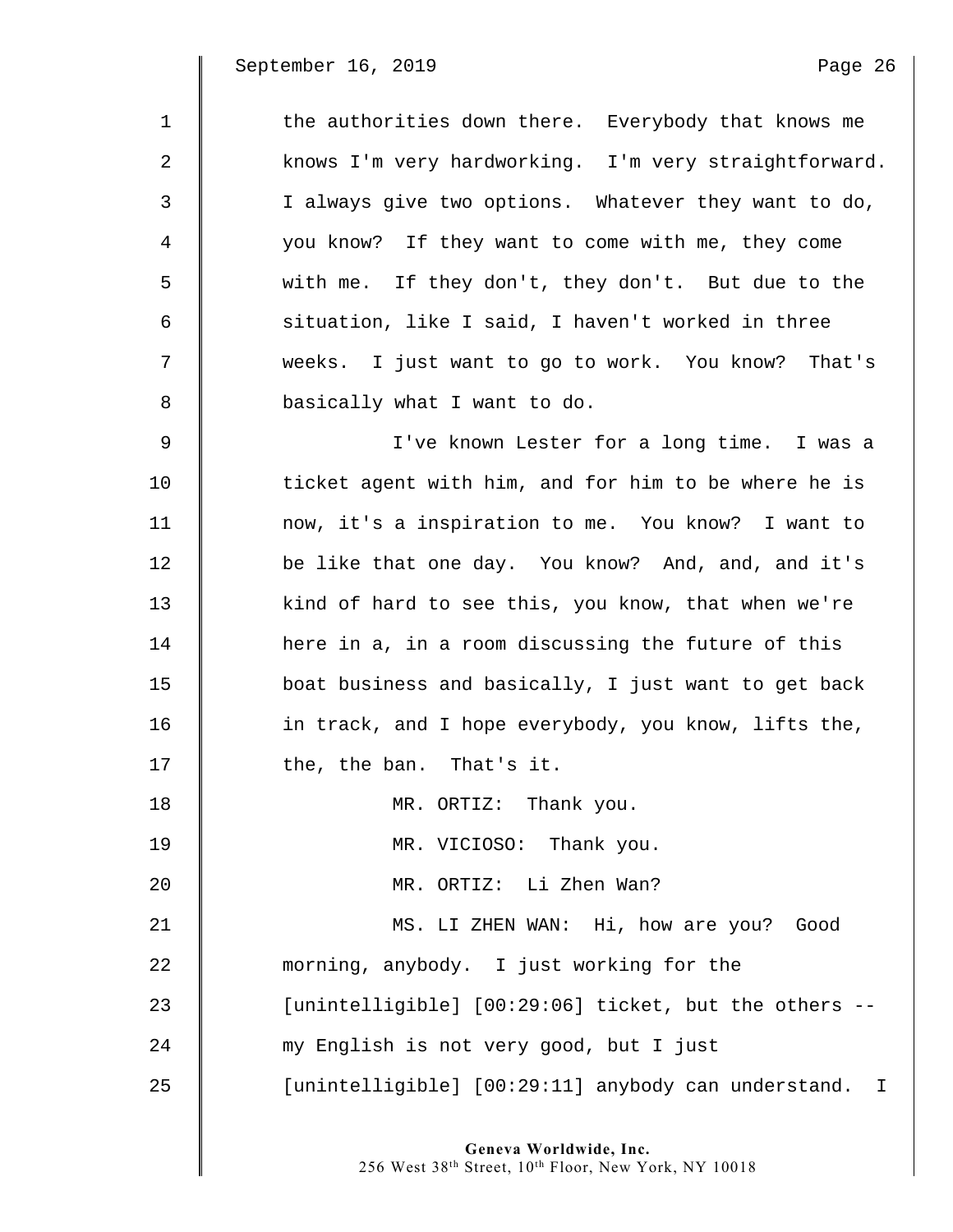| $\mathbf 1$ | have a desk job. It's very good, but [unintelligible]  |
|-------------|--------------------------------------------------------|
| 2           | [00:29:16] working in the, like, the agent or some-    |
| 3           | something is a good, some agents not good. But there   |
| 4           | is lie to people [unintelligible] [00:29:23] follow me |
| 5           | [unintelligible] [00:29:24] what happen. But is not    |
| 6           | for the my company the ticket, but it's still the      |
| 7           | company me.                                            |
| 8           | But right now, it is stop so my                        |
| 9           | [unintelligible] [00:29:31] Pier 36, but               |
| 10          | [unintelligible] [00:29:33] that guy steals a work.    |
| 11          | That has still is a uniform, is a -- same thing is do  |
| 12          | the my uniform to the outside the work. So I don't     |
| 13          | know is a very [unintelligible] [00:29:41] understand  |
| 14          | so [unintelligible] [00:29:43] work [unintelligible]   |
| 15          | [00:29:44] not work. So I want to make sure anybody    |
| 16          | can do the [unintelligible] [00:29:49] the looking for |
| 17          | that has a li-, we got have the license, but then is   |
| 18          | we follow the law is not work. That guy is not car     |
| 19          | for anyone. He want to go sell the ticket, but we      |
| 20          | still need to sell ticket. We need to the family need  |
| 21          | to feel too. So I want try [unintelligible]            |
| 22          | [00:30:05] can understand so [unintelligible]          |
| 23          | [00:30:07] to open the pier for us.                    |
| 24          | UNIDENTIFIED MALE: Totally understand.                 |
| 25          | MS. WAN: Thank you.                                    |
|             |                                                        |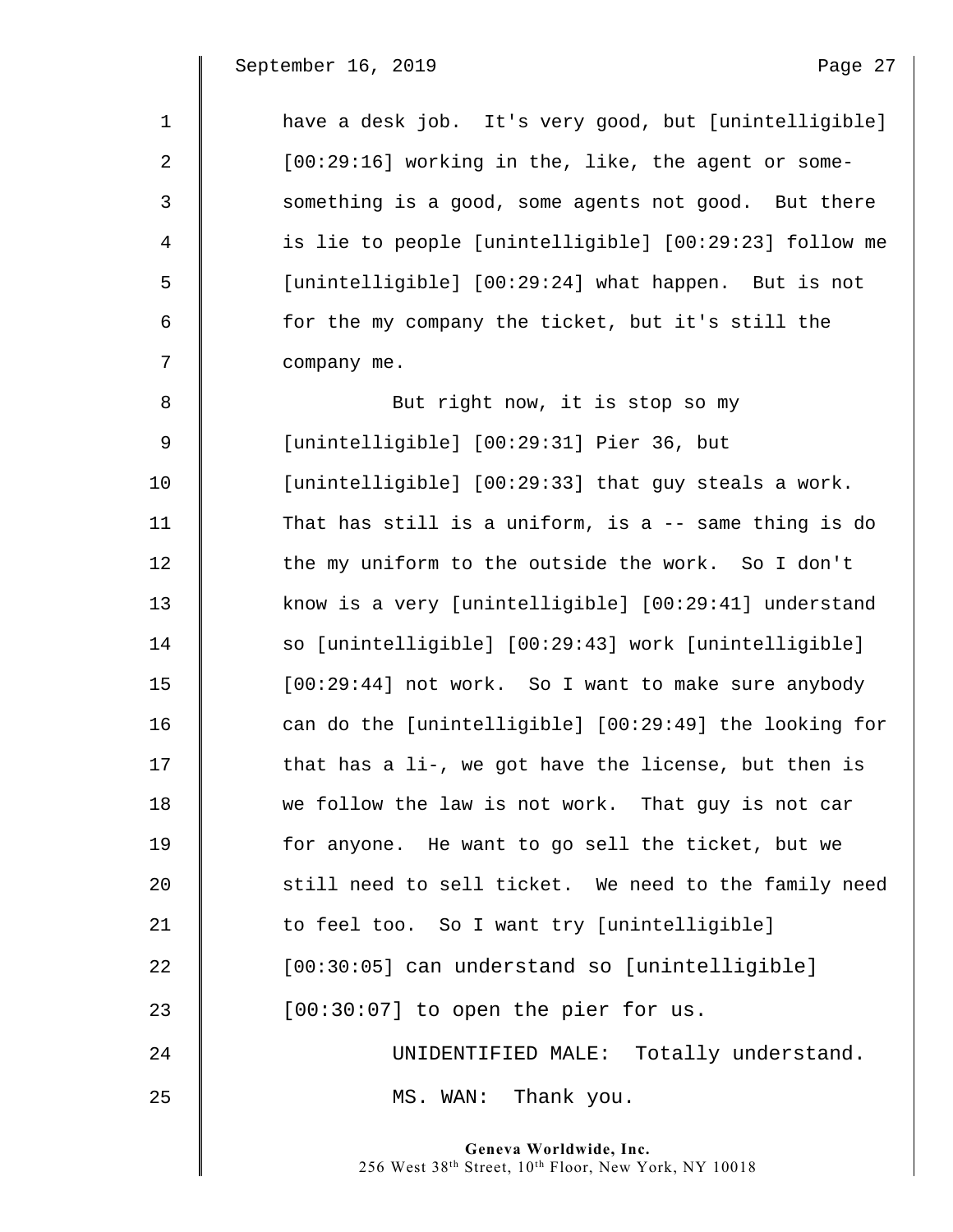|             | September 16, 2019<br>Page 28                          |
|-------------|--------------------------------------------------------|
| $\mathbf 1$ | MR. ORTIZ: Thank you.                                  |
| 2           | MR. COREY LASHLEY: Hi, Corey Lashley.                  |
| 3           | MR. ORTIZ: We -- you were already called,              |
| 4           | sir, so we'll have to call you again at the end of the |
| 5           | hour.                                                  |
| 6           | MR. LAHSER: Okay, sorry. Sorry. I was                  |
| 7           | trying to find parking.                                |
| 8           | MR. ORTIZ: Anthony Malone.                             |
| $\mathsf 9$ | MR. ANTHONY MALONE: Hello, my name is                  |
| 10          | Anthony Malone. I'm director of operations of Pier A,  |
| 11          | Harbor Heights and Battery Park. We support the new    |
| 12          | rules that the DCA is planning to implement for ticket |
| 13          | vendors. I also concur with, with most everything      |
| 14          | I've heard today regarding some of the issues that     |
| 15          | exist in Battery Park and particularly in the, in the  |
| 16          | Pier A area with some vendors -- some not all vendors  |
| 17          | it's important to say.                                 |
| 18          | We're kind of on the front line of this. I,            |
| 19          | I, I probably spend as much face time with ticket      |
| 20          | vendors as anyone in this room just being there seven  |
| 21          | days a week. And although the rules that are proposed  |
| 22          | are positive and hope it can be effective, I think     |
| 23          | accountability to the activities of vendors is the     |
| 24          | most important part. I see numerous vendors in the     |
| 25          | park and $I$ -- we have no idea who they work for,     |
|             |                                                        |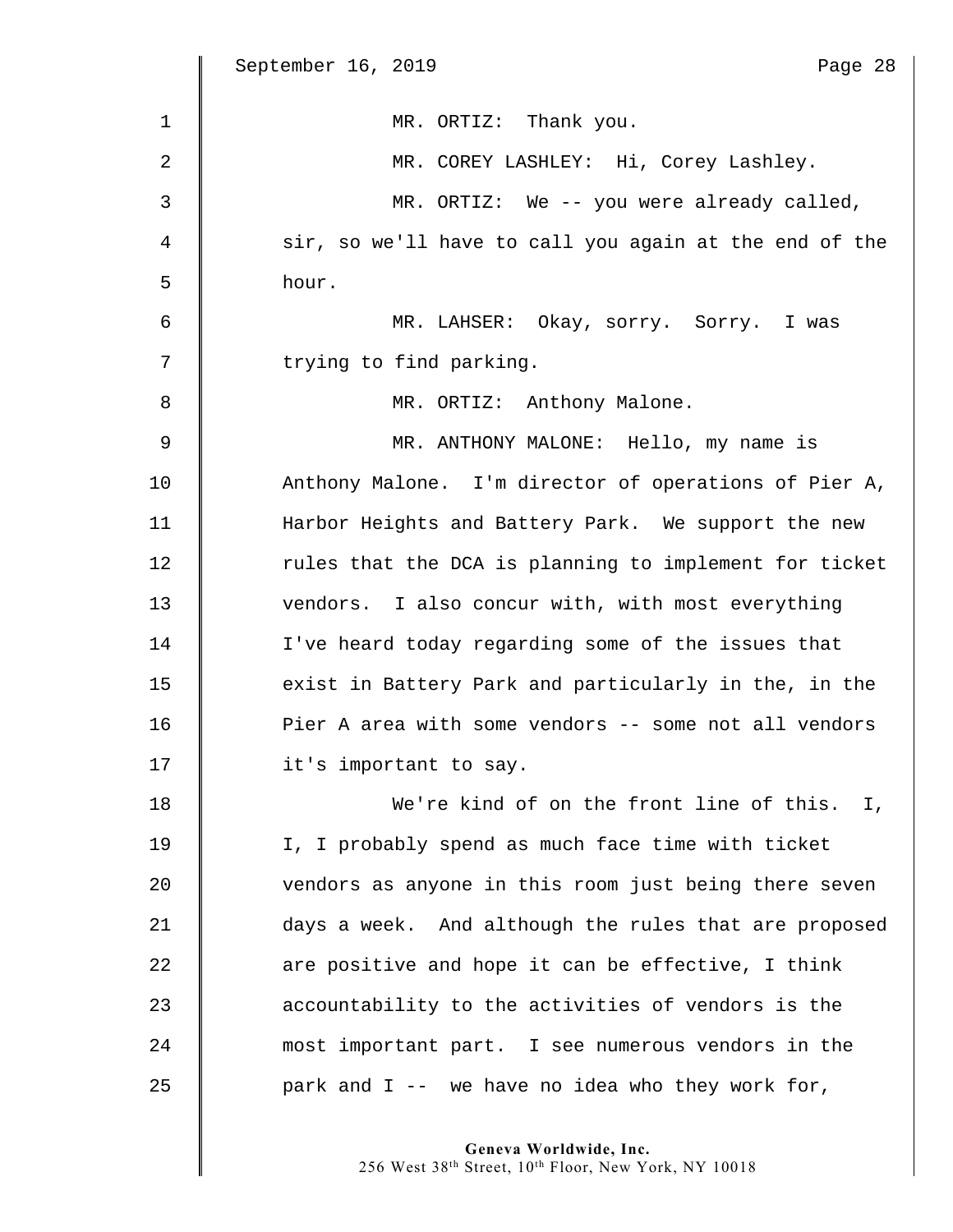| $\mathbf{1}$ | whose tickets they're selling. It's confusing.         |
|--------------|--------------------------------------------------------|
| 2            | It's -- again, if I saw s-, a vendor do something bad, |
| 3            | I, I don't know who to talk to. I don't know who to    |
| 4            | approach. I don't know whose company to, to, to tell   |
| 5            | about that.                                            |
| 6            | So I would love a situation where there is             |
| 7            | more accountability to the vendors, that the owners of |
| 8            | the companies reach out, make themselves known, manage |
| 9            | their teams, and again, in dealing with local          |
| 10           | businesses and local residents, you know, put in place |
| 11           | a level of accountability for their actions and        |
| 12           | activities. And when they're breaking DCA rules,       |
| 13           | which happens multiple times daily, to have a way for  |
| 14           | us to, to help the owners enforce this and to make the |
| 15           | experience in Battery Park for tourists better overall |
| 16           | because right now, the average visitor doesn't have a  |
| 17           | very positive experience visiting Battery Park. Thank  |
| 18           | you.                                                   |
| 19           | MR. ORTIZ: Thank you, sir. Just -- I know              |
| 20           | we had a few more people walk in. We had a full house  |
| 21           | today. If, if you plan to testify, please remember to  |

**Geneva Worldwide, Inc.**  256 West 38th Street, 10th Floor, New York, NY 10018

 $22$  | sign in at the, at the sign-in sheet over here and

25 | in front of me. And it's also for -- to make sure

23 **pick up a registration card and fill it out and give** 

24  $\parallel$  it to me. I'm calling people by the cards that I have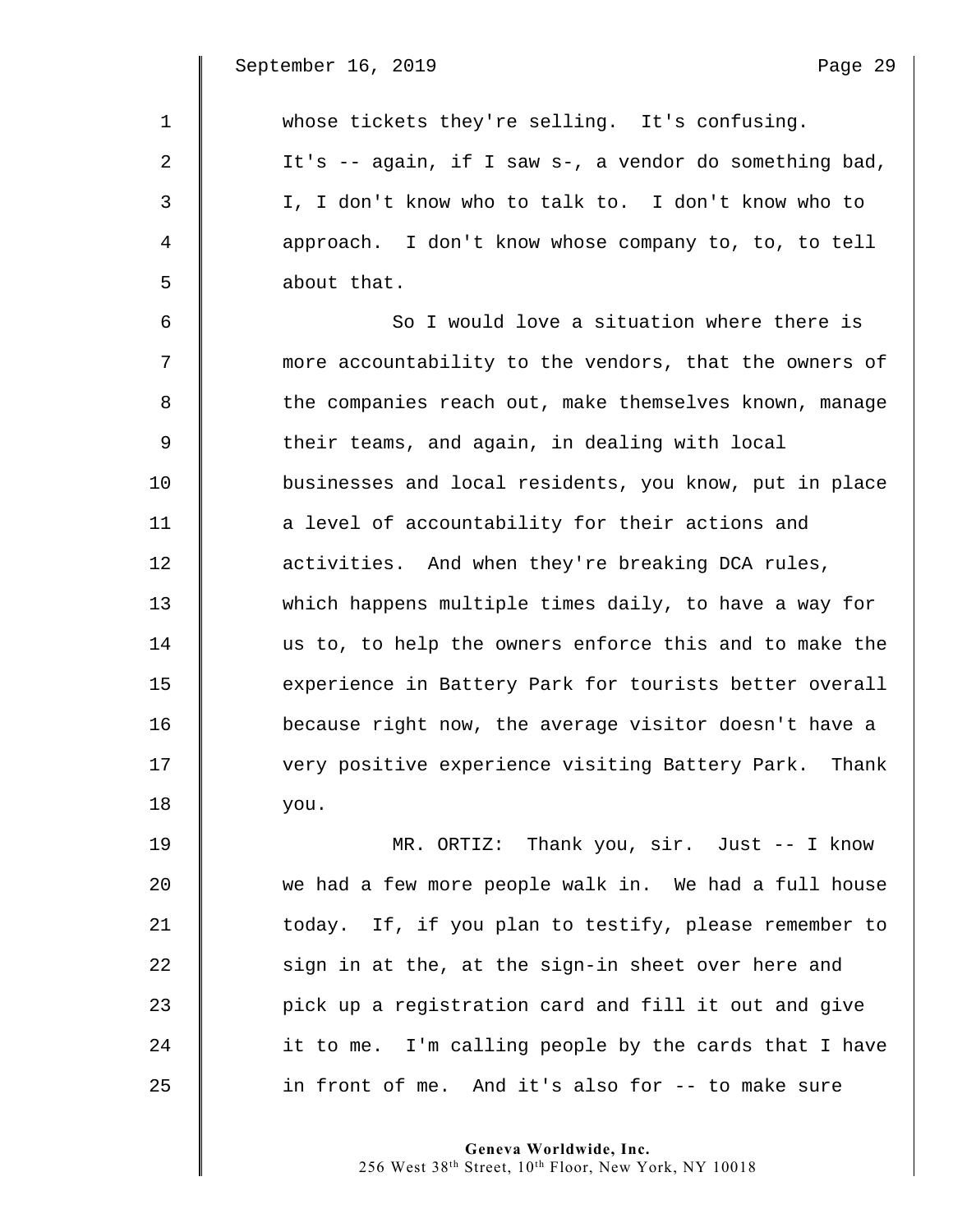$\parallel$ 

| $\mathbf 1$ | you're noted in the record as well. So I think this    |
|-------------|--------------------------------------------------------|
| 2           | is Morris Bez, Morris Bey. Is that -- Malik. Sorry,    |
| 3           | Malik.                                                 |
| 4           | MR. ACCETTOLA: So everyone in attendance               |
| 5           | that signed in will be in the record, noted in the     |
| 6           | record today?                                          |
| 7           | MR. ORTIZ: Everyone who's testifying will              |
| 8           | be noted.                                              |
| $\mathsf 9$ | MR. ACCETTOLA: Everyone that's testified,              |
| 10          | okay, 'cause I don't see any politicians               |
| 11          | [unintelligible] [00:33:15].                           |
| 12          | MR. MALIK BEY: Good morning, everyone. My              |
| 13          | name is Malik Bey. I'm not gonna keep your time for    |
| 14          | very long. I am a ticket agent currently working       |
| 15          | around Batter Park. All I would like to say is that    |
| 16          | this has been a very good job as far as providing for  |
| 17          | myself and my family, and every -- with all due        |
| 18          | respect, everybody is here. Everybody is basically     |
| 19          | working towards a better future for whatever their,    |
| 20          | their operations are. All right?                       |
| 21          | We as ticket agents have went through                  |
| 22          | getting a ticket agent license to properly sell around |
| 23          | in the Battery Park area. Before also it was -- it's   |
| 24          | not -- it's, it's, it's supposed to be expressive      |
| 25          | matter vending. But then we didn't need a license      |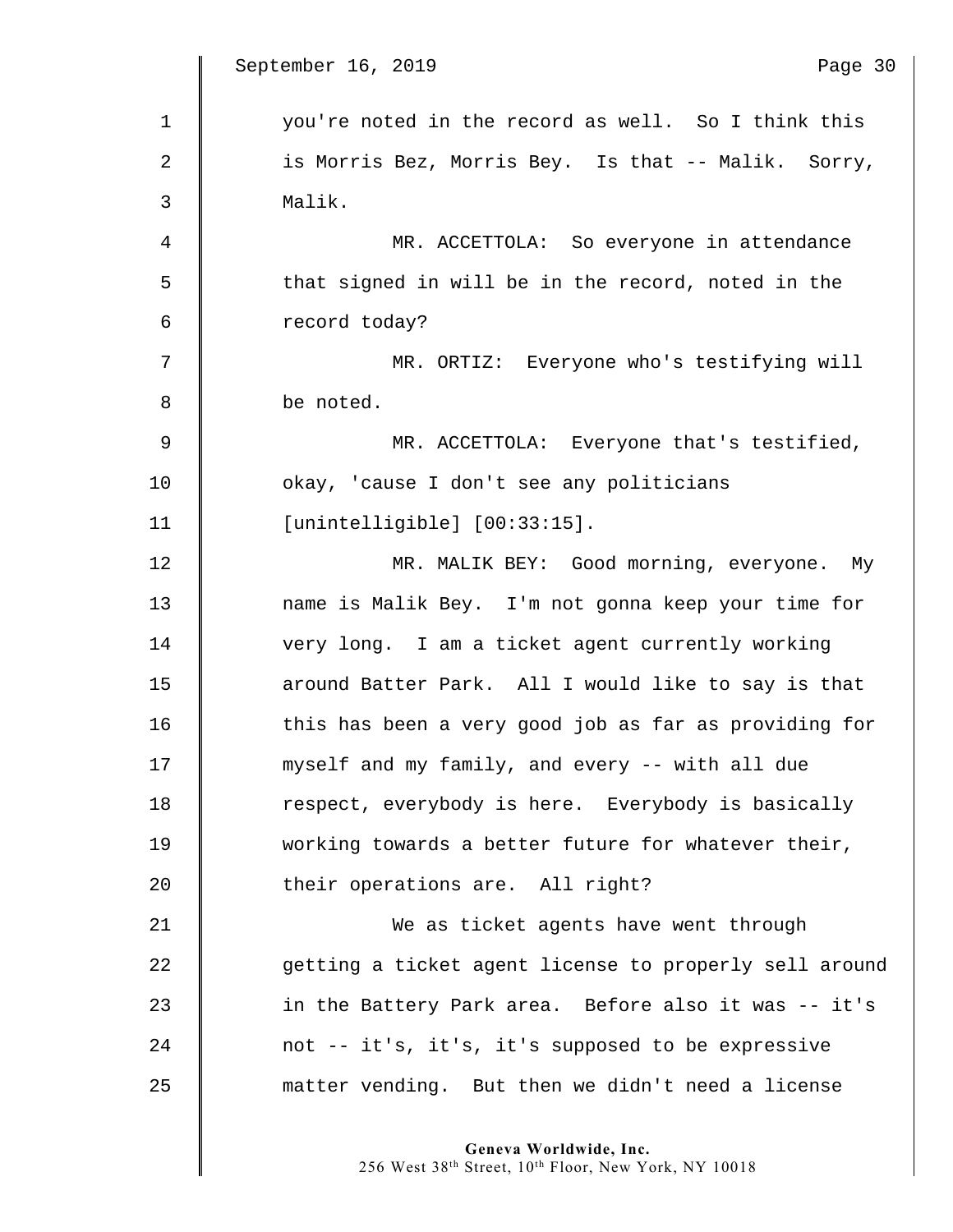1 before, but then we currently need one. Then we got 2 | one. I don't know if it's doesn't still qualify as 3 || that, but that's [unintelligible] [00:34:15] it's not  $4 \parallel$  for me to -- that's for us to figure out together. 5 All I would like to say is that I think it 6 || is wrong that we are all bunched in together as one 7 || because we are not all one. There's many different 8 Companies there. Some are misrepresented. Some are 9 || represented the right way. Some are doing the right 10 thing. Some aren't doing the right thing, but I feel 11 | like for one thing for sure is if you have a ticket 12 | seller's license, if you are paying taxes, if you are 13 approached by someone or are approaching people and 14 you carry yourself with proper respect and give them 15 | the right information, you shouldn't be going through 16 what we're going through right now. You understand? 17 | And that's pretty much -- also I don't

18 understand. Like I've heard the gentleman come up 19 here from Statue Cruises, that represents Statue 20 Cruises, and say that they sell basically a bogus boat 21  $\parallel$  that doesn't exist. He just -- it just sounded like 22 | he was saying it. It's like -- no. We -- if we were  $23$  | selling a ticket to someone or explaining to them 24  $\parallel$  about the ticket, it's going to be about a ride that  $25$   $\parallel$  they're gonna actually receive.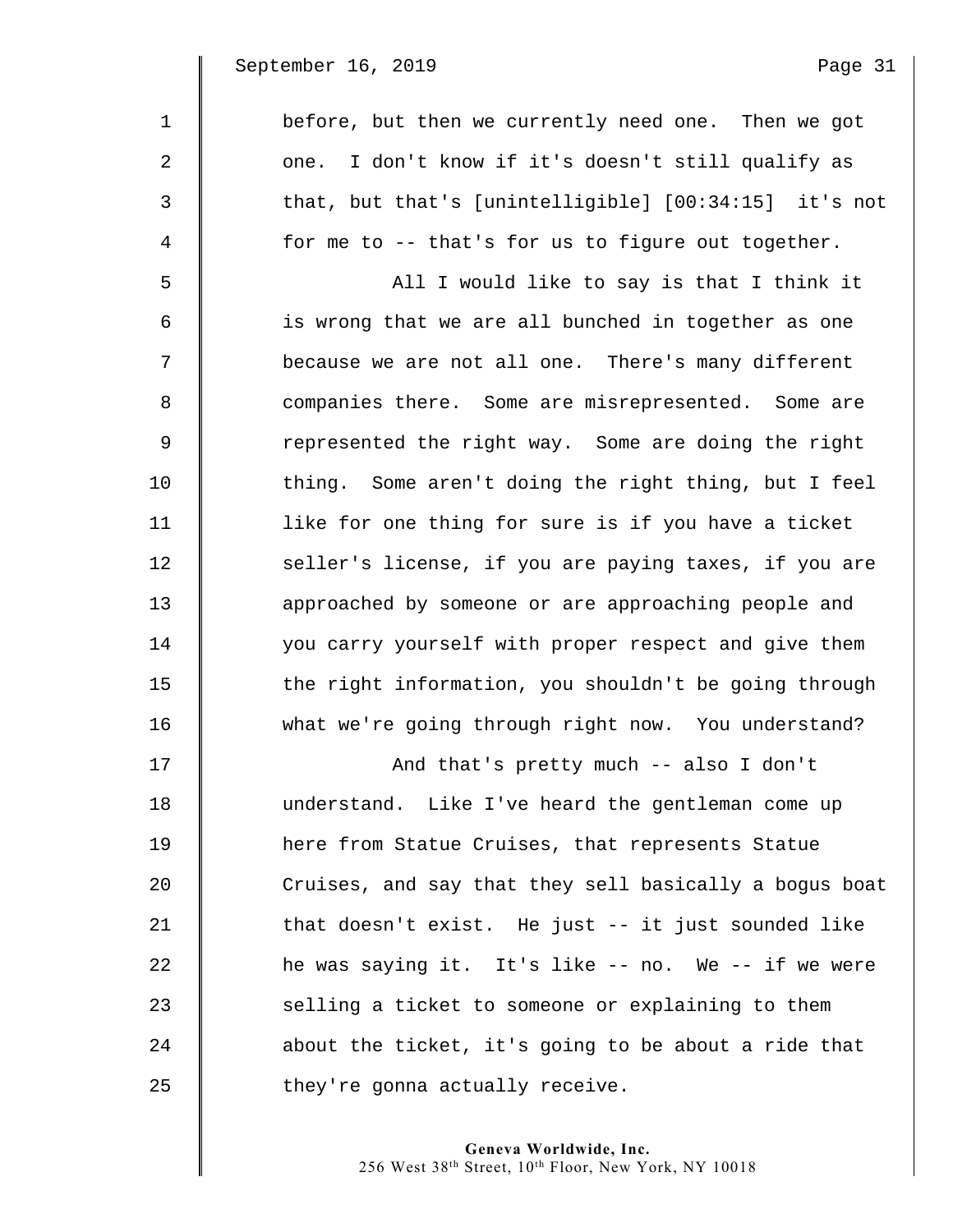| $\mathbf{1}$ | If we were selling a boat that no one was             |
|--------------|-------------------------------------------------------|
| 2            | receiving, we probably wouldn't even be here. It      |
| 3            | would be a lot worse than it is right now. People are |
| 4            | receiving what they pay for. Now, as far as is it     |
| 5            | worth what they're paying for? That's for them to     |
| 6            | decide. That's not for you to decide. But, you know,  |
| 7            | that's all I'd like to say. I don't want to say too   |
| 8            | much. Have a good day, everyone.                      |
| 9            | MR. ORTIZ: Thank you. Tim Berton.                     |
| 10           | MR. TIM BERTON: I'm a, I'm a boat operator            |
| 11           | in, in Battery Park, and we operate -- we have a      |
| 12           | license to operate, a permit, and we've seen our      |
| 13           | numbers of, of, of visitors go down dramatically      |
| 14           | because there's hundreds of people standing outside.  |
| 15           | As people are trying to walk into the park, they're   |
| 16           | being misdirected or redirected and, and approached   |
| 17           | and harassed. And, and maybe it's not everybody.      |
| 18           | Maybe some people are doing it very respectfully, but |
| 19           | the net effect is that it's driving business that was |
| 20           | showing up to a specific location, and a lot of       |
| 21           | investment goes into that.                            |
| 22           | No -- absolutely understand everybody needs           |
| 23           | to eat and everybody needs to provide for their       |
| 24           | families and, and, and I'm not a large company, but I |
| 25           | have employees. And, and we've seen our ticket        |

**Geneva Worldwide, Inc.** 

256 West 38th Street, 10th Floor, New York, NY 10018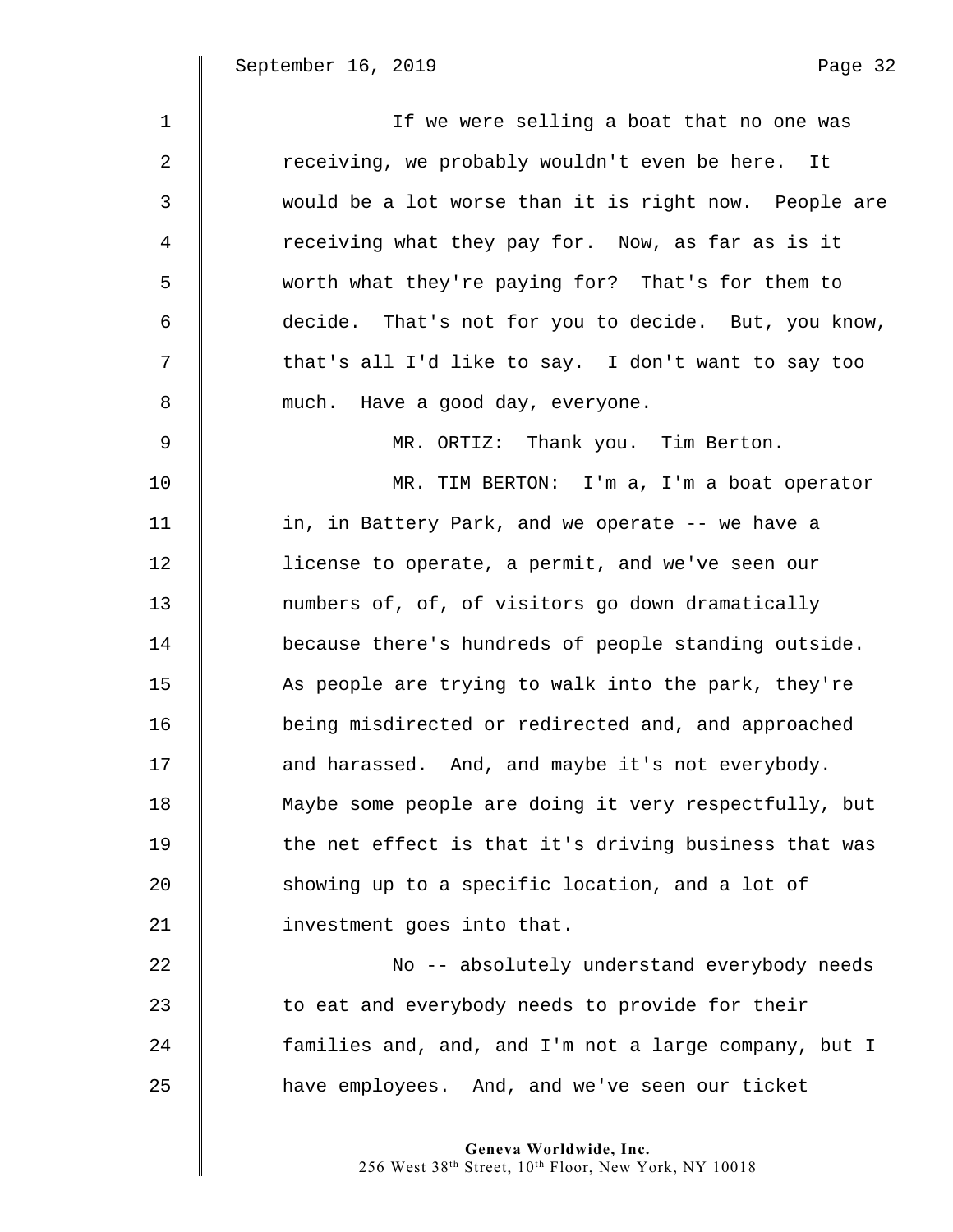$\mathsf I$ 

| $\mathbf 1$    | revenues drop, I think, 30 percent this year, of       |
|----------------|--------------------------------------------------------|
| $\overline{2}$ | our -- last year and this year combined, 30 percent.   |
| 3              | And I, I relate it directly to, to the street teams    |
| 4              | outside the park. And it's hard, and I don't have a    |
| 5              | solution, but it's, it's definitely damaging our       |
| 6              | business and our ability to operate and be profitable. |
| 7              | And they're sending people away. I don't know what to  |
| 8              | say.                                                   |
| $\mathsf 9$    | MR. ORTIZ: Thank you for testimony. Travis             |
| 10             | Noyes.                                                 |
| 11             | MR. TRAVIS NOYES: Hi, I'm Travis Noyes.                |
| 12             | I'm the Chairman of Destination St. George, which      |
| 13             | consists of the 25 cultural institutions on the North  |
| 14             | Shore of Staten Island. Our members include the        |
| 15             | Staten Island Yankees, Snug Harbor, Staten Island      |
| 16             | Museum, Lighthouse Museum, Alice Austin House, and the |
| 17             | Noble Maritime Collection. I'm here today in support   |
| 18             | of the proposed DCA rules changes. The State Island    |
| 19             | Ferry is the primary entrance to our borough.<br>No    |
| 20             | other borough has so few transportation options to it. |
| 21             | We have undergone a billion-dollar redevelopment of    |
| 22             | North Shore waterfront and collectively employed       |
| 23             | thousands of Staten Island residents.                  |
| 24             | Both tourists and locals alike are                     |
| 25             | confronted daily with dozens of agents illegally       |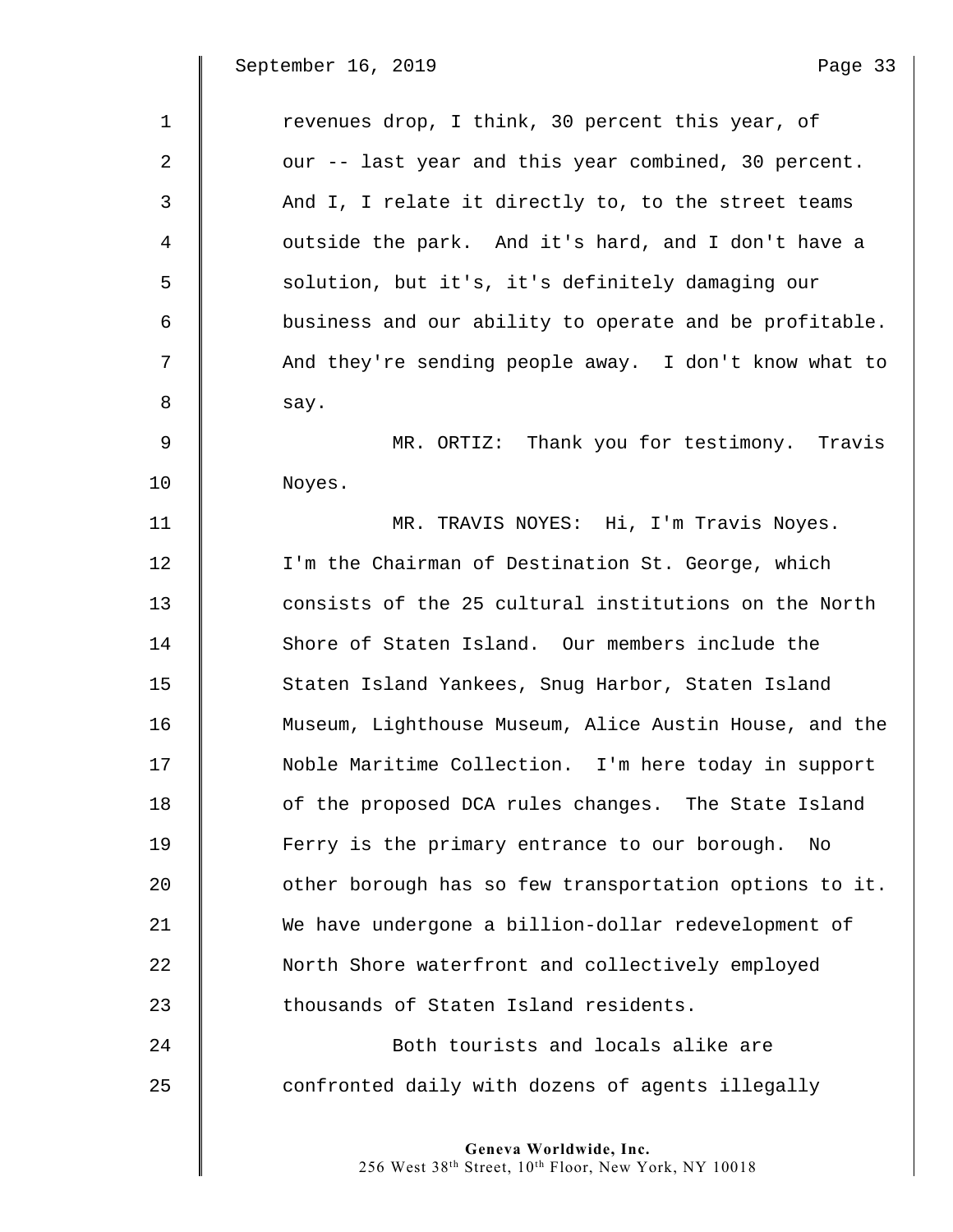1 Selling tickets on park property directly in front of 2 Whitehall terminal, and that's specifically what I'm, 3 | you know, here today to address. You know, anything 4 that's happening legally or within DCA rules, you 5 | know, is perfectly fine with us. We receive daily 6 feedback from our visitors about misinformation given 7  $\parallel$  to our visitors that the Staten Island Ferry doesn't 8 **h** have views of the Statue of Liberty, that visitors 9 will have to wait an hour on the other side, and that 10 | the ferry costs money to ride. 11 We ask that the DCA and the City of New York 12 | protect the entrance to Staten Island, ensure that our 13 Tesidents and visitors have an enjoyable and ob-, 14 **I** unobstructed journey. Thank you. 15 MR. ORTIZ: Thank you. At this time, I'd 16 **like to recall Corey Lashley.** Call for testimony. 17 MR. LASHLEY: How you guys doing? My name 18 is Corey Lashley. I was the origin -- when we started 19  $\parallel$  the ticket agents business years ago, I was the very 20 first person that came down here with an idea to be 21 **b** able to establish a business for those unfortunate 22 | [unintelligible] [00:39:10] that couldn't get jobs. 23 || And what happened was that I was a part of the Skyline 24 decision as well. Once the Skyline decision came out, 25 The Parks Department issued new rules to their own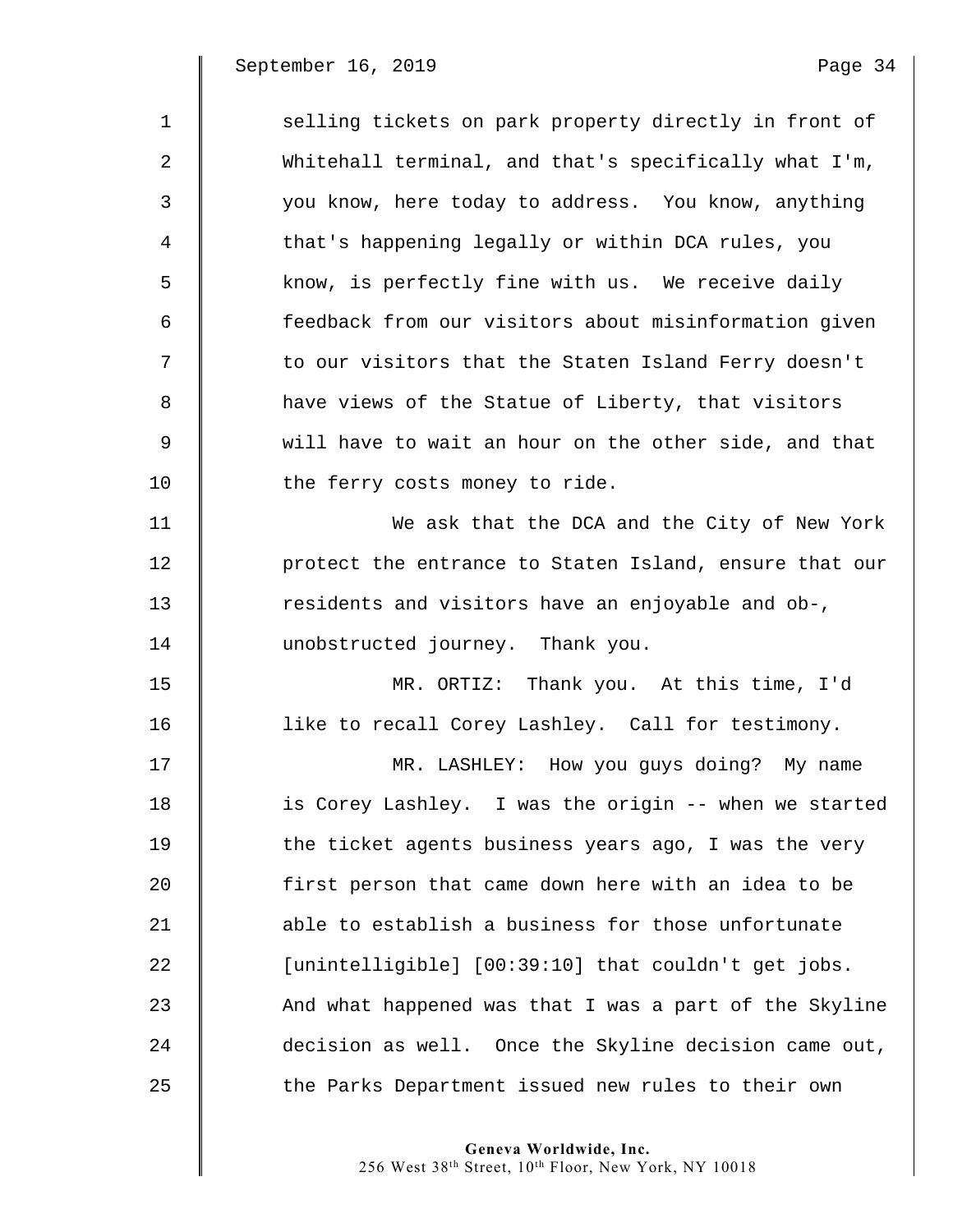$\mathbb I$ 

| $\mathbf{1}$   | rules and regulations to imply -- to, to, to include   |
|----------------|--------------------------------------------------------|
| 2              | the ticket agents on the side of the park.             |
| 3              | Now, now once we started abiding by their              |
| 4              | rules and regulations -- you know, you have good; you  |
| 5              | have bad in all situations. And I'm looking at the     |
| 6              | rule that you guys want to imply. That's like you      |
| 7              | telling me. You're saying I work for McDonald's, but   |
| 8              | you got -- I have to tell you to go buy your food at   |
| $\overline{9}$ | Burger King. Why should I tell you something about     |
| 10             | Burger King if I work for McDonald's?                  |
| 11             | I own a company called 1012 Ventures                   |
| 12             | Partners Inc, and my boat goes around the island. And  |
| 13             | why would I tell them something about Statue Cruises?  |
| 14             | That's not my business. I don't own that business.     |
| 15             | If they ask me about it, you can go that way. That's   |
| 16             | not my business. But my agents are being taught not    |
| 17             | to lie, to tell them the truth. You have the option    |
| 18             | either to go on the ground or around the island.<br>Ιf |
| 19             | you choose to go on the ground, you go about your      |
| 20             | business. If you want to go around the island, then    |
| 21             | it's my job and my agents to explain it.               |
| 22             | And for $--$ and if you just look at $--$ just         |
| 23             | look at it, and I don't really want to, want to press  |
| 24             | the issue, but it's a race issue. You don't want to    |
| 25             | eat that. You don't want to bite that. You don't       |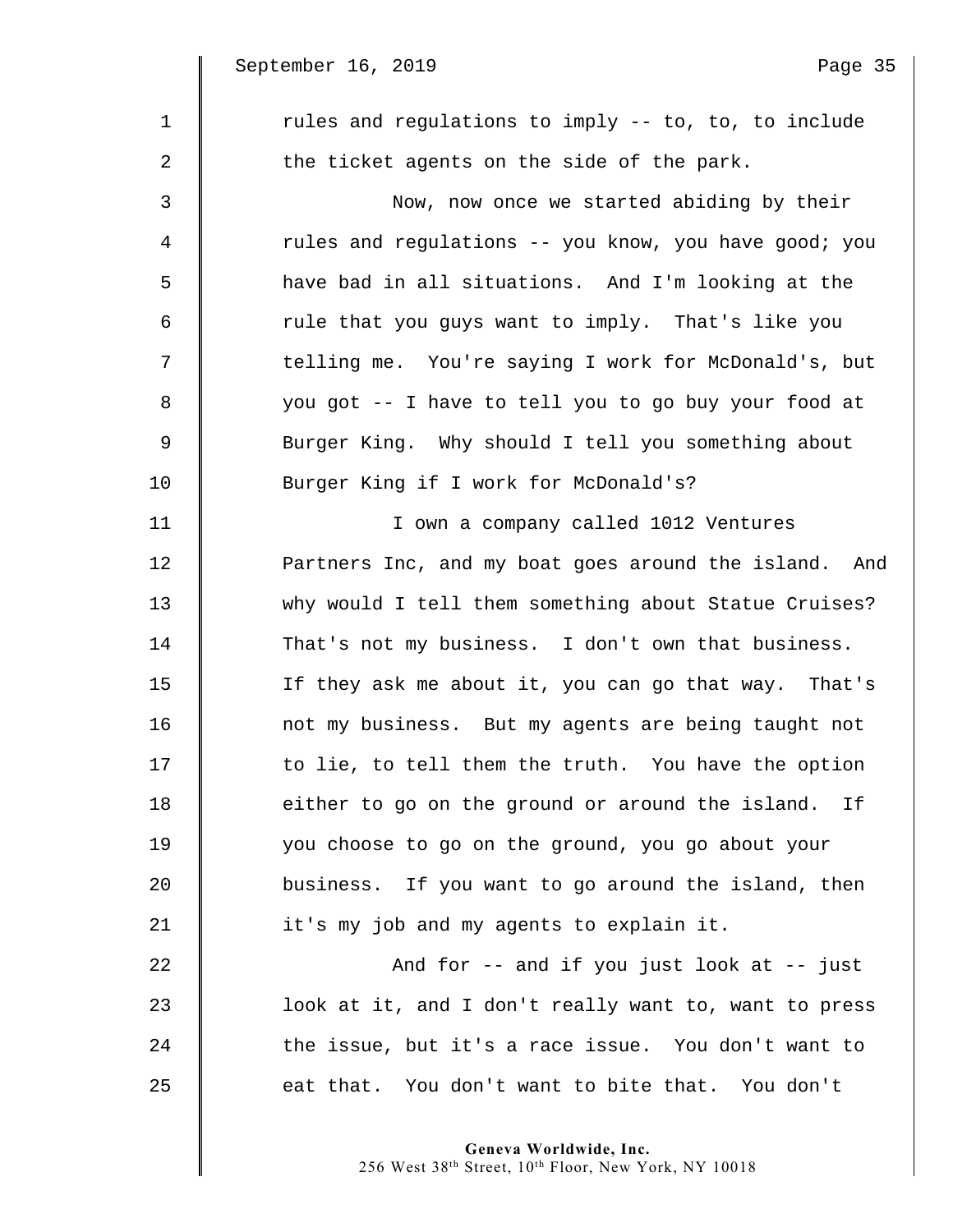| $\mathbf{1}$ | want to say it, but it's a race issue. Everybody that  |
|--------------|--------------------------------------------------------|
| $\mathbf{2}$ | owns the boat company or bus company that is white are |
| 3            | not being attacked. Only the black owners are being    |
| 4            | attacked. This is a fact. We have videos, thousands    |
| 5            | and thousands of videos. When they come and speak to   |
| 6            | us, they speak to that agents that own the black-owned |
| 7            | company. White-owned companies are standing right      |
| 8            | there doing the exact same thing, and they're not      |
| 9            | messing with them. No one wants to confront that.      |
| 10           | And this is a fact.                                    |
| 11           | Black-owned companies are being ran out of             |
| 12           | the park by white-owned companies, and the police are  |
| 13           | being directed -- they tell us they're being directed  |
| 14           | to get rid of the ticket agent street agents. And      |
| 15           | these are black-owned businesses. And this is wrong,   |
| 16           | and the laws that you guys want to make, how can you   |
| 17           | tell me that I'm supposed to tell you about a free     |
| 18           | boat? How can I sell my boat? Why would I want to s-   |
| 19           | , why would I want to tell you about a free boat when  |
| 20           | I'm trying to sell my boat?                            |
| 21           | If I work at McDonald's and they're giving             |
| 22           | out free food down the block and you come into         |
| 23           | McDonald's and I say no, they got a free food down the |
| 24           | block, go down there. That's my business. Why would    |
| 25           | I tell them about free food? It doesn't make any       |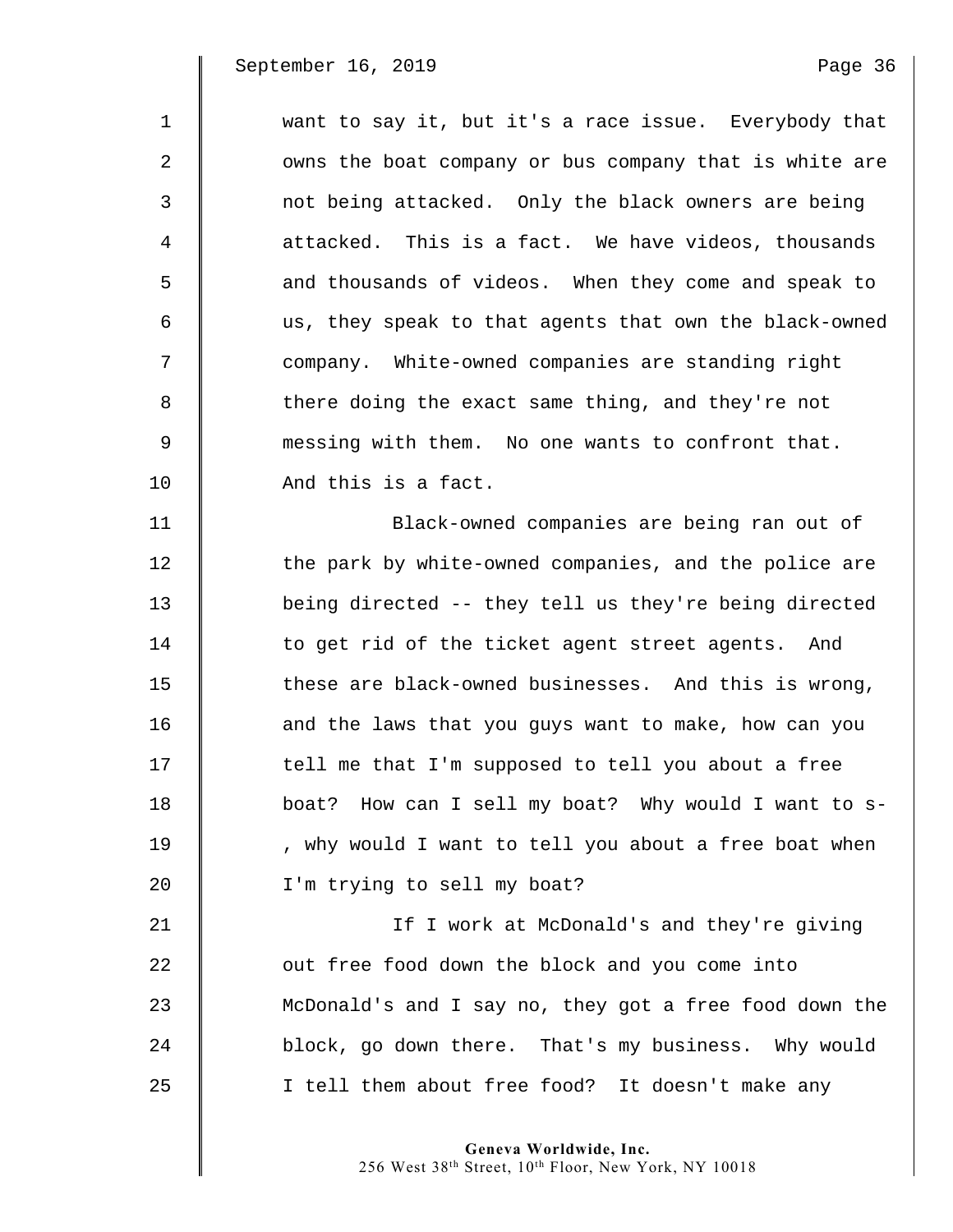$\parallel$ 

| $\mathbf 1$ | sense. You say that your revenue's going down. Of      |
|-------------|--------------------------------------------------------|
| 2           | course it's going down because you have a competitor.  |
| 3           | Of course this is what happens is business. You have   |
| 4           | people that sell tickets. This is what we do, not      |
| 5           | nothing directly towards you. I'm just speaking in     |
| 6           | general about individual businesses going down. Of     |
| 7           | course. You had -- this is the problem.                |
| 8           | MR. ORTIZ: Time.                                       |
| $\mathsf 9$ | MER. LASHLEY: We're losing our money.                  |
| 10          | They're losing their money, we're getting the money,   |
| 11          | and now you want to run us out because we're getting   |
| 12          | it. It isn't right [unintelligible] [00:42:28] wrong.  |
| 13          | MR. ORTIZ: Thank you, sir. Office of                   |
| 14          | Manhattan, Manhattan Borough President Gale Brewer.    |
| 15          | MR. MATTHEW WASHINGTON: Good morning, my               |
| 16          | name is Matthew Washington, Deputy Manhattan Borough   |
| 17          | President, for Manhattan Borough President Gale        |
| 18          | Brewer. Sorry to disappoint. There's a politician in   |
| 19          | the house. I want to say to my --                      |
| 20          | UNIDENTIFIED MALE: That not just                       |
| 21          | [unintelligible] [00:42:52] politician.                |
| 22          | MR. WASHINGTON: I want to say to my                    |
| 23          | brother, as you can see, I eat both McDonald's and     |
| 24          | Burger King, so -- I just want to say that on behalf   |
| 25          | of Manhattan Borough President's Office, we do support |
|             |                                                        |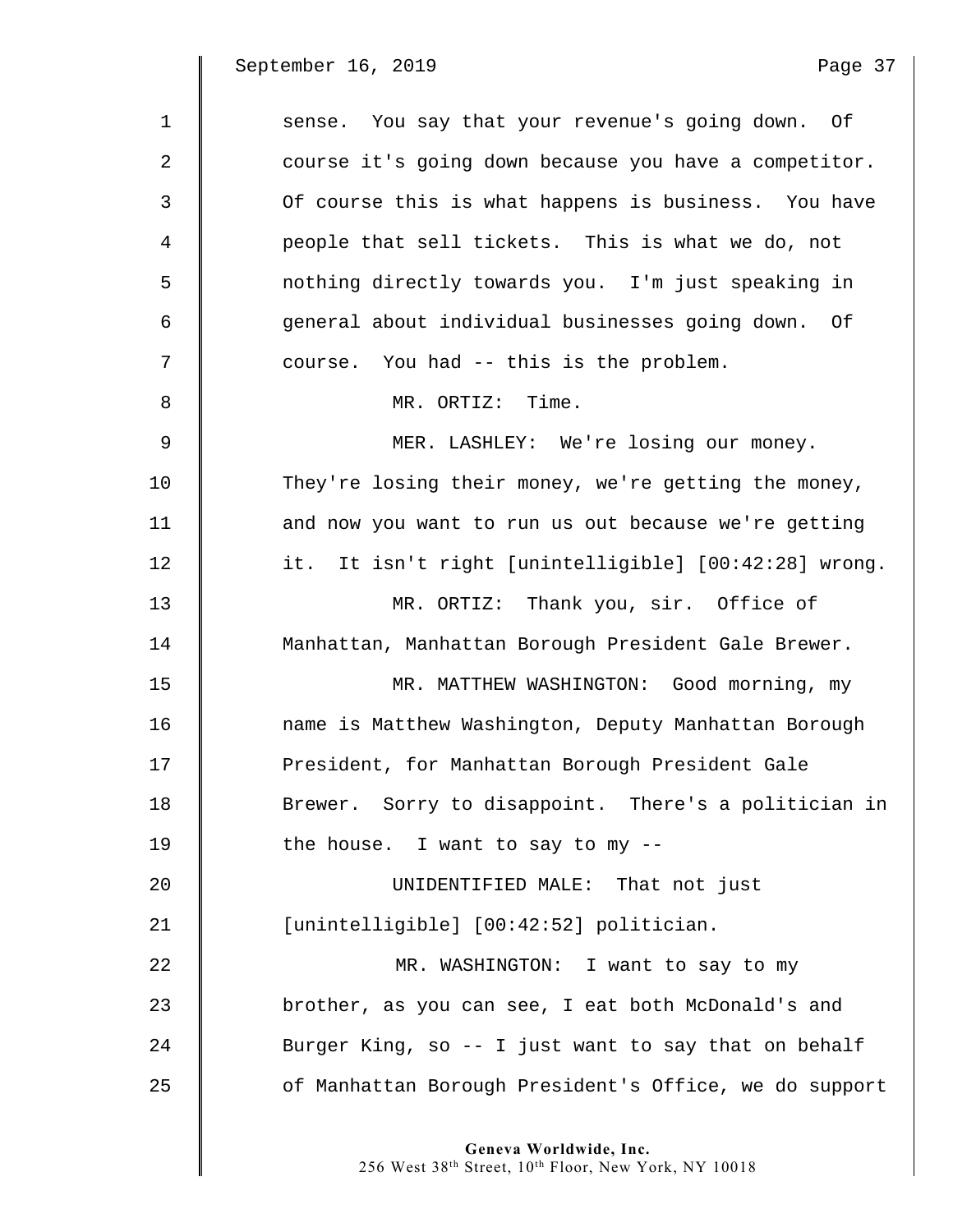| $\mathbf 1$    | the rule changes that the Department of Consumer       |
|----------------|--------------------------------------------------------|
| 2              | Affairs is discussing related to information about     |
| 3              | products. Certainly putting on the tickets that these  |
| $\overline{4}$ | vessels are not stopping at Ellis or Liberty Island we |
| 5              | think is important. We think it's also important to    |
| 6              | identify in marketing materials that these products    |
| 7              | are not stopping at Ellis or Liberty Island.           |
| 8              | We recognize that there are good actors in             |
| 9              | the industry, and we want to do what we can to protect |
| 10             | those who are working hard within the industry to sell |
| 11             | products legally. Just like in every industry, we      |
| 12             | want to ensure that those who are acting               |
| 13             | inappropriately or out of bounds are addressed         |
| 14             | specifically. Additionally, the fee schedule for       |
| 15             | ticket sellers, we think the individual ticket seller, |
| 16             | it's not impo-, it's important to fine the ticket      |
| 17             | seller but also the company that they work for.        |
| 18             | There have to be good practices instilled by           |
| 19             | leadership, and so we would like to see a fee schedule |
| 20             | of what these infractions imposed on the companies     |
| 21             | that hire the individuals who are selling these        |
| 22             | tickets. It's not enough to fine an individual ticket  |
| 23             | seller. They will go out. Somebody else will come      |
| 24             | in, but good ticket selling companies have             |
| 25             | accountability, will maintain accountability, and need |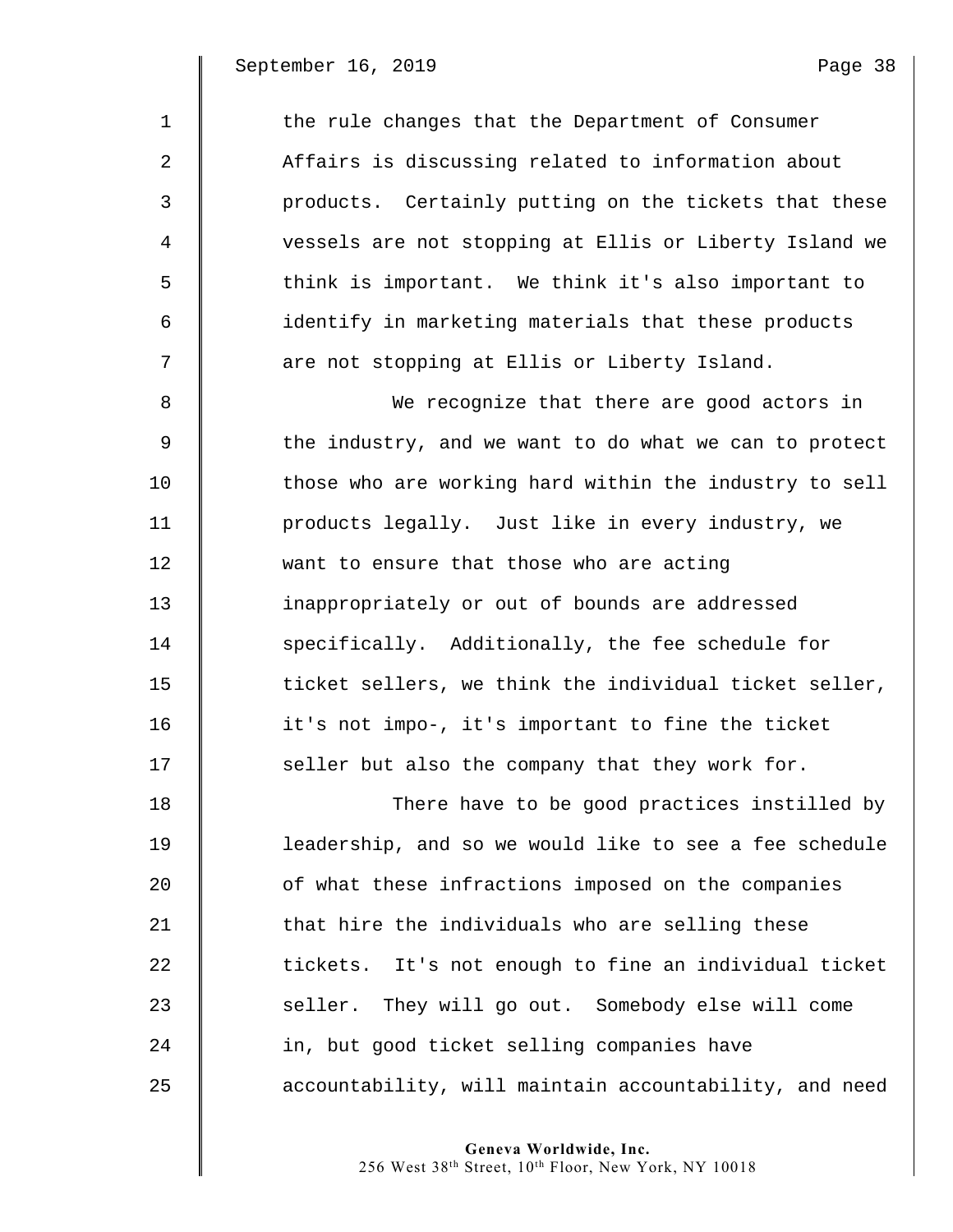1 to maintain accountability. So there must be 2 **accountability for each of those ticket sellers to** 3 Their companies and the company -- a company fee 4 Schedule, we believe, should be implemented.

5 Additionally the marketing materials the 6 Department of Consumer Affairs has, there is a tips 7  $\parallel$  for tourists quide. We think that there could be some 8 updates in there that talk about some of these issues 9  $\parallel$  that we've been having specifically around the Battery 10 Weith ticket sales and how to protect yourself. Some 11 **people** just don't understand or are confused.

12 | Additionally with a lot of the marketing 13 materials, we think it's important to have a label. 14 You know when we look at cigarettes, there's a big 15 warning label that tells you about the hazards of 16 smoking, we think a label not talking about the 17 hazards but identifying that these products are not 18 stopping. You can have a wonderful experience not 19  $\parallel$  going to the islands directly and going past them if 20 you choose. We just want to make sure all the 21 **information is out there so customers know exactly** 22 what they're getting, when they're getting, and we 23 want to create a safe, healthy environment for 24 everyone, get the bad actors out appropriately, and  $25$   $\parallel$  those who are doing the right thing within the law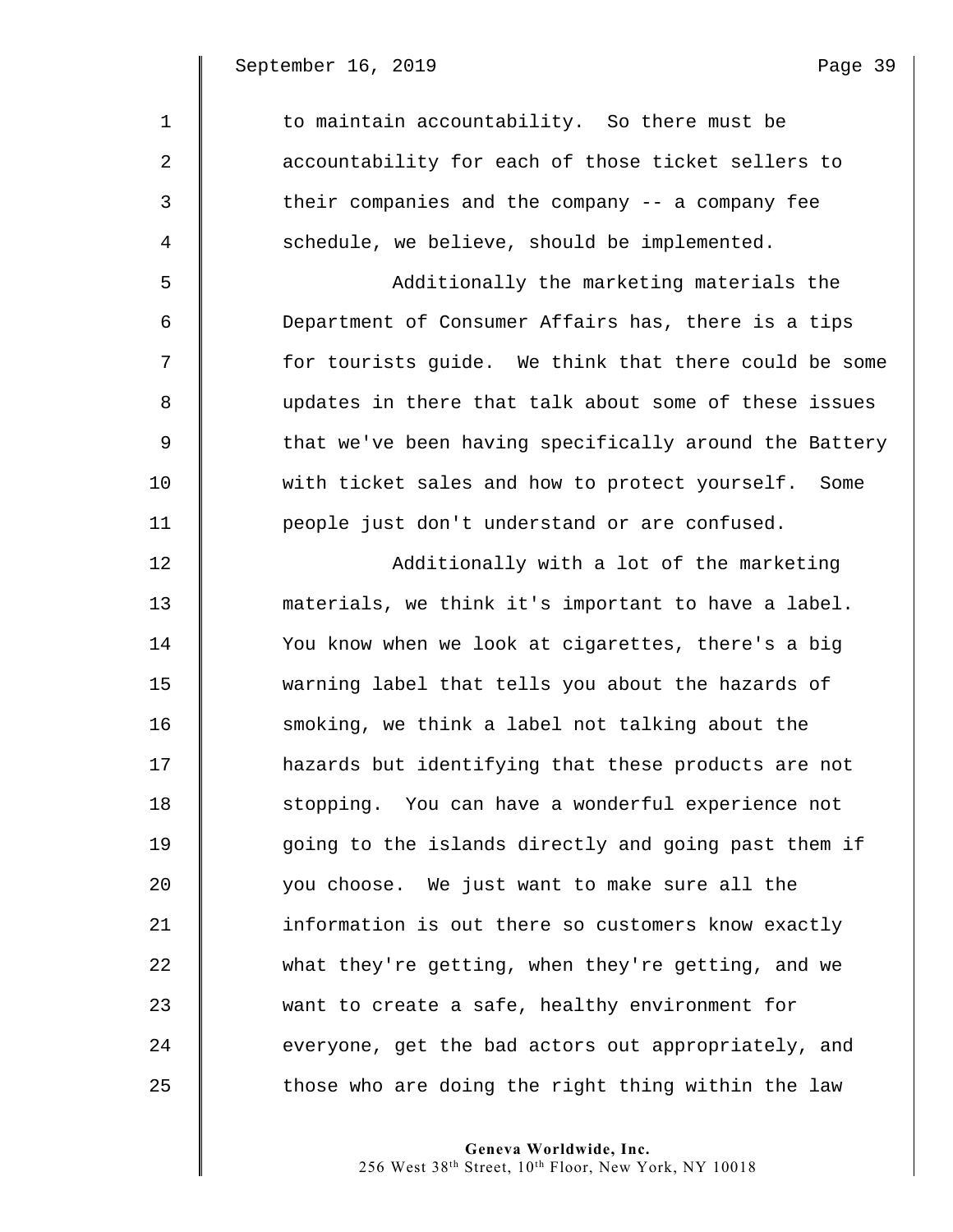$\parallel$ 

| $\mathbf 1$ | should be allowed to continue doing what they're       |
|-------------|--------------------------------------------------------|
| 2           | doing. Thank you very much.                            |
| 3           | MR. ORTIZ: Thank you.                                  |
| 4           | [OFF MIC CONVERSATION]                                 |
| 5           | MR. ORTIZ: Can I please call up James                  |
| 6           | Crawford? James Crawford.                              |
| 7           | MR. JAMES CRAWFORD: How you doing?                     |
| 8           | MR. ORTIZ: Good, how are you?                          |
| 9           | MR. CRAWFORD: I just wanted to speak about             |
| 10          | some of things we go through. I'm one of the original  |
| 11          | ticket sellers that came down with Mr. Lashley when we |
| 12          | first started this. And the climate that's out here    |
| 13          | $was--$                                                |
| 14          | UNIDENTIFIED MALE: Could you speak up a                |
| 15          | little bit?                                            |
| 16          | MR. CRAWFORD: The climate that you guys                |
| 17          | see, the, the aggressiveness and all that, that was    |
| 18          | brought about by false advertisement of the police,    |
| 19          | and everyone has been fighting against us. They're     |
| 20          | hanging signs. They're giving out fraud alert          |
| 21          | brochures. They've made us go get a license, but they  |
| 22          | tell the customers we selling fake tickets. They go    |
| 23          | on our buses, empty the buses out, make the customers  |
| 24          | get refunds. This is what we go through every day.     |
| 25          | So even the people who are not on the park             |
|             |                                                        |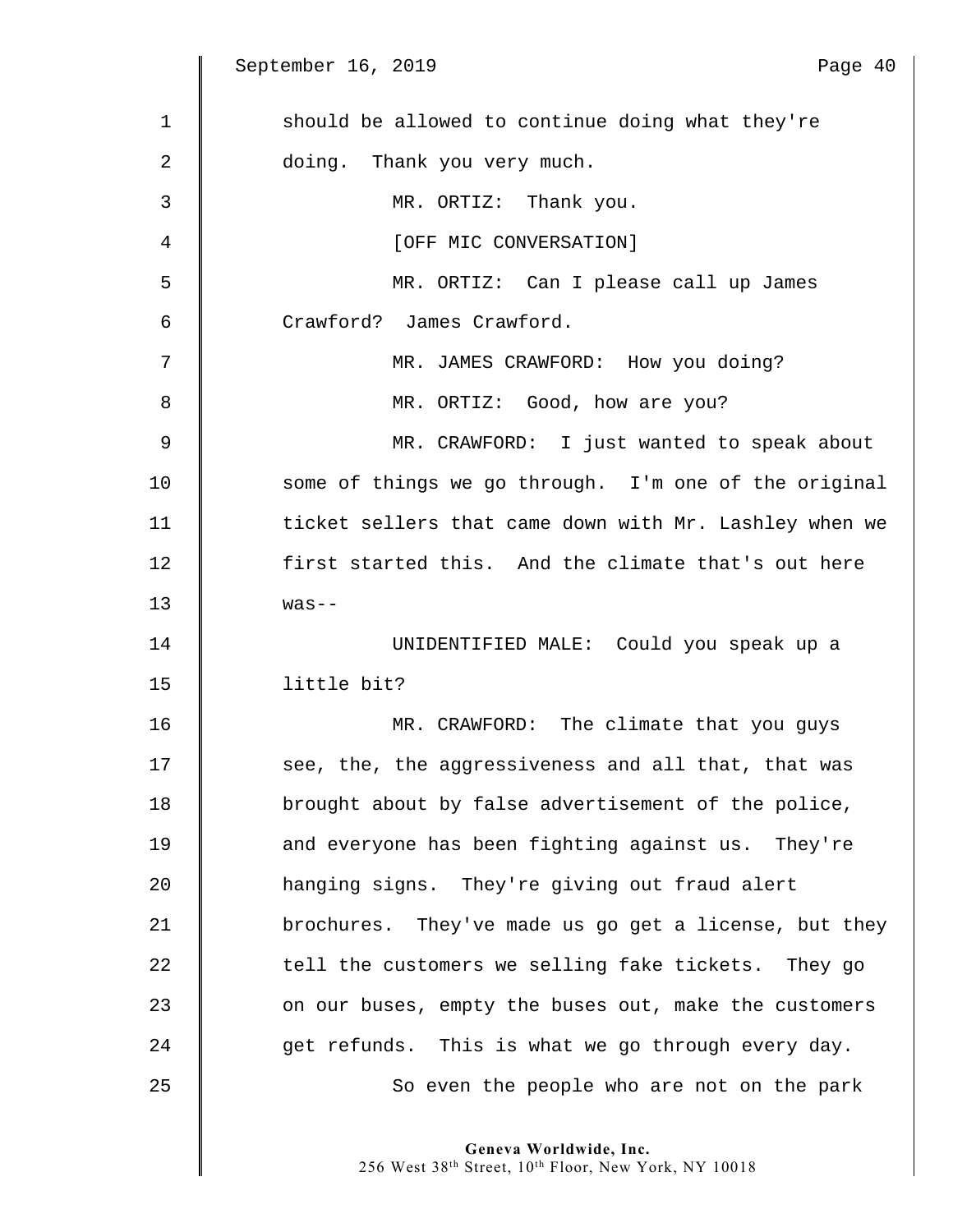1 side that are the selling tickets are being forced to 2  $\parallel$  give these customers refunds because the officers are 3 going on our shuttle buses and making 'em go get 4 | refunds. It's ridiculous. Then we apply for a 5 license in September. We don't hear back from the 6 || office until March. So how can we effectively have 7  $\parallel$  our agents licensed and properly out there if we can't 8 even get the license? 9 And if a agent has a criminal record, they 10 get the runaround. Go get all of your indictments. 11 You got all of that in your system because when you 12 | send a denial, you list it. So why does he have to go 13 | to court and get all of this paperwork? For what? It 14 don't make sense. It don't make sense. 15 So all of this stuff the police are doing, 16 They're creating this environment. They're the ones 17  $\parallel$  that's hanging signs and selling the tourists that 18 we're scammers. They created this environment. 19 That's why it's like it is. It wasn't like this seven 20 years ago. You never heard a tourist complain about 21 **July 21** our tours seven years ago. 22 It's incident after incident and it's lie 23 after lie. It's lie after lie. We had a incident I'm  $24$   $\parallel$  sure you'll recall, the tourist that got a skull

**Geneva Worldwide, Inc.** 

25 | fracture. Right? How come they didn't post a video?

256 West 38th Street, 10th Floor, New York, NY 10018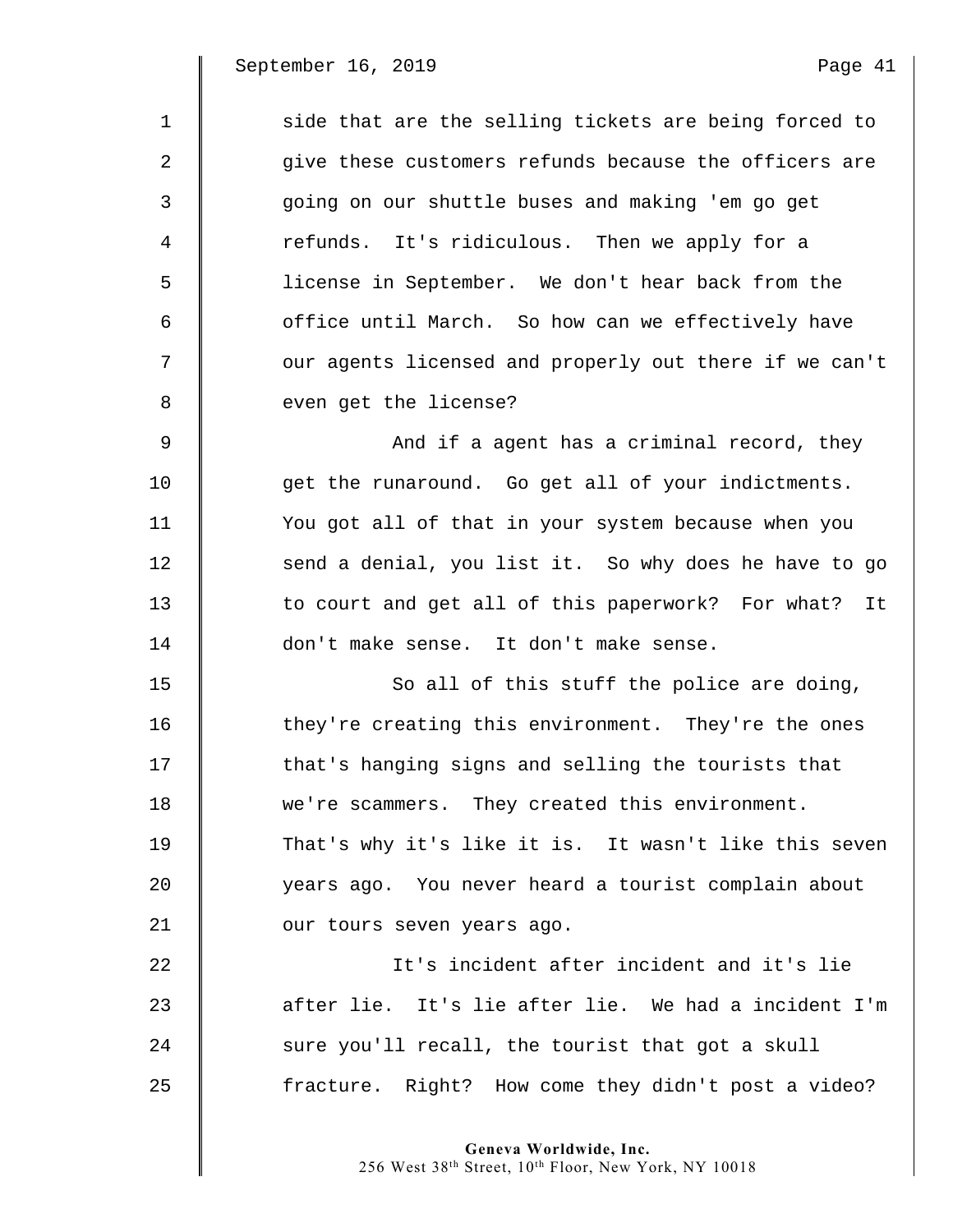| $\mathbf{1}$ | Everyone listened to Officer Feldman. Officer Feldman  |
|--------------|--------------------------------------------------------|
| 2            | said what he said. It's printed in the paper as        |
| 3            | truth. Nobody looked at the video of this tourist      |
| 4            | smacking that ticket agent's wife cigarette out of her |
| 5            | mouth, which caused him to get his skull fractured.    |
| 6            | Nobody's gonna stand around and watch somebody slap    |
| 7            | their wife. Go get that video and post that.           |
| 8            | It's ridiculous. Every time something                  |
| 9            | happen, it's from something that happened. It's a      |
| 10           | reaction. Ticket agents just don't go assault          |
| 11           | tourists. We don't do that. We come out here to make   |
| 12           | money.                                                 |
| 13           | MR. ORTIZ: Thank you.                                  |
| 14           | MR. CRAWFORD: We selling tickets to the                |
| 15           | Staten Island Ferry. If we sell you a ticket for the   |
| 16           | one-hour tour, right, and you go in the Staten Island  |
| 17           | Ferry by mistake, how does that get printed that you   |
| 18           | sold them a \$400 ticket--                             |
| 19           | MR. ORTIZ: Sir, I'm gonna call the next                |
| 20           | witness.                                               |
| 21           | MR. CRAWFORD: -- to the Staten Island Ferry?           |
| 22           | MR. ORTIZ: Thank you for your testimony.               |
| 23           | MR. CRAWFORD: Stop printing lies all day.              |
| 24           | MR. ORTIZ: Can I please call Atanda                    |
| 25           | Adekumle? No? Okay. I'm -- are there any further       |
|              |                                                        |

**Geneva Worldwide, Inc.** 

256 West 38th Street, 10th Floor, New York, NY 10018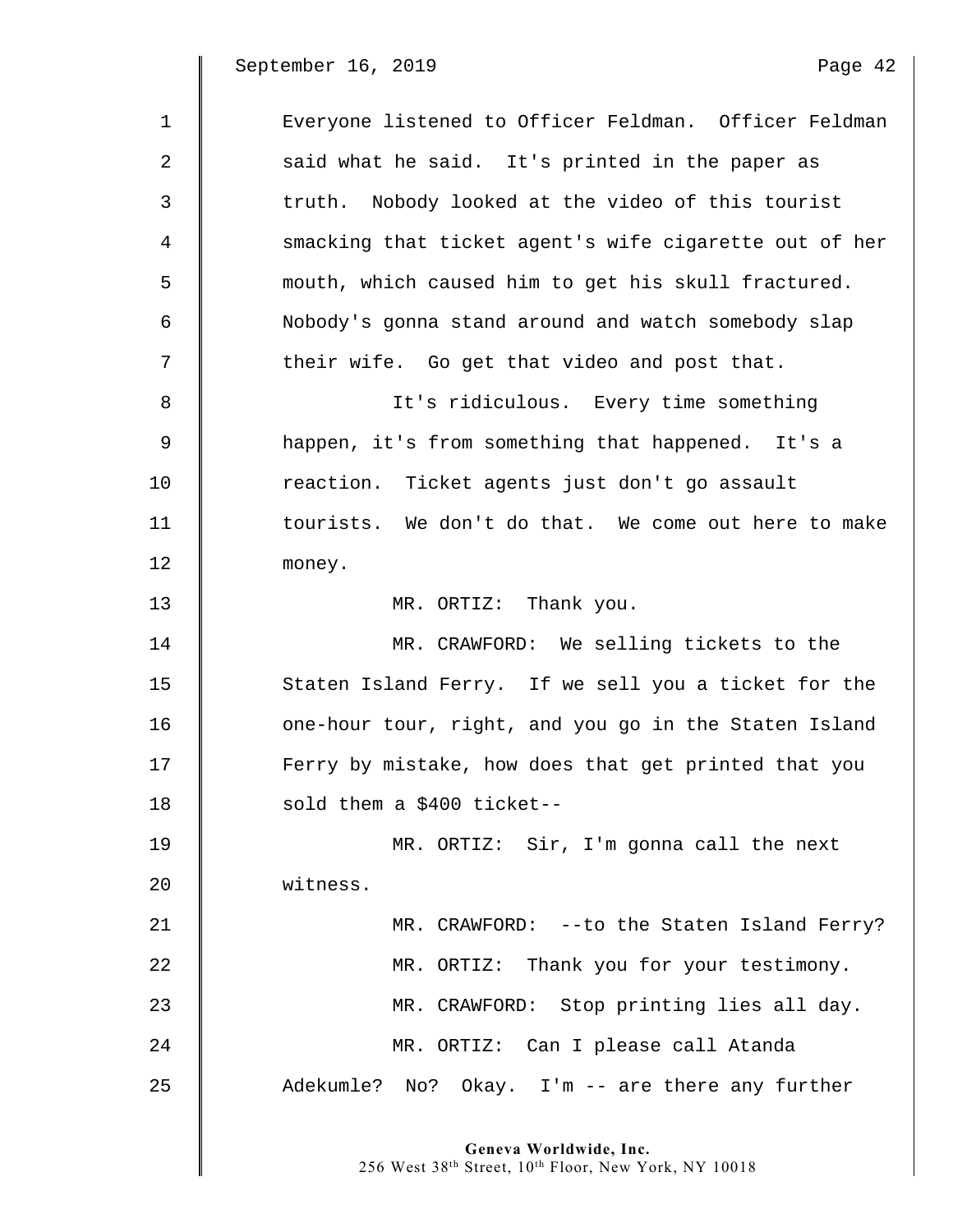| $\mathbf{1}$ | folks that would like to testify today? I don't have  |
|--------------|-------------------------------------------------------|
| 2            | any more, any more -- please come up and state your   |
| 3            | name for the record, and then you can fill this out   |
| 4            | after and give it to me. You have three minutes.      |
| 5            | MR. GREGORY REDDICK: Good morning. My name            |
| 6            | is Gregory Reddick. I start off with Corey Lashley,   |
| 7            | part of the Skyline decision. Six years ago, we came  |
| 8            | down here, and we were actually working for your      |
| 9            | company, Statue Cruises. What happened was that you   |
| 10           | guys raised the product and lowered the actual        |
| 11           | commission. So we got our own company. It was no      |
| 12           | problem. We gave y'all \$6 million. Wasn't a problem. |
| 13           | Okay?                                                 |
| 14           | And I'm the one they put on the front page            |
| 15           | of the posts -- sold a ticket to Staten Island Ferry  |
| 16           | for \$400. It never happened. You go to 100           |
| 17           | [unintelligible] [00:50:24] street. I was never       |
| 18           | arrested for it. Okay? I was arrested that day for    |
| 19           | disorderly conduct. So everything that's going on     |
| 20           | 'round here is lies. You don't print when we save     |
| 21           | these people kids. Within 12 months, 600 kids get     |
| 22           | lost in that park while we down there, and we find    |
| 23           | every last one of 'em. All right?                     |
| 24           | We need to work together because we're not            |
|              |                                                       |

25 | leaving, number one. Now, our boat's been d-, shut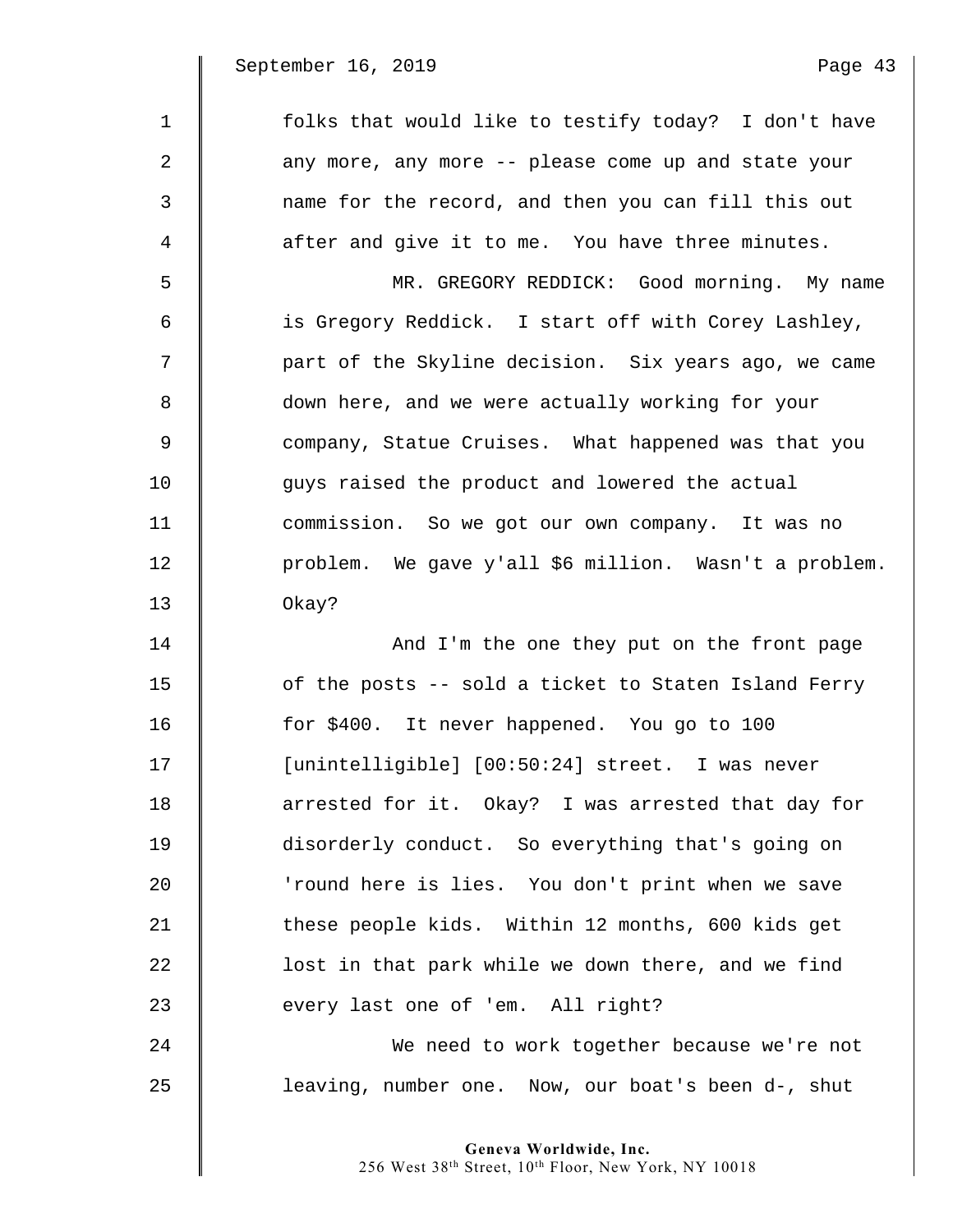| $\mathbf{1}$ | down for about a month. You go outside right now, you  |
|--------------|--------------------------------------------------------|
| 2            | see ticket agents have nothing to do with us. So if    |
| 3            | you're gon' implement these new rules, implement 'em.  |
| 4            | Keep it 100 for everybody. Let the cops know to leave  |
| 5            | us alone 'cause 99 percent of the tickets that they    |
| 6            | write, DCA, they dismiss. Okay? You know it.           |
| 7            | Everybody here know it. The judge looking at y'all     |
| 8            | like you crazy. Like, what this guy here for? And      |
| 9            | NYPD's criminal court, they dismiss it too.            |
| 10           | That's -- we just want to make money, man.             |
| 11           | That's all it is. We pay our taxes. That's it. Have    |
| 12           | a nice day.                                            |
| 13           | MR. ORTIZ: Thank you, sir. Please fill                 |
| 14           | that out, please. I'd like to call Ibrahima Konate.    |
| 15           | MR. IBRAHIMA KONATE: Good morning,                     |
| 16           | everyone. I'm very sorry about my heavy English. I'm   |
| 17           | from a French country. Just want to mention two        |
| 18           | point. The first point, I start working with the New   |
| 19           | York Tourism in 2013 [unintelligible] [00:52:04] Upper |
| 20           | Loop Tour. That's run out of business. I was a         |
| 21           | supervisor. I been in this room before with my agent.  |
| 22           | They [unintelligible] [00:52:15] the license for the   |
| 23           | first time in New York City.                           |
| 24           | I just to address my point to do -- those              |
| 25           | two companies that I just heard right now, is the      |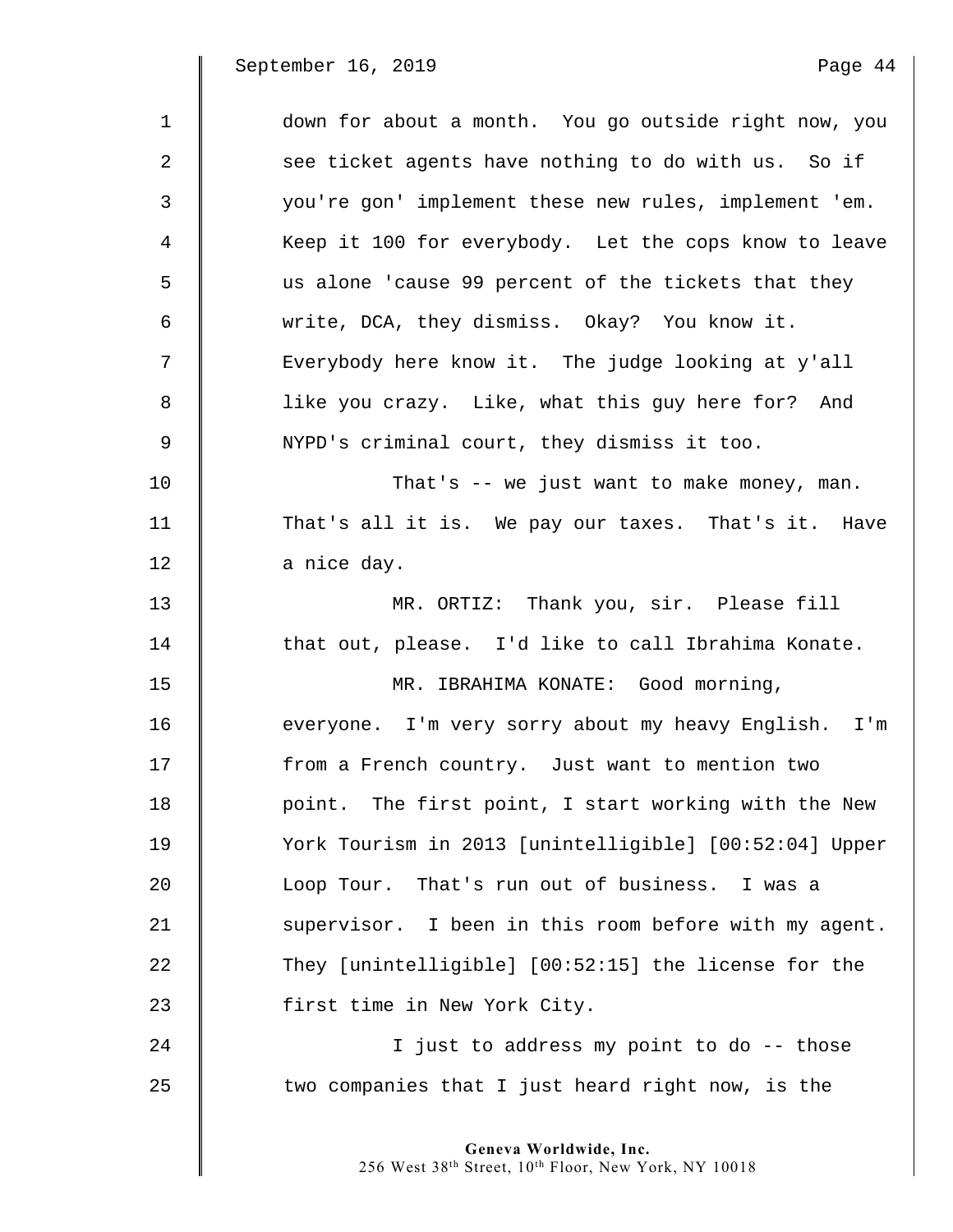| $\mathbf{1}$   | Staten Island representative and the [unintelligible] |
|----------------|-------------------------------------------------------|
| 2              | [00:52:36] representative. We -- as a ticket agent    |
| 3              | in Times Square, those two companies hold us as a     |
| $\overline{4}$ | agent in Battery Park, they hold us a lot of, lot     |
| 5              | of -- how to say it? They hold us a lot of            |
| 6              | [unintelligible] [00:52:57]. Why? Lot of the agent    |
| 7              | sell the sightseeing, Gray Line, Big Bus in Times     |
| 8              | Square.                                               |
| $\overline{9}$ | I don't know why those people didn't have             |
| 10             | complain about these people here. They sell ticket    |
| 11             | in Times Square. They want to just make them, when    |
| 12             | they sell you bus with no boat and tell you that you  |
| 13             | got a free boat that's take you to Statue of Liberty  |
| 14             | and that [unintelligible] [00:53:24] Staten Island.   |
| 15             | And you guys know the Staten Island Ferry doesn't go  |
| 16             | over there. But that lies is acceptable for those     |
| 17             | people. But us, we're here.                           |
| 18             | The Hornblower people use -- they sell --             |
| 19             | they buy ticket online from London, UK, wherever in   |
| 20             | the world and come to Staten Island.                  |
| 21             | [unintelligible] [00:53:47] they see people run and   |
| 22             | go into Staten Island. They have their own ticket,    |
| 23             | and they run, follow them and go there. Who helping   |
| 24             | them? You guys have agent there to direct them to     |
| 25             | the park? If yes, we are there. We are the one who    |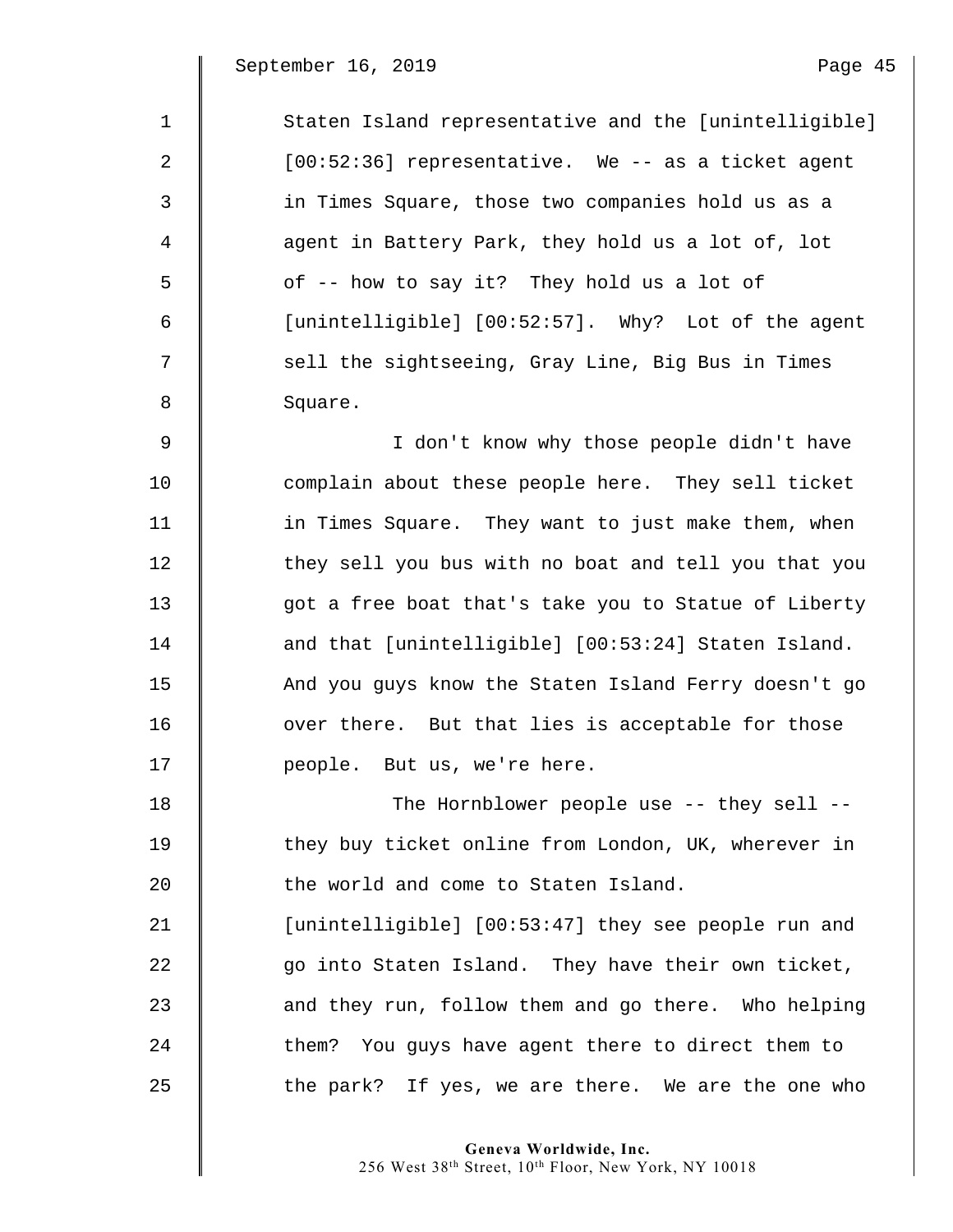September 16, 2019

| Page | 46 |
|------|----|
|      |    |

| $\mathbf{1}$ | take that responsibility [unintelligible] [00:54:02]. |
|--------------|-------------------------------------------------------|
| $\mathbf{2}$ | Excuse me. What ticket do you have? City Bus, New     |
| 3            | York bus, [unintelligible] [00:54:07] Statue Cruise?  |
| 4            | Yes. Okay, you have to go to the park. This way.      |
| 5            | What ticket do you have? No, I don't have none.       |
| 6            | Okay. You got three -- two options. You               |
| 7            | got the free ferry here going to Staten Island. It    |
| 8            | just passing by. You no going around. You, you're     |
| 9            | not being too close. And you got Statue of Liberty.   |
| 10           | If you want to get off, straight to the park. But if  |
| 11           | you don't have enough, then you got one-hour express  |
| 12           | tour. So it's up to you what you want to do. You      |
| 13           | know, I don't have enough time, man. I want to do     |
| 14           | the one now. Okay, you come with me. And they         |
| 15           | follow us. We show them every single thing. You no    |
| 16           | getting off the boat. Of course is lot of             |
| 17           | inconvenience everywhere.                             |
| 18           | MR. ORTIZ: That's time.                               |
| 19           | MR. KONATE: you know? All right, sorry.               |
| 20           | MR. ORTIZ: No, thank you. Thank you for               |
| 21           | your testimony. Are there additional folks that want  |
| 22           | to testify? And please, if so, come up and hand me    |
| 23           | your registration card. Please say your name for the  |
| 24           | record, and you have three minutes.                   |
| 25           | MR. ALIMAME SUWAREH: All right. Good                  |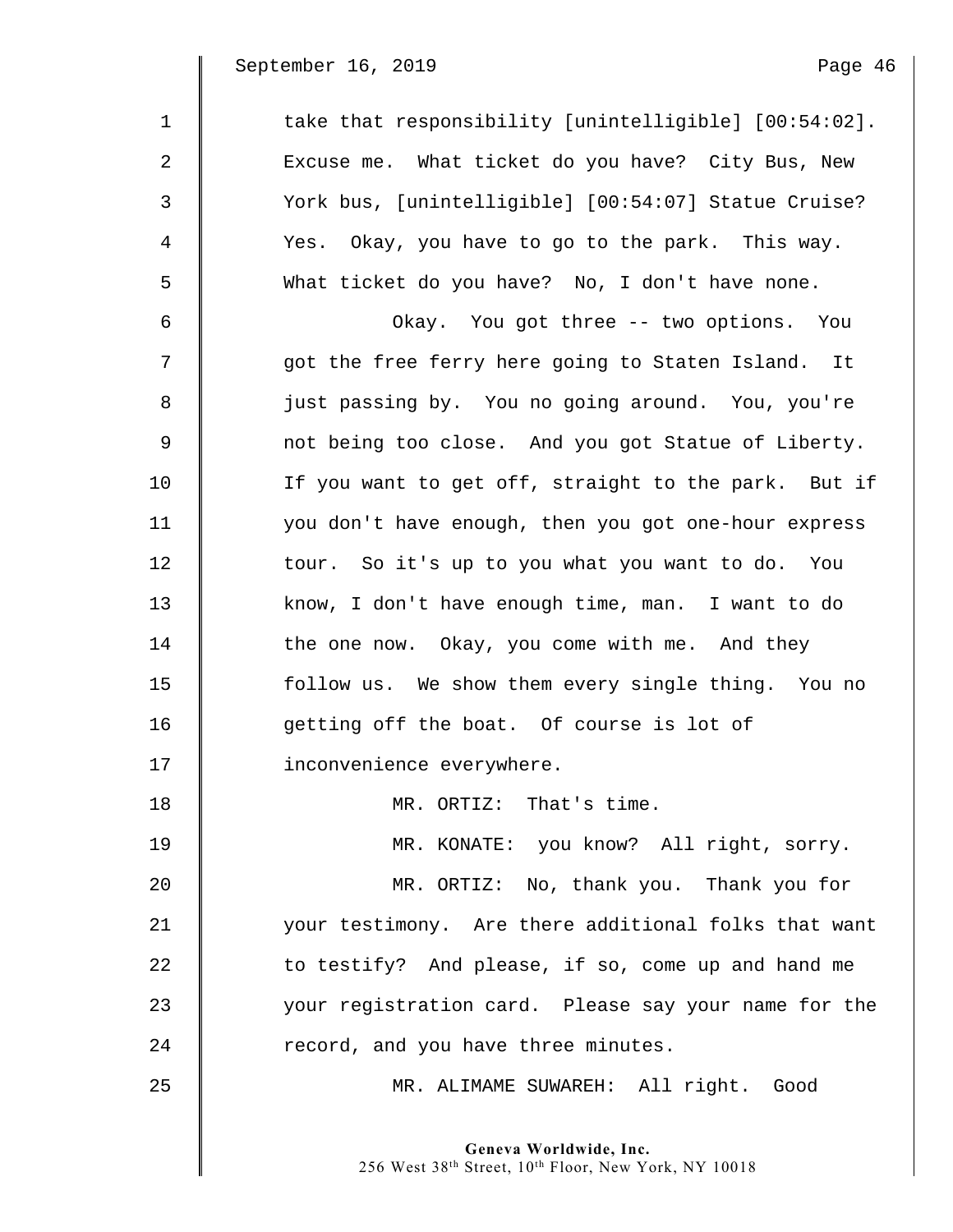September 16, 2019

 $\mathsf I$ 

| -aae- |  |  |  |
|-------|--|--|--|
|-------|--|--|--|

| $\mathbf 1$ | morning, guys. My name is Alimame Suwareh. I'm also   |
|-------------|-------------------------------------------------------|
| 2           | a ticket agent with the New York Iconic Cruise.       |
| 3           | MR. ORTIZ: If we could have a little bit of           |
| 4           | quiet here so he can testify.                         |
| 5           | MR. SUWAREH: I've been doing this job for             |
| 6           | quite a long. I was working in the [unintelligible]   |
| 7           | [00:55:24] company. Then I went to Empire State       |
| 8           | Building and I work in there. Then after, when that   |
| 9           | close then we come to the Battery Park here. So we    |
| 10          | working smoothly with everybody here, and even the    |
| 11          | people [unintelligible] [00:55:34] 'cause we are very |
| 12          | much useful to [unintelligible] [00:55:37]. We are    |
| 13          | in [unintelligible] [00:55:38] showing them direction |
| 14          | on all the stars.                                     |
| 15          | And also I want to $-$ I don't know actually          |
| 16          | the real reason why maybe all the products            |
| 17          | [unintelligible] [00:55:46] are coming about, but I   |
| 18          | think we can work out a best way how we can work with |
| 19          | the [unintelligible] [00:55:51] people                |
| 20          | [unintelligible] [00:55:51] and the tourists, how we  |
| 21          | can have a smooth relationship that we can all work   |
| 22          | together, everybody make your thing, everybody get    |
| 23          | your money in a very good way, in a very conducive    |
| 24          | environment.                                          |
| 25          | And also with regards -- one of the girl              |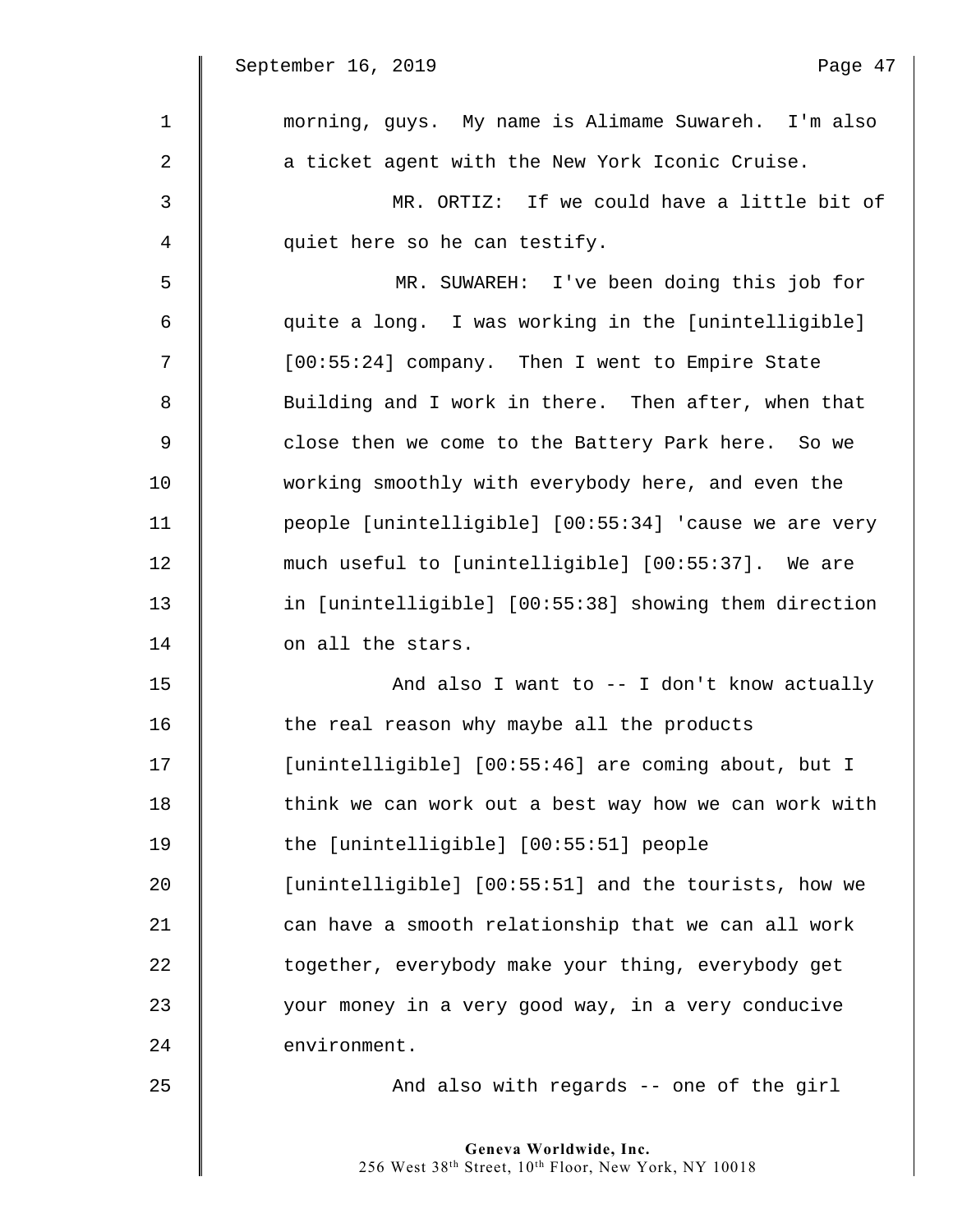1 make a comment here about the percen-, I just even 2 | Google it right now. I knew about it, but I even 3 just Google it again to confirm whether I'm right or 4 not, but it's about the percentage of the tourist 5 || that are coming to America. That has been down. The 6 percentage is down. I just [unintelligible] 7 [00:56:17] 1.6 percent. So if you put that regard to 8 | the 30 percent the guy is talking about, it's gonna 9 Seprobably from the -- not even we causing them to 10 **l** lose that amount of percentage. You know? 11 I think all -- but all this [unintelligible] 12 | [00:56:30] my whole point is, it's all about a tactic 13 | of monopoly, that they just want to kick us out so 14 **that somebody can just monopolize everything and take** 15 it all. So I think we are here to -- you guys are 16 **h** here of concern that we are also family members. We 17 **have responsibilities.** That -- you know, you give us  $18$   $\parallel$  the leeway so we can all work together smoothly, 19 **conducively.** We have a good relationship. We have 20 good guidelines so everybody can start making your 21 | own money and you'll be living happily in a together 22  $\parallel$  [unintelligible] [00:56:56]. Thank you guys who are  $23$   $h$  here.

24 MR. ORTIZ: Thank you. Would you mind 25 | filling this out, please? I'd like to call Raji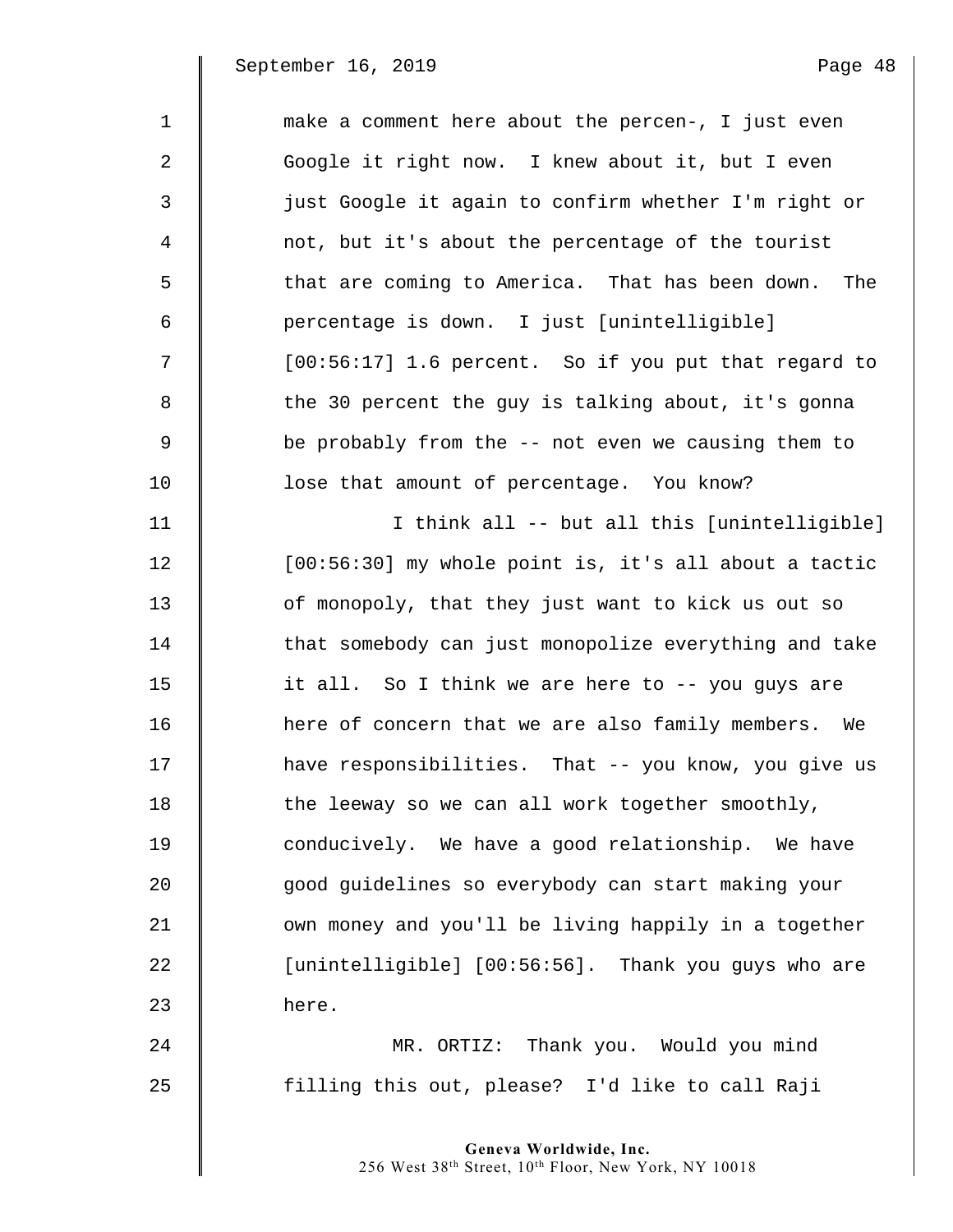| Mohamadu. |
|-----------|
|           |

| 2  | MR. RAJI MOHAMADU: Hello, everybody. I'm              |
|----|-------------------------------------------------------|
| 3  | Raji Mahamadu. Actually, I think everything's         |
| 4  | already been said, and I have a little bit thing to   |
| 5  | talk about. The price issue. I remember I started     |
| 6  | working three years back in Battery Park, and we used |
| 7  | to sell the Hornblower when I started. We sell the    |
| 8  | Hornblower, which was \$30. Comparing the price       |
| 9  | issue, Statue Cruises is \$18.50. When you go online, |
| 10 | Statue Cruises is \$18.50. And there's a Liberty      |
| 11 | Cruise -- sorry, I think Liberty Cruise, which is     |
| 12 | like $$25--$                                          |
| 13 | UNIDENTIFIED MALE: Statue of Liberty                  |
| 14 | ticket.                                               |
| 15 | MR. MOHAMADU: Statue of Liberty ticket,               |
| 16 |                                                       |
|    | which is \$25, \$25.50 online. And now we have the    |
| 17 | Circle Line, which is \$35, and nobody complain about |
| 18 | that. So if we choose to sell our product for \$35, I |
| 19 | don't think it should be any concern. These           |
| 20 | tourists, most of them want to go around because      |
| 21 | sometime they [unintelligible] [00:58:02] but they    |
| 22 | come, and you can see a lot of people, people waiting |
| 23 | the line for more than four hours, and they never     |
| 24 | been told that you're gonna wait for four hours.      |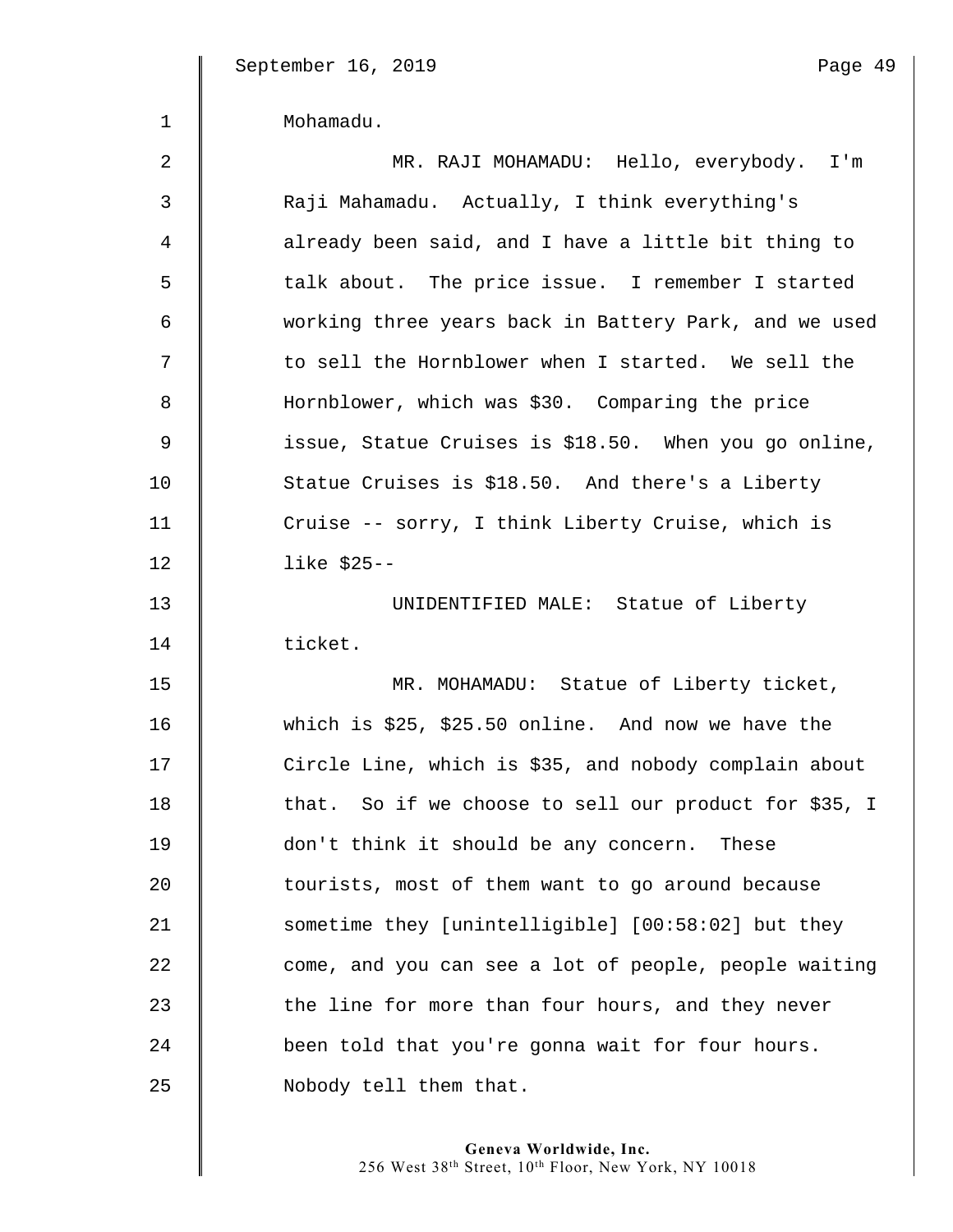| $\mathbf{1}$ | So the same thing apply to everybody. Once            |
|--------------|-------------------------------------------------------|
| 2            | you buy the product and it's too many people, you     |
| 3            | just have to wait. If you don't want to do it, you    |
| 4            | just get a refund. So if you guys want to bring a     |
| 5            | laws, a rules, which we all gonna work together, I    |
| 6            | think that's gonna make sense and just kick all of us |
| 7            | out from there. So think that's all I have to say     |
| 8            | for no. Thank you, everybody.                         |
| 9            | MR. ORTIZ: Thank you. Can I please call               |
| 10           | Ilham? Can you state your full name for the record,   |
| 11           | please?                                               |
| 12           | MS. ILHAM SALBAT: Ilham Salbat. Hey, guys.            |
| 13           | My name is Ilham. I've been in this industry for      |
| 14           | quite a while. I started as a ticket agent, then a    |
| 15           | tour guide. Then I became a supervisor in one of the  |
| 16           | double decker bus tours, then went back and be a      |
| 17           | ticket agent. So I don't have much to say because I   |
| 18           | think that my colleagues here, they said, they said   |
| 19           | it all. I just want you to know that we're here       |
| 20           | helping the tourists with, like my friend said, the,  |
| 21           | the -- with directions, with their tickets sometimes. |
| 22           | People get from all, all over the countries.          |
| 23           | They don't even speak English, and we're here. Most   |
| 24           | of us speaks more than one language. We help them     |
| 25           | with the directions. We help them knowing about       |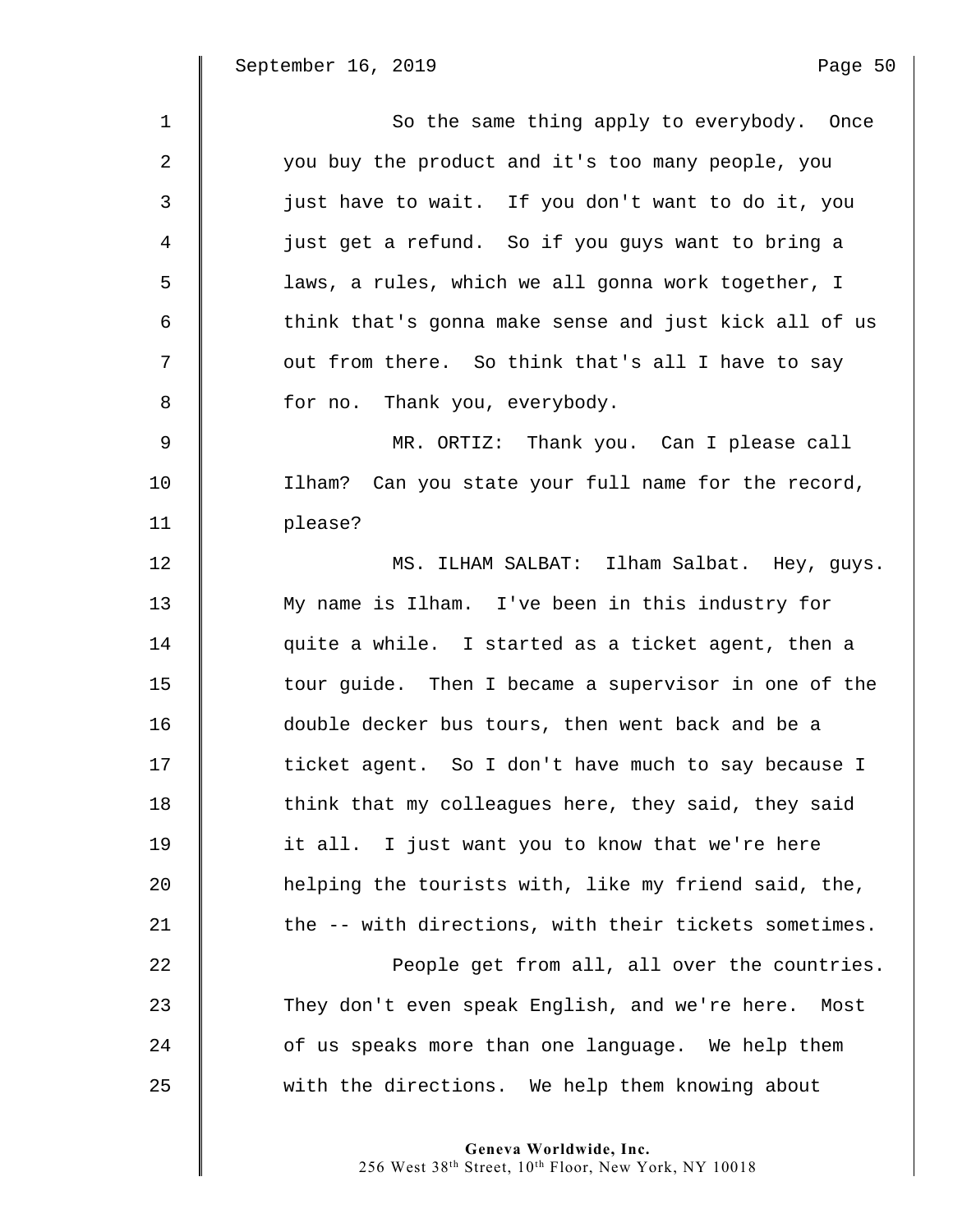| $\mathbf{1}$   | mostly downtown since we work here, the area. We're   |
|----------------|-------------------------------------------------------|
| $\overline{a}$ | not trying to scam them or trying to steal their      |
| 3              | money. We give them the choice. Always there is a     |
| 4              | choice. Is either they want to do the -- to get off   |
| 5              | on the island, and that's the price of it. Or most    |
| 6              | of them, they have just, like, couple hours in the    |
| 7              | city, and they just want to do an express tour.       |
| 8              | That's when we present them our service. That's all   |
| 9              | I have to say. Thank you.                             |
| 10             | MR. ORTIZ: Thank you for your testimony.              |
| 11             | Is there anyone else that wants to testify? Please    |
| 12             | state your name for the record.                       |
| 13             | MR. YANG GAO: Hi, everybody. My name is               |
| 14             | Yang Gao. I'm a new boat operator that operates out   |
| 15             | of Pier 36. I just want to make a small point on the  |
| 16             | record is that we're merely providing a service       |
| 17             | that's needed. We provide a boat tour that comes out  |
| 18             | and back in, in an hour, where they get to see the    |
| 19             | Statue of Liberty, where they get to see the Brooklyn |
| 20             | Bridge, the Williamsburg Bridge, where they get to    |
| 21             | see the New York skyline, the, the, the Wall Street   |
| 22             | skyline. So it is a service that people don't have    |
| 23             | to wait that long for, and if customers want to do    |
| 24             | it, they have a choice.                               |
| 25             | So everything else has been spoken for by             |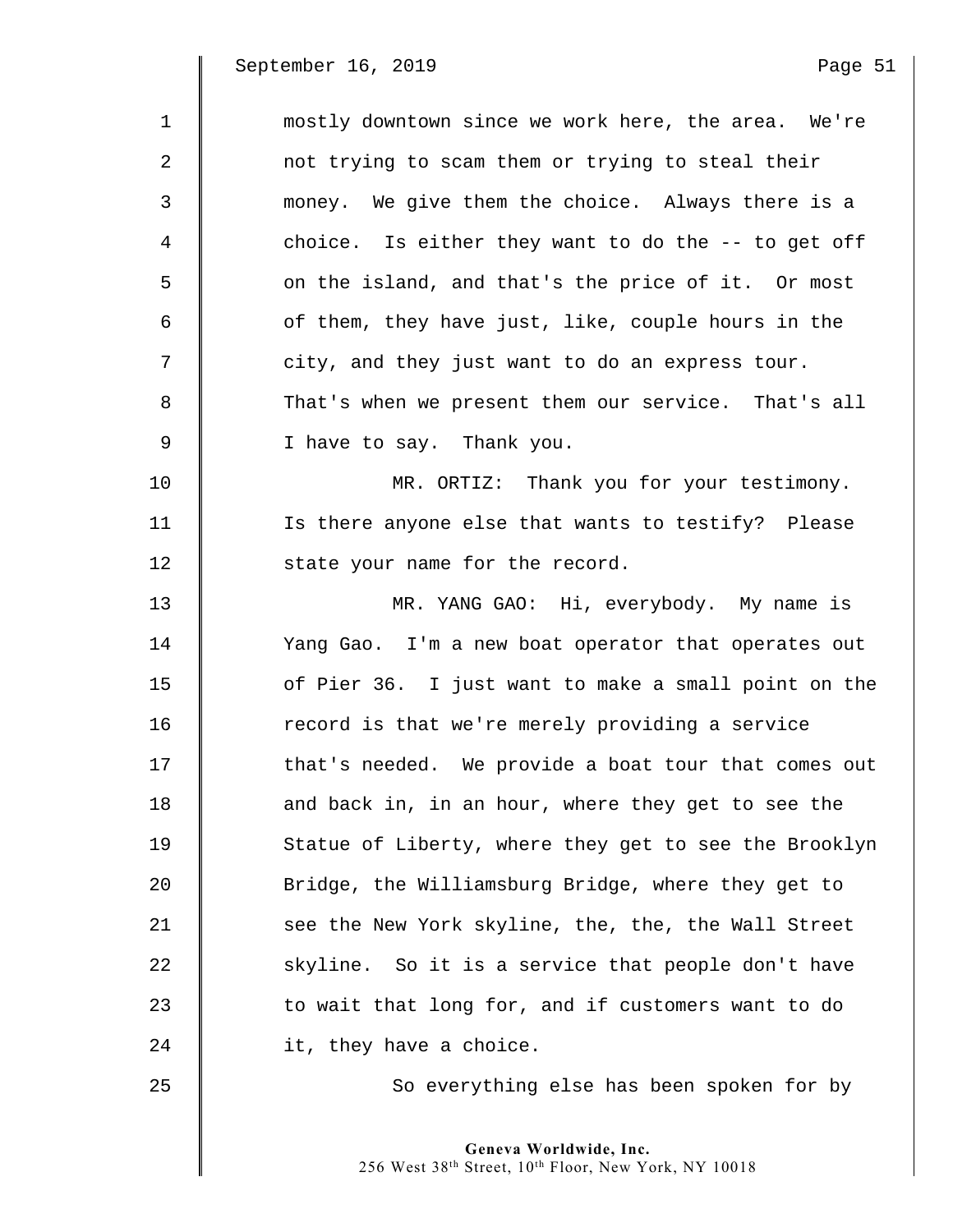September 16, 2019

 $\mathbb I$ 

| aae |   |
|-----|---|
|     | ٠ |

| $\mathbf 1$ | the ticket agents. I understand what they're saying,  |
|-------------|-------------------------------------------------------|
| 2           | but we're merely just providing a service, and we're  |
| 3           | being punished for something that's perfectly legal   |
| 4           | to do. So, you know, we just want to get back open.   |
| 5           | Thank you.                                            |
| 6           | MR. ORTIZ: Thank you for your testimony.              |
| 7           | MR. GAO: Oh, thank, thank you.                        |
| 8           | MR. ORTIZ: Can you fill out your                      |
| 9           | information?                                          |
| 10          | MR. GAO: Sure.                                        |
| 11          | MR. ORTIZ: Is anyone else planning to                 |
| 12          | testify today? We've already had, we've already had   |
| 13          | your testimony, sir.                                  |
| 14          | UNDIENTIFIED MALE: I know. It's two                   |
| 15          | seconds. Just--                                       |
| 16          | MR. ORTIZ: You can also submit written                |
| 17          | comments, and it can be as long as you want, and we   |
| 18          | also take those under consideration.                  |
| 19          | UNDIENTIFIED MALE: I hear you, sir.                   |
| 20          | MR. ORTIZ: We, we submit, we submit $-$ - you         |
| 21          | can submit written comments as well, and those can be |
| 22          | as long as you want. There's no limit on the length   |
| 23          | of written comments.                                  |
| 24          | UNDIENTIFIED MALE: I just want to say this            |
| 25          | one thing. Just one thing.                            |
|             |                                                       |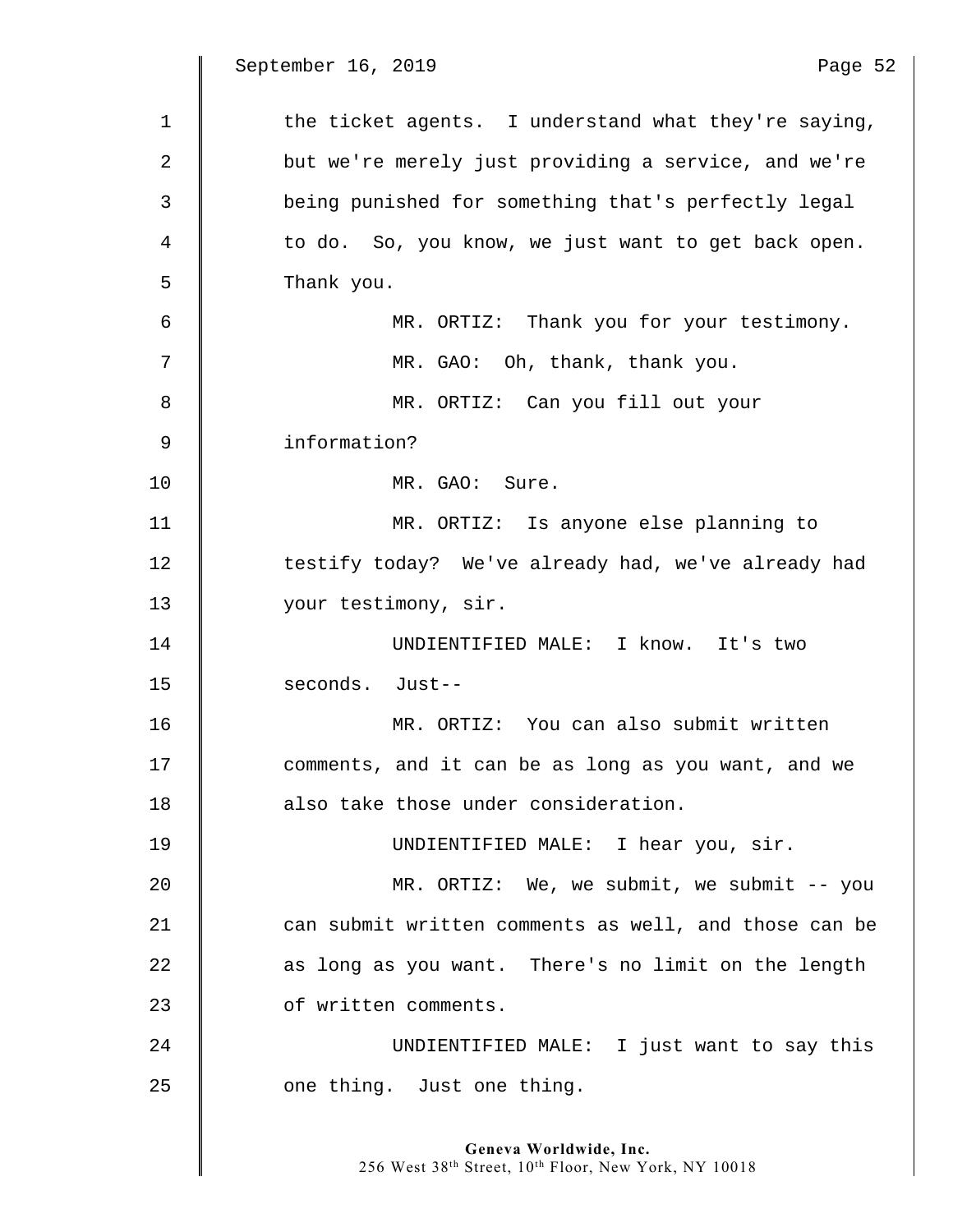|                | September 16, 2019<br>Page 53                                                  |
|----------------|--------------------------------------------------------------------------------|
| $\mathbf{1}$   | MR. ORTIZ: Thank you. Is anybody else                                          |
| 2              | planning to comment today?                                                     |
| $\mathfrak{Z}$ | UNDIENTIFIED MALE: I spoke before. Can                                         |
| $\overline{4}$ | $I$ $-$                                                                        |
| 5              | MR. ORTIZ: No, I think we're, we're                                            |
| 6              | limiting to one comment period per person. All                                 |
| 7              | right. Well, well, thank you very much for                                     |
| $\,8\,$        | attending. We're past the hour now, and I'd like to                            |
| $\mathsf 9$    | adjourn this hearing. Thank you.                                               |
| 10             |                                                                                |
| 11             |                                                                                |
| 12             |                                                                                |
| 13             |                                                                                |
| 14             |                                                                                |
| 15             |                                                                                |
| 16             |                                                                                |
| $17$           |                                                                                |
| 18             |                                                                                |
| 19             |                                                                                |
| $20$           |                                                                                |
| 21             |                                                                                |
| 22             |                                                                                |
| 23             |                                                                                |
| 24             |                                                                                |
| 25             |                                                                                |
|                |                                                                                |
|                | Geneva Worldwide, Inc.<br>256 West 38th Street, 10th Floor, New York, NY 10018 |